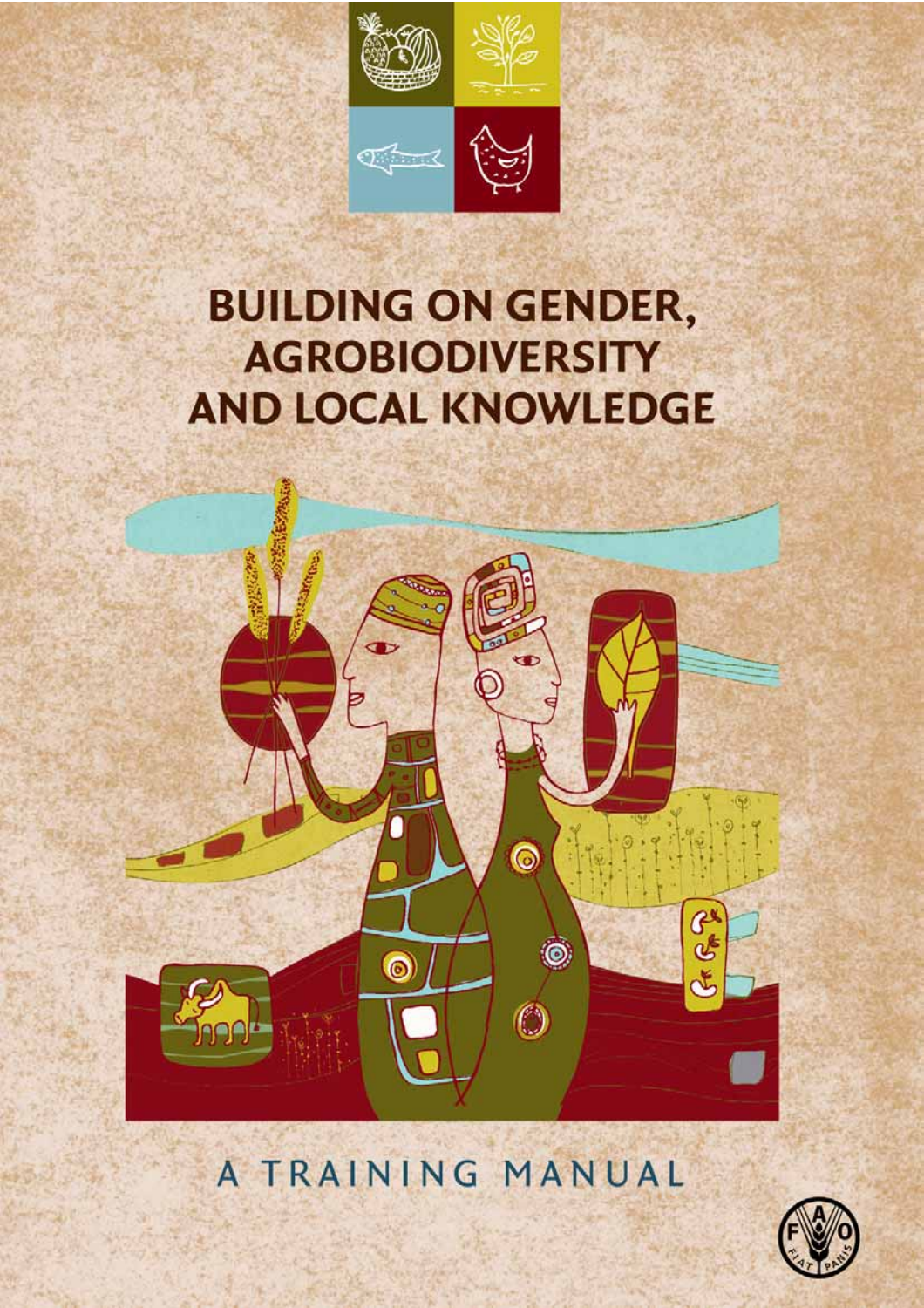# **BUILDING ON GENDER, AGROBIODIVERSITY AND LOCAL KNOWLEDGE**



# A TRAINING MANUAL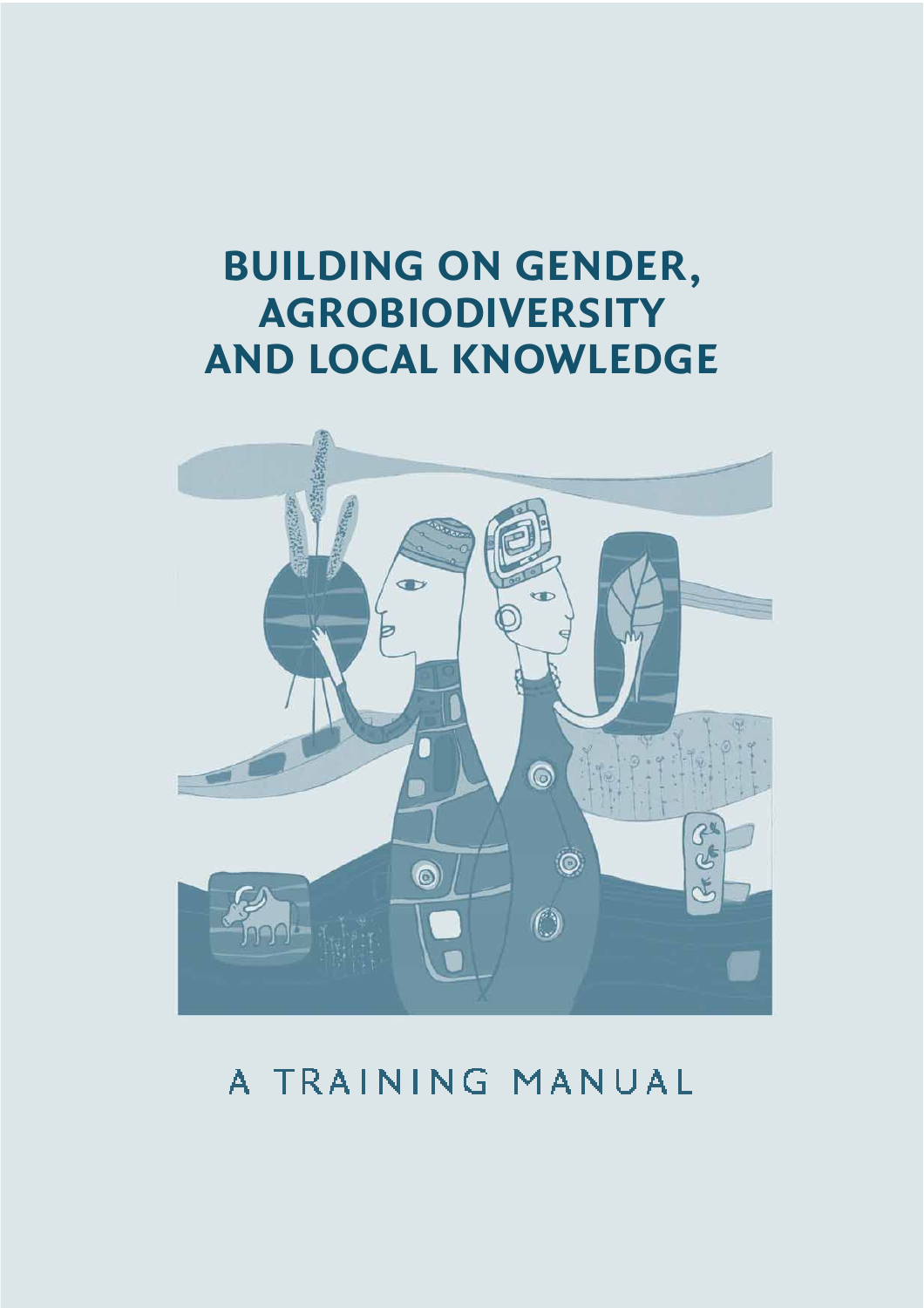All rights reserved. Reproduction and dissemination of material in this information product for educational or other non-commercial purposes are authorized without any prior written permission from the copyright holders provided the source is fully acknowledged. Reproduction of material in this information product for resale or other commercial purposes is prohibited without written permission of the copyright holders. Applications for such permission should be addressed to the Chief, Publishing Management Service, Information Division, FAO, Viale delle Terme di Caracalla, 00100 Rome, Italy or by e-mail to copyright@fao.org

© FAO 2005

The views expressed in this publication are those of the author(s) and do not necessarily reflect the views of the Food and Agriculture Organization of the United Nations.

The Food and Agriculture Organization of the United Nations encourages the dissemination of material contained in this publication, provided that reference is made to the source.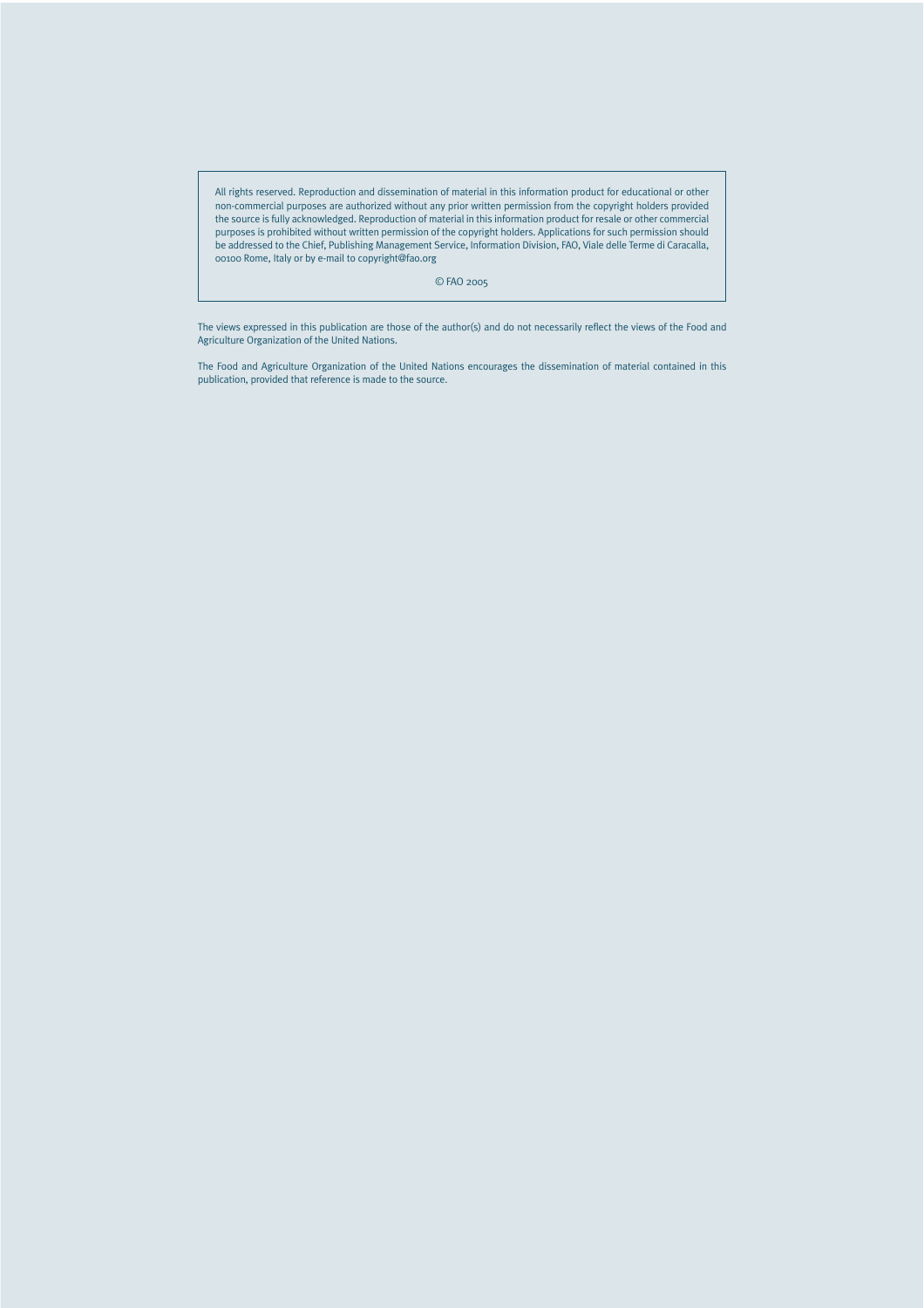The present Training Manual is based on experiences collected in numerous training workshops carried out under the FAO-LinKS project<sup>1</sup> in Eastern and Southern Africa. This Training Manual constitutes a conceptual guide for trainers that can be used to lead them through the issues of gender and local knowledge which are important elements for agrobiodiversity management and food security.

It is apparent, when working with this Training Manual, that agrobiodiversity and food security are complex issues that need careful consideration. The myth that technologies taught to farmers will ease their poverty and hunger because the expertise or seeds provided are modern or new, persists in many contexts. This leads to positive results not materializing and rural farmers being faced with failed crops, or it is found that the technology applied is not appropriate to the particular situation.

There have been successes, this is true; however, a careful reading of the case studies contained in this Manual, will prompt the readers to pause and reflect. In some cases, the fine balance between wild foods and cultivated local varieties offers better solutions for local contexts and the introduction of new technologies may disturb the equilibrium.

One result of participating in the training will be a growing awareness of the importance of gender and local knowledge for sustainable agrobiodiversity management. The issues of gender, local knowledge and agrobiodiversity and their linkages are clearly explained. The sustainable livelihoods approach is used as an overall framework to understand better these linkages. In addition, the Manual gives an overview of the policies, processes and institutions at the global level that may affect farmers and agrobiodiversity in general.

The fact sheets contained in the Manual provide a general understanding of the issues. Sharing experiences and applying the participants' knowledge and understanding will be even more important. The Manual includes some exercises which encourage participants to bring in their own experiences, share their ideas, and apply them to their own work situation. The Manual provides tools for researchers, extensionists and those involved in day-to-day project implementation to better guide the processes that lead towards sustainable agrobiodiversity management and improved food security. Furthermore the Manual emphasizes the importance of involving the holders of local knowledge, both men and women in the decision-making process. Most important, to quote from the Manual, they will remember that 'the entry point to agrobiodiversity management is people themselves'.

This participatory process takes time, but it leads to more effective and sustainable results.

Willamal

**Marcela Villarreal** *Director* Gender and Population Division Sustainable Development Department

<sup>&</sup>lt;sup>1</sup> The FAO LinKS project (Gender, biodiversity and local knowledge systems for food security) works to improve rural people's food security and promote the sustainable management of agrobiodiversity by strengthening the capacity of institutions to use participatory approaches that recognize men and women farmer's knowledge in their programme and policies. The project is funded by the Government of Norway. For further information visit the web site of the project: www.fao./sd/links, or send an e-mail to links-project@fao.org.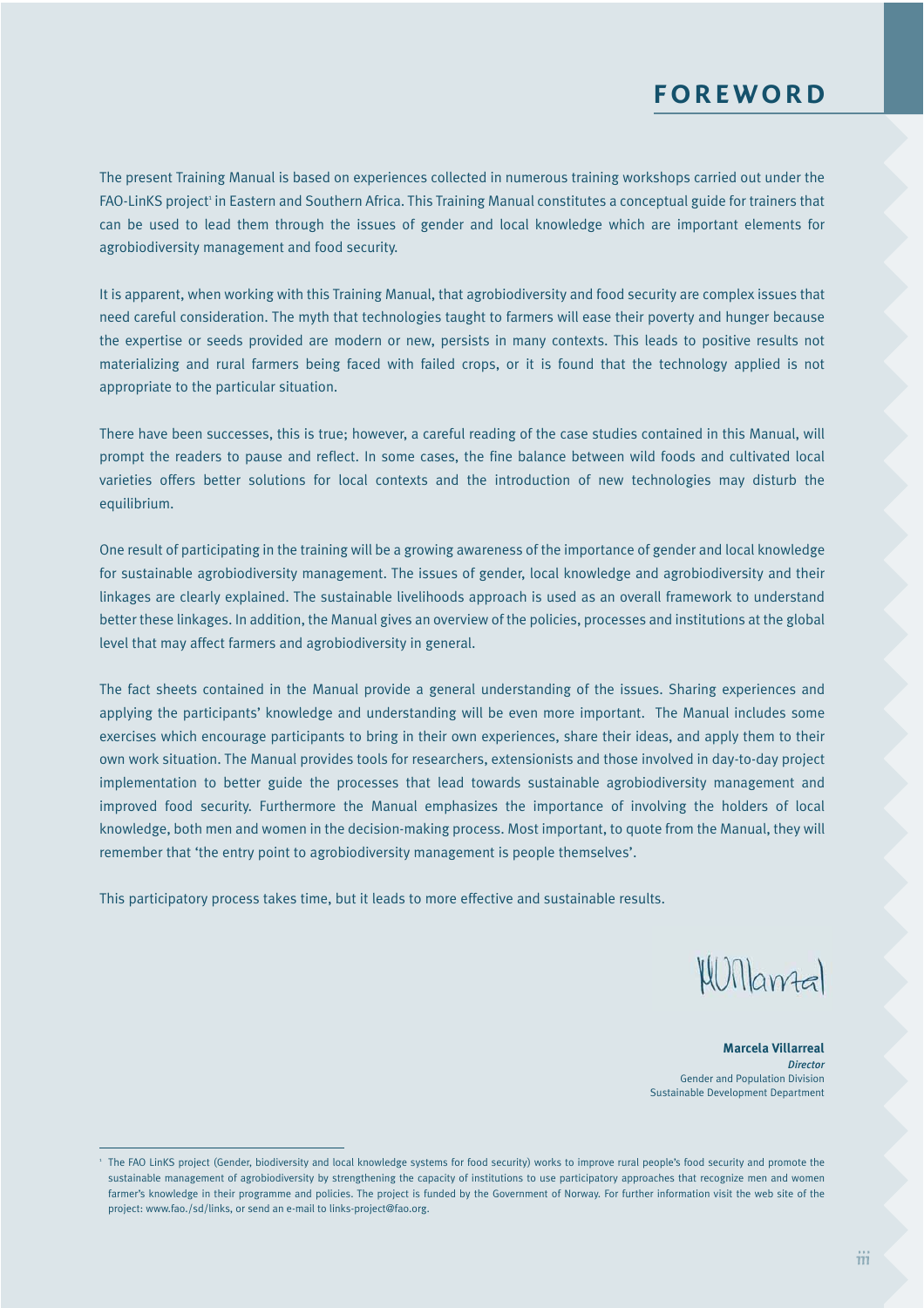## **ACKNOWLEDGEMENTS**

This Training Manual is the product of an extensive collaboration with trainers, researchers and farmers.

The Gender and Development Service would like to thank the following experts for contributing to the development of the present materials.

Sabine Guendel, Senior Scientist, for developing this Training Manual; our colleagues from the technical Divisions within FAO, for their support and inputs; all the authors, institutions and organizations who kindly authorise the use of their publications and articles. The FAO/Netherlands Partnership Programme (FNPP), who provided additional technical and financial support.

Special thanks go to the LinKS project teams in Tanzania, Mozambique and Swaziland for contributing their valuable expertise.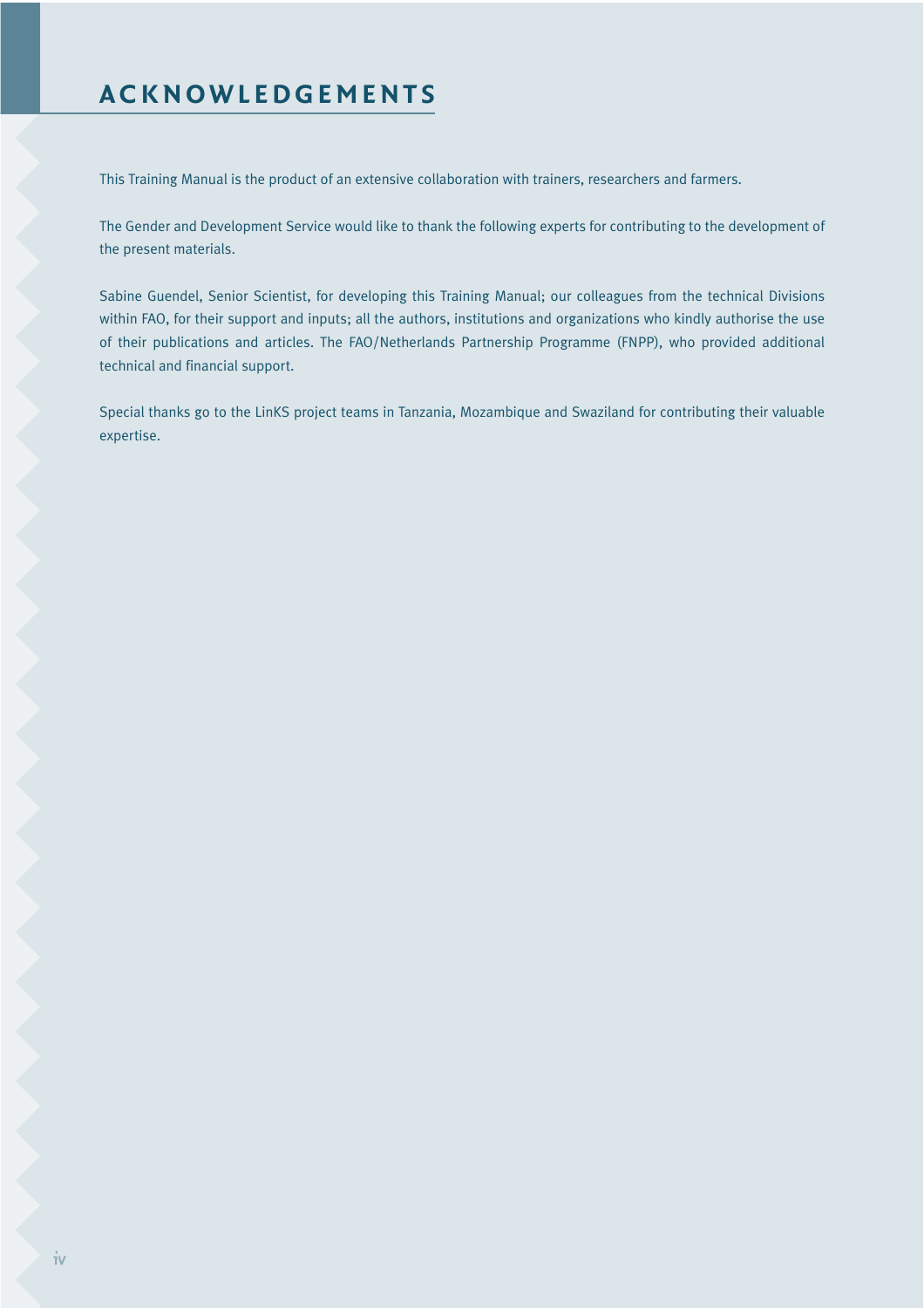

#### **ABBREVIATIONS AND ACRONYMS INTRODUCTION TO THE MANUAL**





#### **MODULE 2 Agrobiodiversity management from a sustainable livelihoods' perspective**

2.1

**WHAT IS A SUSTAINABLE LIVELIHOODS APPROACH?**

**WHAT ARE THE LINKAGES BETWEEN AGROBIODIVERSITY, LOCAL KNOWLEDGE AND GENDER FROM A LIVELIHOODS PERSPECTIVE?** 2.2

#### **MODULE 3 Agrobiodiversity management from a gender perspective**

3.1

**GENDER DYNAMICS AND AGROBIODIVERSITY**

**VALUES AND BENEFITS OF AGROBIODIVERSITY FROM A GENDER PERSPECTIVE** 3.2

**RECOGNIZING GENDER ASPECTS IN AGROBIODIVERSITY INITIA** 3.3

#### **MODULE 4 Understanding the relationship between agrobiodiversity and local knowledge**

- **LOCAL KNOWLEDGE AS PART OF AGROBIODIVERSITY** 4.1
- 4.2
- **CHALLENGES FOR LOCAL KNOWLEDGE – UNDERSTANDING THE VULNERABILITY CONTEXT**
- 4.3

**SHAPING LOCAL KNOWLEDGE AND AGROBIODIVERSITY – POLICIES, INSTITUTIONS AND PROCESSES**

**MODULE 5 Gender, biodiversity loss and conservation**



**CONTRASTING VIEWS ON GENDER, AGROBIODIVERSITY AND FOOD SECURITY** 5.1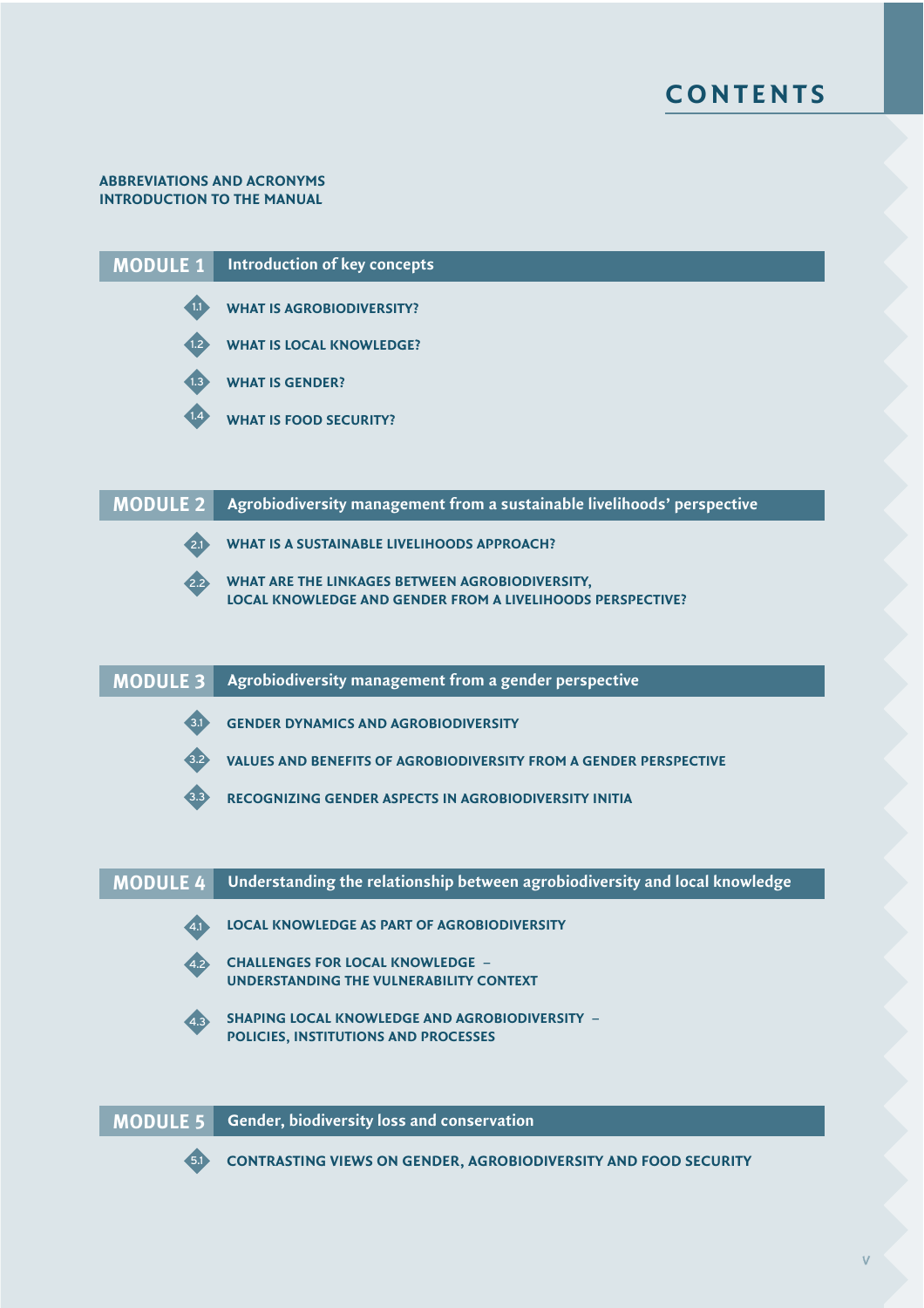# **ABBREVIATIONS AND ACRONYMS**

| CBD            | <b>Convention on Biological Diversity</b>                                  |  |  |  |
|----------------|----------------------------------------------------------------------------|--|--|--|
| <b>CEDAW</b>   | Convention on the Elimination of All Forms of Discrimination against Women |  |  |  |
| <b>CIP</b>     | International Potato Center                                                |  |  |  |
| <b>COP</b>     | Conference of the Parties                                                  |  |  |  |
| <b>DFID</b>    | Department for International Development (UK)                              |  |  |  |
| <b>ESEAP</b>   | Regional Office for East, Southeast and the Pacific                        |  |  |  |
| <b>FAO</b>     | Food and Agriculture Organization of the United Nations                    |  |  |  |
| <b>GPA</b>     | <b>Global Plan of Action</b>                                               |  |  |  |
| <b>GTZ</b>     | Deutsche Gesellschaft für Technische Zusammenarbeit GmbH                   |  |  |  |
| IC.            | Intergovernmental Committee                                                |  |  |  |
| <b>ICESR</b>   | International Convention on Social and Cultural Rights                     |  |  |  |
| <b>IDRC</b>    | International Development Research Centre (Canada)                         |  |  |  |
| <b>IITA</b>    | International Institute of Tropical Agriculture                            |  |  |  |
| IK             | Indigenous knowledge                                                       |  |  |  |
| ILO            | <b>International Labour Organization</b>                                   |  |  |  |
| IP             | <b>Intellectual Property</b>                                               |  |  |  |
| <b>IPGRI</b>   | International Plant Genetic Resources Institute                            |  |  |  |
| <b>ISNAR</b>   | International Service for National Agricultural Research                   |  |  |  |
| <b>ITPGRFA</b> | International Treaty on Plant Genetic Resources for Food and Agriculture   |  |  |  |
| IU             | International Undertaking on Plant Genetic Resources                       |  |  |  |
| <b>IUCN</b>    | The World Conservation Union                                               |  |  |  |
| <b>KEPDA</b>   | Kenya Economic Pastoralist Development Association                         |  |  |  |
| NGO            | Non-governmental organization                                              |  |  |  |
| <b>NRI</b>     | Natural Resources Institute (UK)                                           |  |  |  |
| <b>ODI</b>     | Overseas Development Institute (UK)                                        |  |  |  |
| PGR            | Plant genetic resources                                                    |  |  |  |
| <b>PGRFA</b>   | Plant genetic resources in food and agriculture                            |  |  |  |
| <b>PIC</b>     | Prior informed consent                                                     |  |  |  |
| <b>PIPS</b>    | Policies, institutions and processes                                       |  |  |  |
| <b>SEAGA</b>   | Socio-economic and Gender Analysis Programme (FAO)                         |  |  |  |
| <b>SEARICE</b> | South East Asia Regional Initiatives for Community Empowerment             |  |  |  |
| SL             | Sustainable livelihoods                                                    |  |  |  |
| <b>SNNPR</b>   | Southern Nations, Nationalities and People's Region                        |  |  |  |
| <b>TK</b>      | <b>Traditional knowledge</b>                                               |  |  |  |
| <b>TRIPS</b>   | Trade Related Intellectual Property Agreement                              |  |  |  |
| <b>UNEP</b>    | <b>United Nations Environment Programme</b>                                |  |  |  |
| <b>UPOV</b>    | Union pour la Protection des Variétés Végétales                            |  |  |  |
| <b>UPWARD</b>  | User's Persepectives with Agricultural Research and Development            |  |  |  |
| <b>WTO</b>     | <b>World Trade Organization</b>                                            |  |  |  |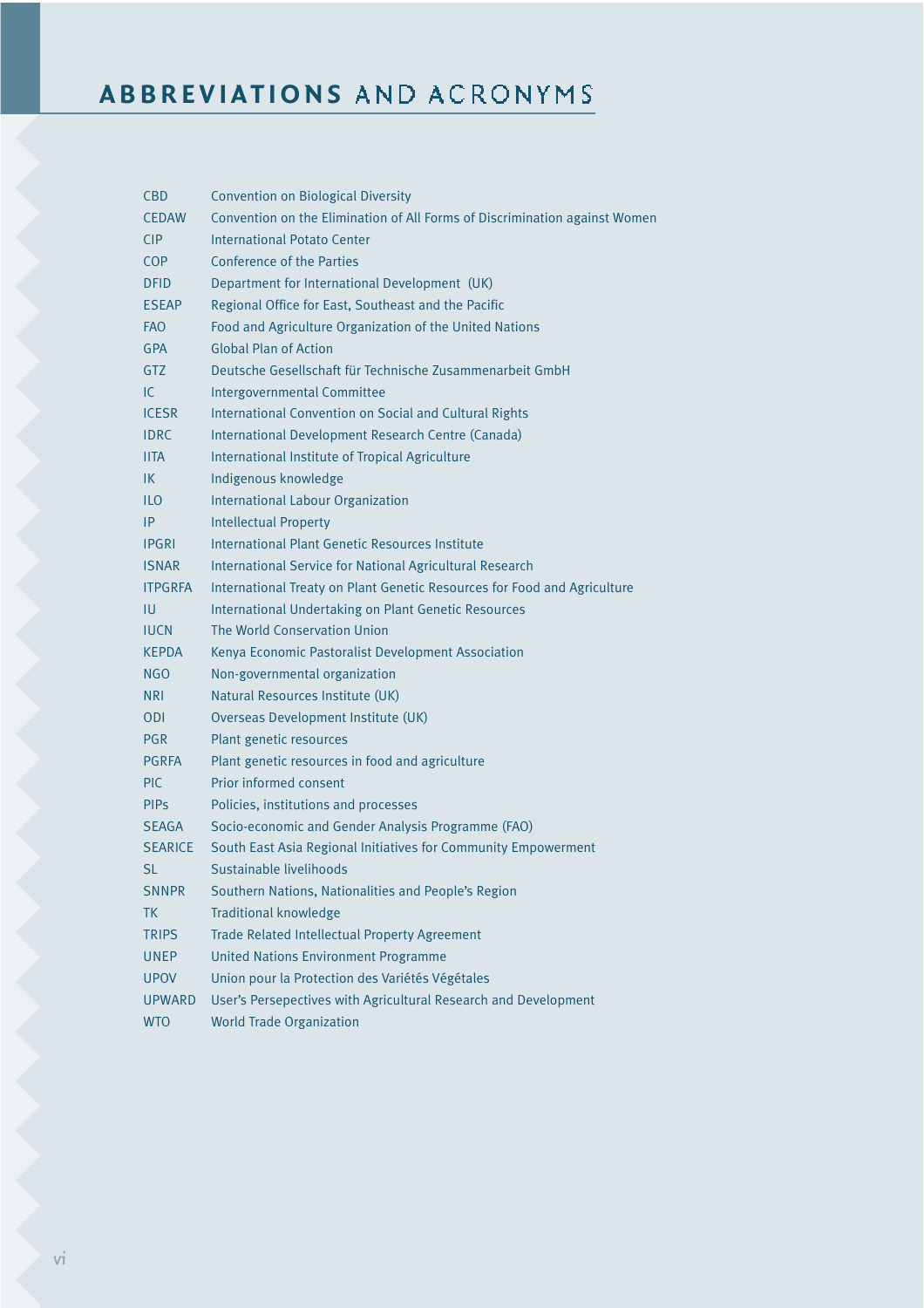## **INTRODUCTION TO THE MANUAL**

#### **PURPOSE OF THE MANUAL**

This training manual focuses specifically on the linkages between local knowledge systems, gender roles and relationships, the conservation and management of agrobiodiversity, plant and animal genetic resources, and food security. Its aim is to promote a holistic understanding of these components. The training objective is to strengthen the institutional capacity in the agricultural sector and to recognize and foster these linkages in the relevant programmes and policies.

Other manuals may cover these same topics, but there is an obvious lack of integrated training materials that address all three topics. Moreover, FAO's local partner organizations have requested specific training materials that focus on these cross-cutting issues. We strongly believe that a better understanding of the key concepts, and their linkages, will lead to improved project planning and implementation.

This manual therefore aims to explore the linkages between agrobiodiversity, gender and local knowledge, and to show the relevance of doing so, within the context of research and development. This manual will not equip you with the skills needed to conduct participatory or action research at the field level, or provide guidance for research tools and methods. However, it is meant to complement existing manuals covering tools, methods and approaches, such as the FAO/SEAGA handbook material for socio-economic and gender analysis (www.fao.org/sd/seaga).

#### **THE TARGET AUDIENCE**

The manual is aimed at a wide target group. We hope it will be useful as a conceptual guide for trainers, as resource material for participants in training courses, mainly researchers and extension workers, and as reference material for others working within the context of agrobiodiversity management, gender and local knowledge. Although this manual was written for the LinKS project' in eastern and southern Africa, its content is of global relevance.

#### **ORGANIZATION OF THE MODULE**

The manual is divided into five modules. Each module contains fact sheets<sup>2</sup>, covering key aspects and linkages between agrobiodiversity, gender and local knowledge. The fact sheets include short case examples to show practical evidence of the relevance of the topics. The rationale behind this structure is to permit flexible use of the manual. Each fact sheet contains a list of Key Points at the end, to help the reader synthesize the information covered. Depending on the demand, and need of the participants, modules can be added or taken out. A brief outline of the five Modules can be found below.

<sup>1</sup> The LinKS project works to improve rural people's food security and promote the sustainable management of agrobiodiversity by strengthening the capacity of institutions to use participatory approaches that recognise men and women farmer's knowledge in their programme and policies. The LinKS project's three main activity areas are capacity building and training, research and communication and advocacy. The project is funded by the Government of Norway. For more information on the LinKS project, please see www.fao.org/sd/links

<sup>&</sup>lt;sup>2</sup> These fact sheets are also available as hand-outs for the participants, which are in the separate folder.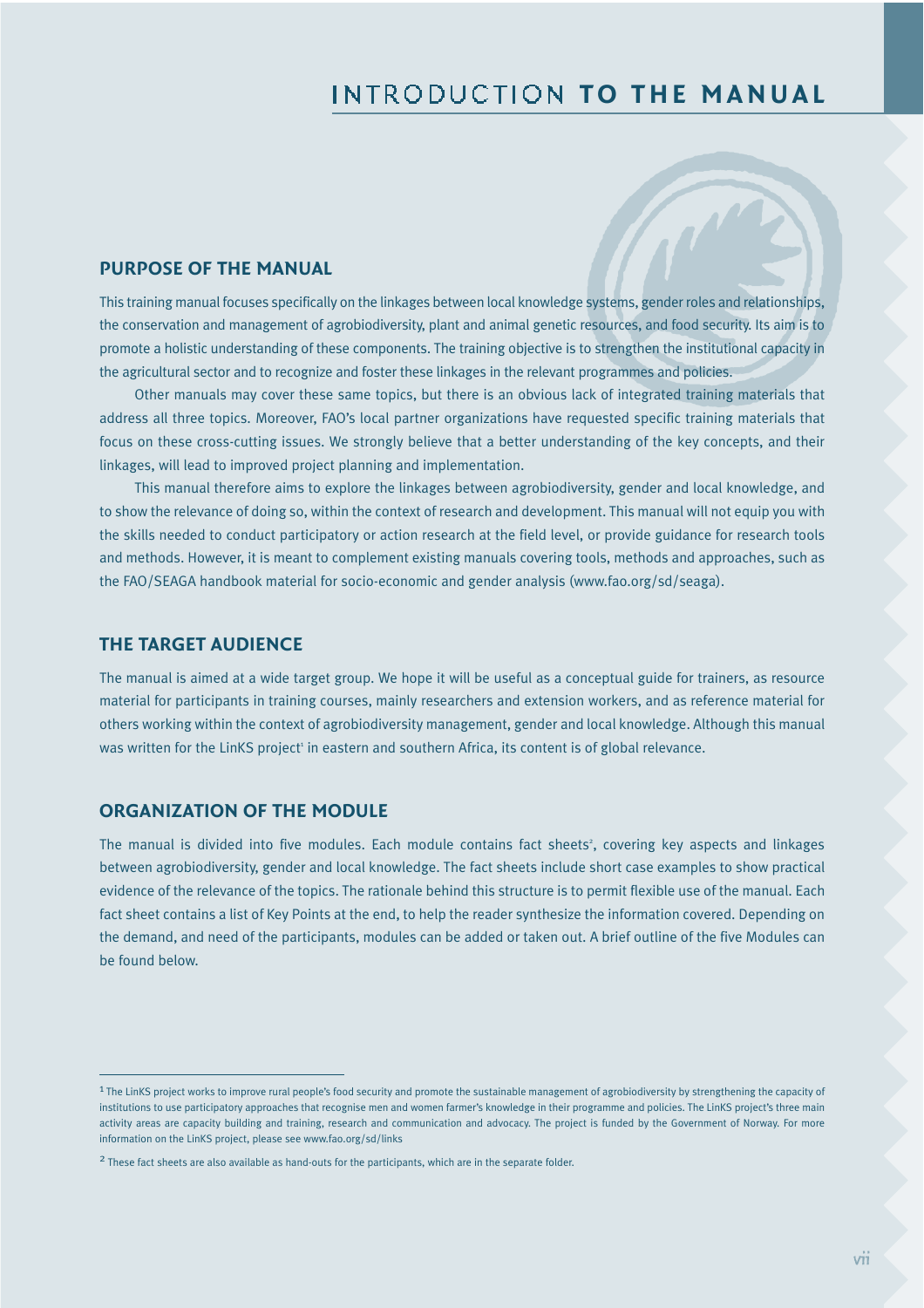Additional trainer's guidance sheets (Process Sheets) aim to help the trainer structure and plan each module from the viewpoint of the training process. We want to encourage trainers to adapt the material to each unique training situation and to the information needs and demands of the participants. Ideas for exercises are provided in the Process Sheets, which can be adapted to the different training events. Exercises marked with (a) are basic exercises that can be carried out if time is limited. Exercises marked with (b) require more time and can be added if time is available. It is important to show participants, from the beginning, that the training approach is based on the mutual sharing of knowledge and information. Moreover, throughout the training, the participants' and trainers' knowledge is equally respected and valued.

The **Key Points** provided at the end of each fact sheet are to be used as a checklist by the trainer. This will ensure all key issues have been covered and will help the trainer monitor participants' learning progress.

**Key Readings** are suggested for each module. They may form part of the participants' exercises or serve as an additional information source on the topics presented.

- **MODULE 1** introduces the key concepts of agrobiodiversity, gender and local knowledge in the context of improved food security and provides an overview of the main issues.
- **MODULE 2** introduces the sustainable livelihoods framework as an analytical tool in order to explore the linkages between agrobiodiversity, gender and local knowledge.
- **MODULE 3** focuses on the linkages between agrobiodiversity and gender. It explores the complexity of this relationship from a livelihoods perspective.
- **MODULE 4** analyses the relationship between agrobiodiversity and local knowledge from a livelihoods perspective and explores the dynamic nature of these linkages.
- **MODULE 5** provides a case study reflecting the conceptual aspects covered in the previous modules.

#### **USEFUL ADDITIONAL TRAINING RESOURCES**

The SEAGA Intermediate handbook (FAO) is written for development planners in all public and private sector groups, including government ministries and community groups. It is designed to assist small- and medium-sized organizations such as community based groups. Some government offices or ministries may find the ideas useful. The analytical concepts and tools in the handbook focus on planning and implementing participatory change that takes into account differences in gender roles, relationships and other socio-economic characteristics of various stakeholder groups. The handbook encourages practical application of the SEAGA concepts and tools. Source: http://www.fao.org/sd/seaga/downloads/En/Intermediateen.pdf

Law and policy of relevance to the management of plant genetic resources (S. Bragdon, C. Fowler and Z. Franca (Eds) SGRP, IPGRI, ISNAR Learning Module). Source: IPGRI/ ISNAR.

The sustainable livelihoods (SL) approach is a framework, developed by the UK Department for International Development (DFID), to ensure that people and their priorities are at the centre of development. These guidance sheets are intended to be a resource to help explain and provide the tools for implementing the sustainable livelihoods approach to development.

Source: www.livelihoods.org/info/info\_guidancesheets.html or www.livelihoods.org/info/info\_distanceLearning.html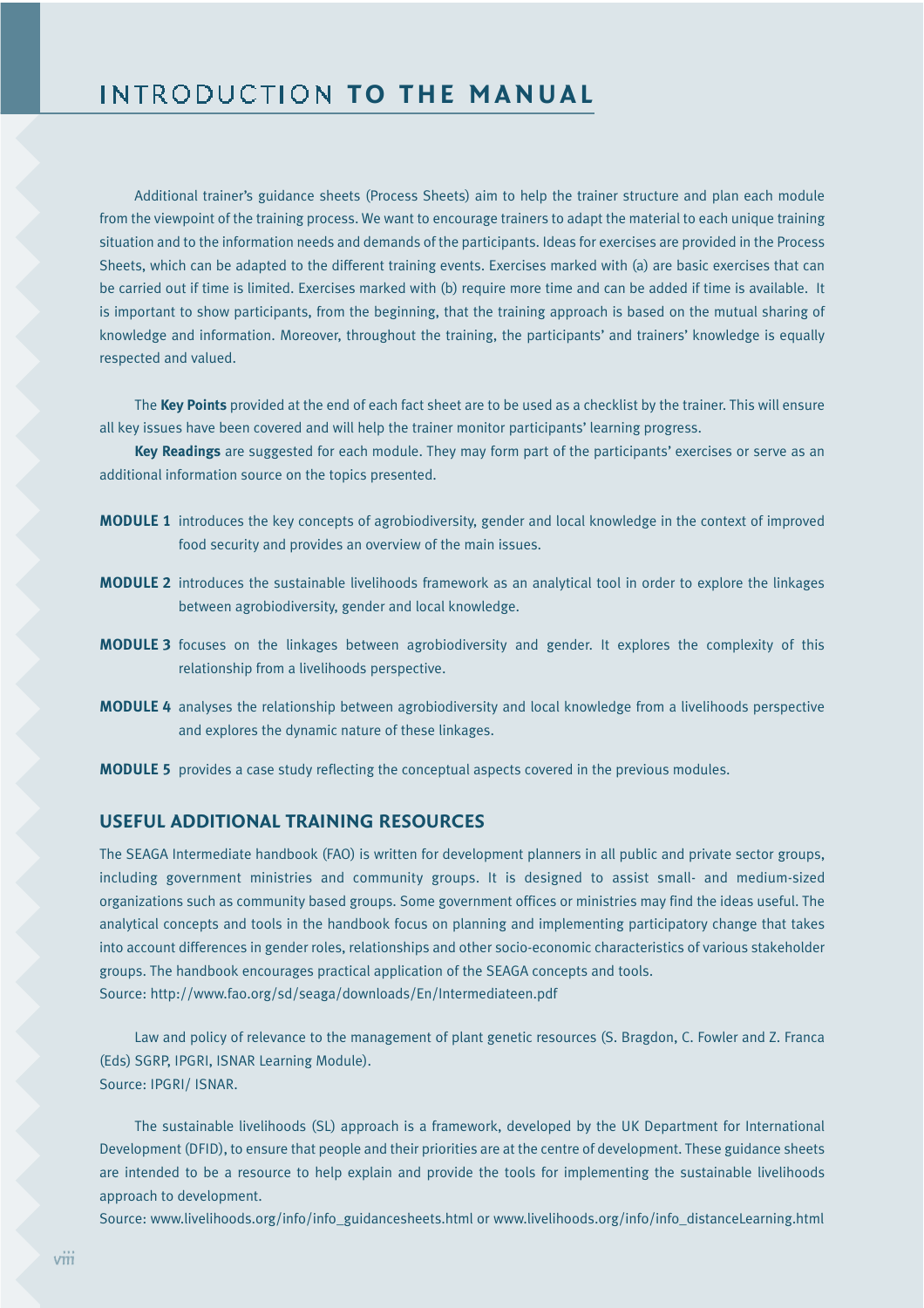## **INTRODUCTION OF KEY CONCEPTS**

#### **WHAT IS AGROBIODIVERSITY?** . . . . . . . . . . . . . . . . . . . . . . . . . . . . . . . . . . . . . . . . . . . . . . . . . . . . . . . . . . . . . . . . . . . . . . . . .1 1.1

Key Points for fact sheet 1.1 Process Sheet 1.1 – Notes for the trainer

#### **WHAT IS LOCAL KNOWLEDGE?** . . . . . . . . . . . . . . . . . . . . . . . . . . . . . . . . . . . . . . . . . . . . . . . . . . . . . . . . . . . . . . . . . . . . . . . .7  $1.2 \rightarrow$

Key Points for fact sheet 1.2 Process Sheet 1.2 – Notes for the trainer



### **WHAT IS GENDER?** . . . . . . . . . . . . . . . . . . . . . . . . . . . . . . . . . . . . . . . . . . . . . . . . . . . . . . . . . . . . . . . . . . . . . . . . . . . . . . . . . . . . . . . . . . . . .13

Key Points for fact sheet 1.3 Process Sheet 1.3 – Notes for the trainer



### **WHAT IS FOOD SECURITY?** . . . . . . . . . . . . . . . . . . . . . . . . . . . . . . . . . . . . . . . . . . . . . . . . . . . . . . . . . . . . . . . . . . . . . . . . . . . . . .17

Key Points for fact sheet 1.4 Process Sheet 1.4 – Notes for the trainer

**Key Readings References**

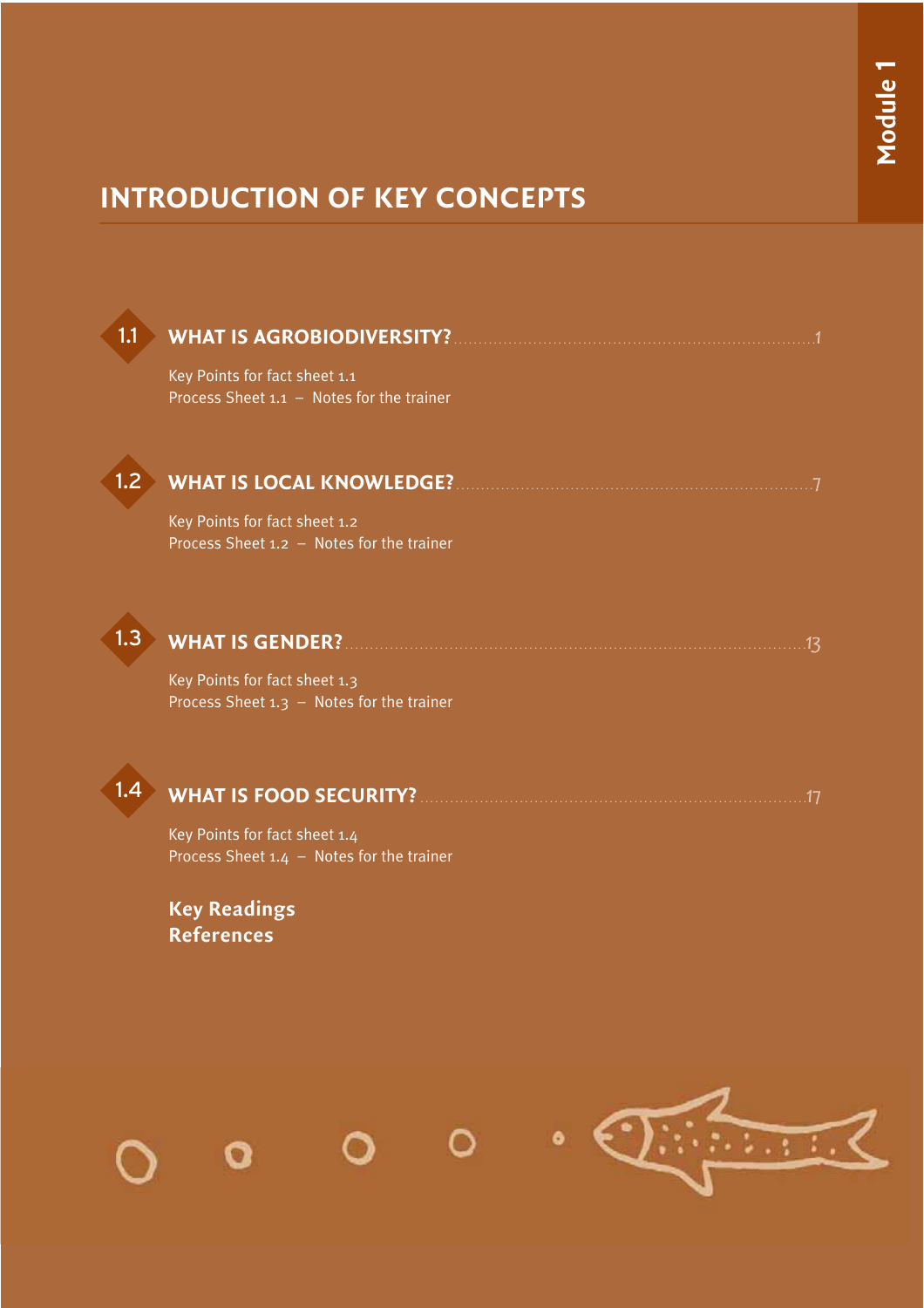## **WHAT IS AGROBIODIVERSITY?**

Agrobiodiversity is the result of natural selection processes and the careful selection and inventive developments of farmers, herders and fishers over millennia. Agrobiodiversity is a vital sub-set of biodiversity. Many people's food and livelihood security depend on the sustained management of various biological resources that are important for food and agriculture. Agricultural biodiversity, also known as agrobiodiversity or the genetic resources for food and agriculture, includes:

- Harvested crop varieties, livestock breeds, fish species and non domesticated (wild) resources within field, forest, rangeland including tree products, wild animals hunted for food and in aquatic ecosystems (e.g. wild fish);
- Non-harvested species in production ecosystems that support food provision, including soil micro-biota, pollinators and other insects such as bees, butterflies, earthworms, greenflies; and
- Non-harvested species in the wider environment that support food production ecosystems (agricultural, pastoral, forest and aquatic ecosystems).



Agrobiodiversity is the result of the interaction between the environment, genetic resources and management systems and practices used by culturally diverse peoples, and therefore land and water resources are used for production in different ways. Thus, agrobiodiversity encompasses the variety and variability of animals, plants and micro-organisms that are necessary for sustaining key functions of the agro-ecosystem, including its structure and processes for, and in support of, food production and food security (FAO, 1999a). Local knowledge and culture can therefore be considered as integral parts of agrobiodiversity, because it is the human activity of agriculture that shapes and conserves this biodiversity.

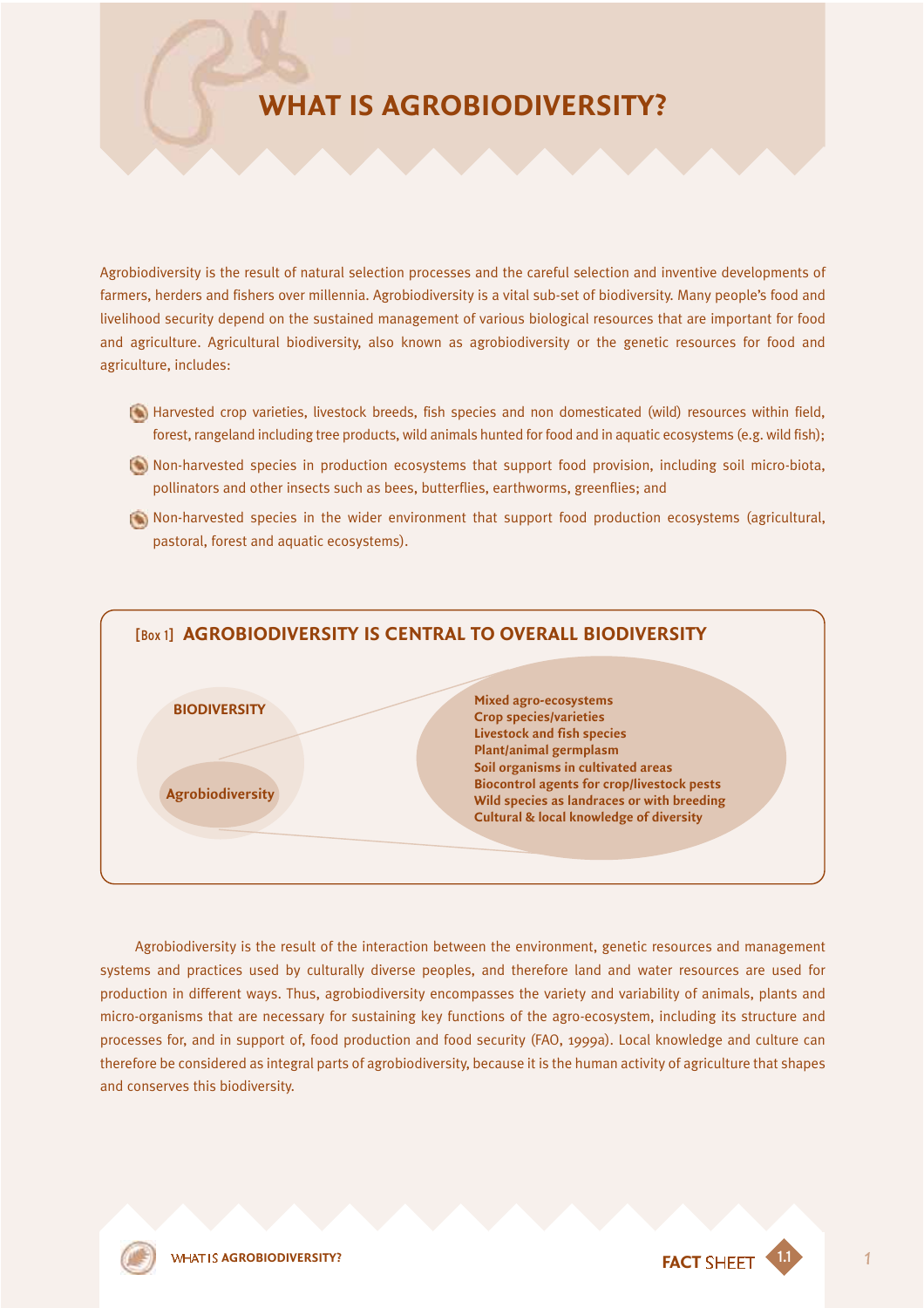#### [Box 2] **A DEFINITION OF AGROBIODIVERSITY**

The variety and variability of animals, plants and micro-organisms that are used directly or indirectly for food and agriculture, including crops, livestock, forestry and fisheries. It comprises the diversity of genetic resources (varieties, breeds) and species used for food, fodder, fibre, fuel and pharmaceuticals. It also includes the diversity of non-harvested species that support production (soil micro-organisms, predators, pollinators), and those in the wider environment that support agro-ecosystems (agricultural, pastoral, forest and aquatic) as well as the diversity of the agro-ecosystems.

Many farmers, especially those in environments where high-yield crop and livestock varieties do not prosper, rely on a wide range of crop and livestock types. This helps them maintain their livelihood in the face of pathogen infestation, uncertain rainfall and fluctuation in the price of cash crops, socio-political disruption and the unpredictable availability of agro-chemicals. So-called minor or underutilized crops, more accurately, companion crops, are frequently found next to the main staple or cash crops. They often grow side by side and their importance is often misjudged. In many cases, from a livelihoods perspective, they are not minor or underutilized as they can play a disproportionately important role in food production systems at the local level. Plants that will grow in infertile or eroded soils, and livestock that will eat degraded vegetation, are often crucial to household nutritional strategies. In addition, rural communities, and the urban markets with which they trade, make great use of these companion crop species.

#### [Box 3] **COLLECTION OF WILD PLANTS FOR HOUSEHOLD CONSUMPTION**

In Burkina Faso, and throughout the West African Sahel, rural women carefully collect the fruit, leaves and roots of native plants such as the baobab tree (*Adansonia digitata*), red sorrel leaves (*Hibiscus saddarifa*), kapok leaves (*Ceiba pentandra*) and tigernut tubers (*Cyperus esculentus L*.) for use in the families' diet. These supplement the agricultural grains (millet, sorghum) that provide only one part of the nutritional spectrum and may fail in any given year. More than 800 species of edible wild plants have been catalogued across the Sahel.

Source: IK Notes No. 23.

There are several distinctive features of agrobiodiversity, compared to other components of biodiversity:

- ≠ Agrobiodiversity is actively managed by male and female farmers;
- ≠ many components of agrobiodiversity would not survive without this human interference; local knowledge and culture are integral parts of agrobiodiversity management;
- ≠ many economically important agricultural systems are based on 'alien' crop or livestock species introduced from elsewhere (for example, horticultural production systems or Friesian cows in Africa). This creates a high degree of interdependence between countries for the genetic resources on which our food systems are based;
- ≠ as regards crop diversity, diversity within species is at least as important as diversity between species;
- ≠ because of the degree of human management, conservation of agrobiodiversity in production systems is inherently linked to sustainable use – preservation through establishing protected areas is less relevant; and
- ≠ in industrial-type agricultural systems, much crop diversity is now held *ex situ* in gene banks or breeders' materials rather than on-farm.

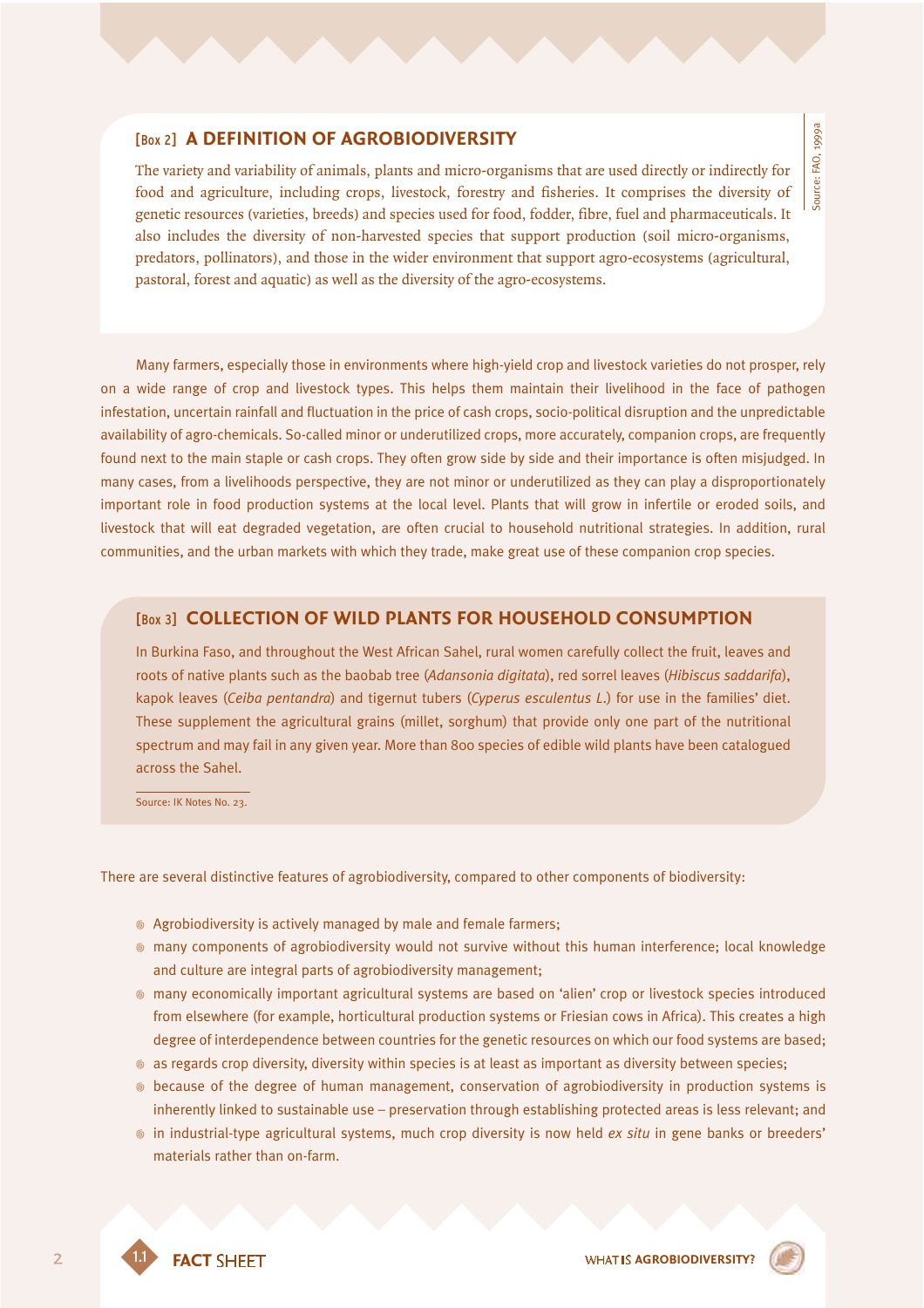An overview of the key roles of agrobiodiversity is provided in the following Box. Not all the roles listed will be relevant in any given situation. Nonetheless, this list may serve as a checklist to prioritize those that are crucial in a project/work situation.

#### [Box 4] **THE ROLE OF AGROBIODIVERSITY Experience and research have shown that agrobiodiversity can:**

- Increase productivity, food security, and economic returns
- Reduce the pressure of agriculture on fragile areas, forests and endangered species
- <sup>®</sup> Make farming systems more stable, robust, and sustainable
- Contribute to sound pest and disease management
- <sup>®</sup> Conserve soil and increase natural soil fertility and health
- Contribute to sustainable intensification
- Diversify products and income opportunities
- Reduce or spread risks to individuals and nations
- <sup>®</sup> Help maximize effective use of resources and the environment
- Reduce dependency on external inputs
- Improve human nutrition and provide sources of medicines and vitamins, and
- <sup>®</sup> Conserve ecosystem structure and stability of species diversity.

### **WHAT IS HAPPENING TO AGROBIODIVERSITY?**

Locally varied food production systems are under threat, including local knowledge and the culture and skills of women and men farmers. With this decline, agrobiodiversity is disappearing; the scale of the loss is extensive. With the disappearance of harvested species, varieties and breeds, a wide range of unharvested species also disappear.

### [Box 5] **100 YEARS OF AGRICULTURAL CHANGE: SOME TRENDS AND FIGURES RELATED TO AGROBIODIVERSITY**

- <sup>3</sup> Since the 1900s, some 75 percent of plant genetic diversity has been lost as farmers worldwide have left their multiple local varieties and landraces for genetically uniform, high-yielding varieties.
- <sup>3</sup> 30 percent of livestock breeds are at risk of extinction; six breeds are lost each month.
- Today, 75 percent of the world's food is generated from only 12 plants and five animal species.
- $\bullet$  Of the 4 percent of the 250 000 to 300 000 known edible plant species, only 150 to 200 are used by humans. Only three – rice, maize and wheat – contribute nearly 60 percent of Calories and proteins obtained by humans from plants.
- \* Animals provide some 30 percent of human requirements for food and agriculture and 12 percent of the world's population live almost entirely on products from ruminants.

Source: FAO. 1999b

**AGROBIODIVERSITY? FACT** SHEFT **1.1** 3



(Adapted from Thrupp)

Adapted from Thrupp)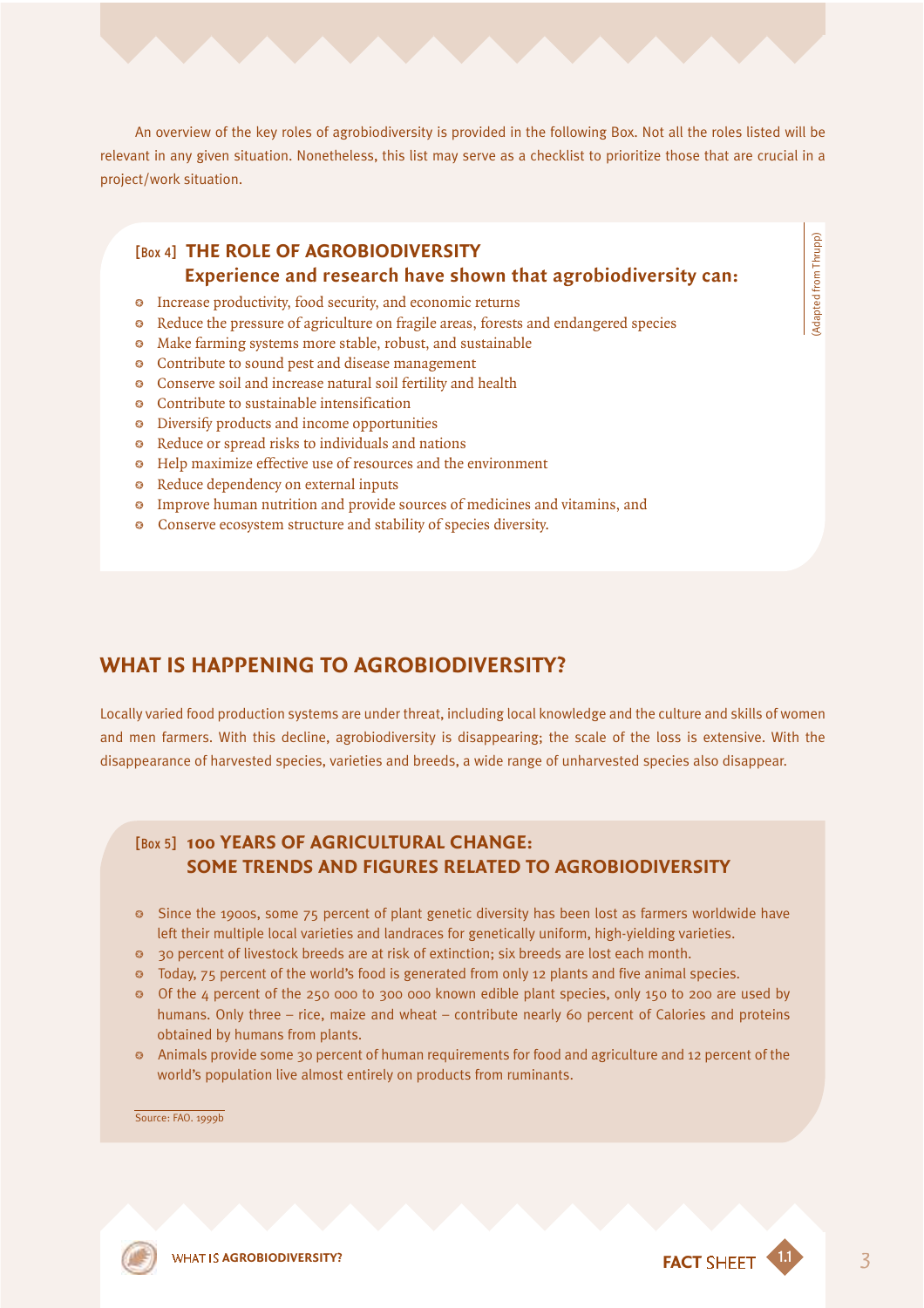More than 90 percent of crop varieties have disappeared from farmers' fields; half of the breeds of many domestic animals have been lost. In fisheries, all the world's 17 main fishing grounds are now being fished at or above their sustainable limits, with many fish populations effectively becoming extinct. Loss of forest cover, coastal wetlands, other 'wild' uncultivated areas, and the destruction of the aquatic environment exacerbate the genetic erosion of agrobiodiversity.

Fallow fields and wildlands can support large numbers of species useful to farmers. In addition to supplying Calories and protein, wild foods supply vitamins and other essential micro-nutrients. In general, poor households rely on access to wild foods more than the wealthier (see Table 1). However, in some areas, pressure on the land is so great that wild food supplies have been exhausted.

The term 'wild-food', though commonly used, is misleading because it implies the absence of human influence and management. Over time, people have indirectly shaped many plants. Some have been domesticated in home gardens and in the fields together with farmers' cultivated food and cash crops. The term 'wild-food', therefore, is used to describe all plant resources that are harvested or collected for human consumption outside agricultural areas in forests, savannah and other bush land areas. Wild-foods are incorporated into the normal livelihood strategies of many rural people, pastoralists, shifting cultivators, continuous croppers or hunter-gatherers. Wild-food is usually considered as a dietary supplement to farmers' daily food consumption, generally based on their crop harvest, domestic livestock products and food purchases on local markets. For instance, fruits and berries, from a wide range of wild growing plants, are typically referred to as 'wild-food'. Moreover, wild fruits and berries add crucial vitamins to the normally vitamin deficient Ethiopian cereal diet, particularly for children.

| Proportion of food from wild products for poor,<br>[Table 1]<br>medium and relatively wealthy households |             |                    |          |                     |  |
|----------------------------------------------------------------------------------------------------------|-------------|--------------------|----------|---------------------|--|
| <b>Survey site</b>                                                                                       | <b>Date</b> | <b>Very Poor %</b> | Middle % | <b>Better off %</b> |  |
| ◎ Wollo – Dega, Ethiopia                                                                                 | 1999        | $O-10$             | $0 - 10$ | $O - 5$             |  |
| <b>a</b> Jaibor, Sudan                                                                                   | 1997        | 15                 | 5        | $2 - 5$             |  |
| <sup>®</sup> Chitipa, Malawi                                                                             | 1997        | $0 - 10$           | $0 - 10$ | $O - 5$             |  |
| <sup>®</sup> Ndoywo, Zimbabwe                                                                            | 1997        | $O - 5$            | $\Omega$ | $\circ$             |  |

There are many reasons for this decline in agrobiodiversity. Throughout the twentieth century the decline has

accelerated, along with increased demands from a growing population and greater competition for natural resources. The principal underlying causes include:

**The rapid expansion of industrial and Green Revolution agriculture**. This includes intensive livestock  $\bullet$ production, industrial fisheries and aquaculture. Some production systems use genetically modified varieties and breeds. Moreover, relatively few crop varieties are cultivated in monocultures and a limited number of domestic animal breeds, or fish, are reared or few aquatic species cultivated.

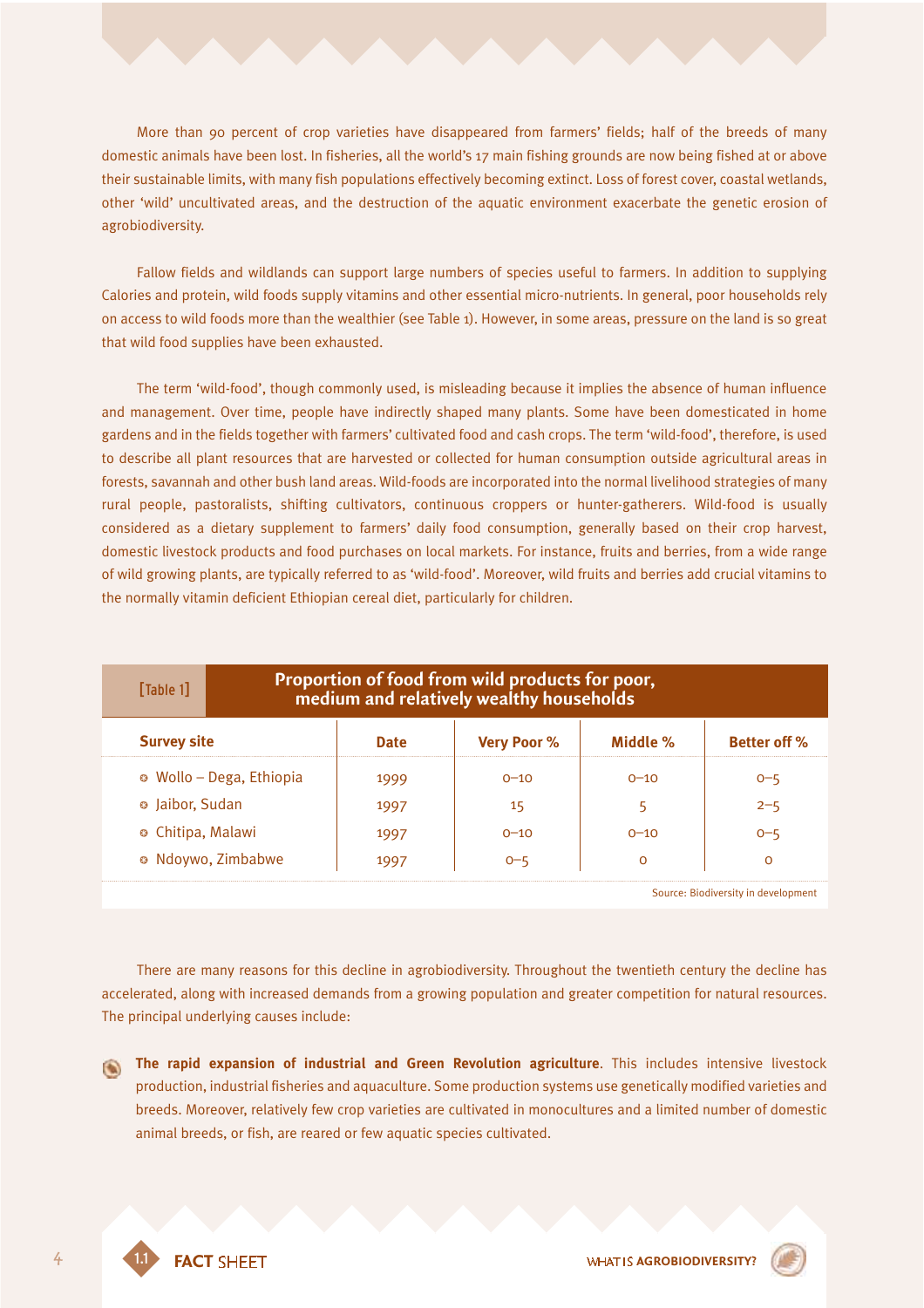**Globalization of the food system and marketing**. The extension of industrial patenting, and other intellectual property systems, to living organisms has led to the widespread cultivation and rearing of fewer varieties and breeds. This results in a more uniform, less diverse, but more competitive global market. As a consequence there have been:

- ≠ changes in farmers' and consumers' perceptions, preferences and living conditions;
- ≠ marginalization of small-scale, diverse food production systems that conserve farmers' varieties of crops and breeds of domestic animals;
- ≠ reduced integration of livestock in arable production, which reduces the diversity of uses for which livestock are needed; and,
- ≠ reduced use of 'nurture' fisheries techniques that conserve and develop aquatic biodiversity.
- The main cause of the genetic erosion of crops as reported by almost all countries is **the replacement of local varieties by improved or exotic varieties and species**. Frequently, genetic erosion occurs as old varieties in farmers' fields are replaced by newer. Genes and gene complexes, found in the many farmers' varieties, are not contained in the modern. Often, the number of varieties is reduced when commercial varieties are introduced into traditional farming systems. While FAO (1996) states that some indicators of genetic erosion have been developed, few systematic studies of the genetic erosion of crop genetic diversity have been made. Furthermore, in the FAO Country Reports (1996) nearly all countries confirm genetic erosion is taking place and that it is a serious problem.

### **Key points**

- **EXECUTE:** Agrobiodiversity is a vital subset of biodiversity, which is developed and actively managed by farmers, herders and fishers.
- **EXECTED Many components of agrobiodiversity would not survive without this human interference; local** knowledge and culture are integral parts of agrobiodiversity management.
- **EXECT:** Many economically important agricultural systems are based on 'alien' crop or livestock species introduced from elsewhere (for example, horticultural production systems or Friesian cows in Africa). This creates a high degree of interdependence between countries for the genetic resources on which our food systems are based.
- **EXECUTE:** As regards crop diversity, diversity within species is at least as important as diversity between species.
- **DEDUALLY DIVERSE FOOD PRODUCTION SYSTEMS ARE UNDER** Integral and, with them, the accompanying local knowledge, culture and skills of the food producers.
- 0 The loss of forest cover, coastal wetlands, 'wild' uncultivated areas and the destruction of the aquatic environment exacerbate the genetic erosion of agrobiodiversity.
- **n** The main cause of genetic erosion in crops, as reported by almost all countries, is the replacement of local varieties by improved or exotic varieties and species.

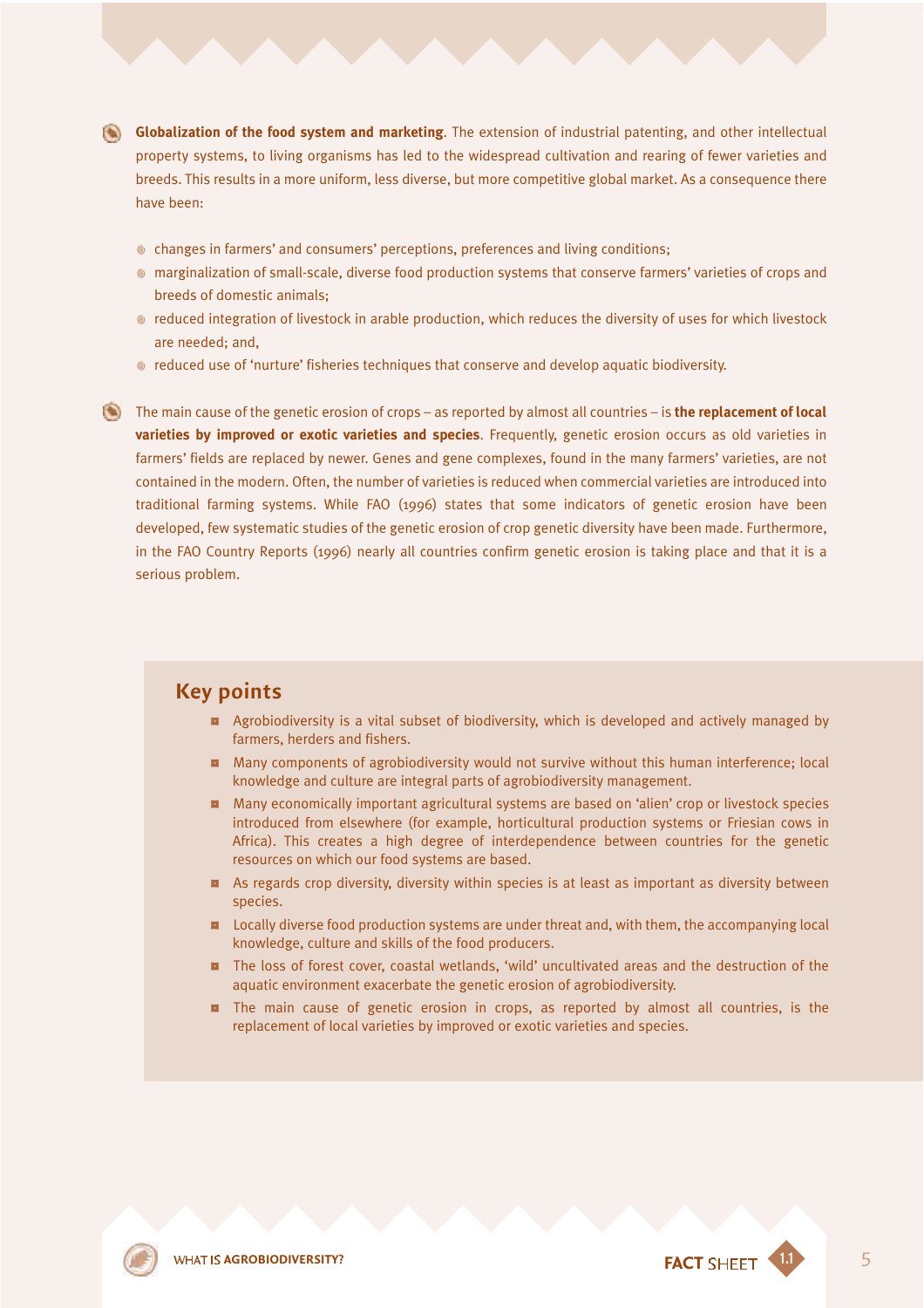### **PROCESS SHEET - NOTES FOR THE TRAINER**

1.1

**OBJECTIVE:** Fact sheet 1.1 provides a general introduction and overview of agrobiodiversity. It introduces the definitions of the concept and describes the different components and dynamics of agrobiodiversity. The overall aim is to establish a shared understanding of relevant terms and concepts among the participants.

**LEARNING GOALS**: Participants acquire a shared level of understanding of the relevant terms and concepts related to agrobiodiversity.

**PROCESS**: The fact sheet 1.1 should be circulated to the participants after the session. This will help them to explore the concepts, from their own working background, without being biased by the information provided. It is important to show participants, from the beginning, that the training approach is based on the mutual sharing of knowledge and information. Moreover, the participants' and trainer's knowledge is equally respected and valued.

- 1) Depending on time availability participants could be invited to:
	- a) Name components/examples of agrobiodiversity. This would take place in the form of a brain-storming activity. The information generated during this exercise could then be jointly organized and serve as an entry point for a more formal presentation.
	- b) In small groups, develop maps of agricultural systems on which different components of agrobiodiversity are located. These maps could then be displayed and shared with the other participants.
- 2) This exercise could be followed by a presentation of overheads/Power Point covering definitions and differences between agrobiodiversity and biodiversity in general.
- 3) Afterwards it would be useful to discuss the dynamics and trends in agrobiodiversity. This may be based on:
	- a) Participants discussion, in general, of dynamics and trends in agrobiodiversity.
	- b) Participants, using the maps they have developed, indicating past changes and trends.
- 4) Together with the participants, key issues should be extracted from this discussion.
- 5) Finally, the trainer could present the key learning points for fact sheet 1.1.

It would be useful to integrate other visual aids, such as videos or slides to increase participants' interest and involvement.

**OUTPUTS**: The participants understand the concept of agrobiodiversity. They have established a shared understanding of key issues and terms. For further details please refer to the Key Points for fact sheet 1.1.

**TIME ALLOCATION**: A minimum of 3 hours is suggested for fact sheet 1.1.

 $1$  Ideas for exercises are provided in the Process Sheets, which can be adapted to the different training events. Exercises marked with (a) are basic exercises that can be carried out if time is limited. Exercises marked with (b) require more time and can be added if time is available.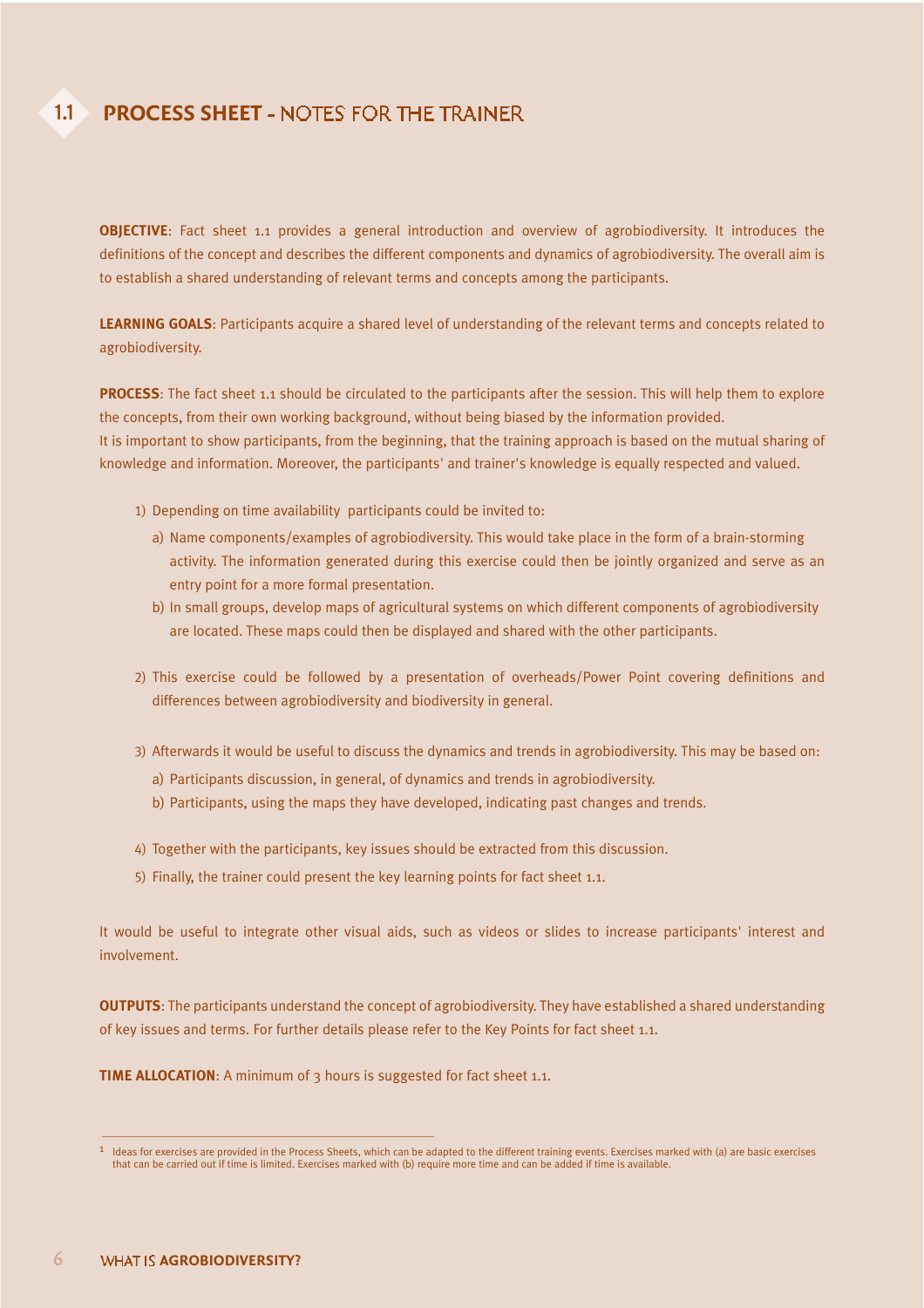

Local knowledge is the knowledge that people in a given community have developed over time, and continue to develop. It is:

- \ Based on experience
- ≠ Often tested over centuries of use
- ≠ Adapted to the local culture and environment
- ≠ Embedded in community practices, institutions, relationships and rituals
- ≠ Held by individuals or communities
- ≠ Dynamic and changing

Local knowledge is not confined to tribal groups or to the original inhabitants of an area. It is not even confined to rural people. Rather, all communities possess local knowledge – rural and urban, settled and nomadic, original inhabitants and migrants. There are other terms, such as *traditional knowledge* or *indigenous knowledge*, which are closely related, partly overlapping, or even synonymous with local knowledge. We have chosen the term *local knowledge* because it seems least biased in terms of its contents or origin. As it embraces a larger body of knowledge systems, it includes those classified as *traditional* and *indigenous*.

#### [Box 1] **LOCAL, TRADITIONAL AND INDIGENOUS KNOWLEDGE**

**Local knowledge** is a collection of facts and relates to the entire system of concepts, beliefs and perceptions that people hold about the world around them. This includes the way people observe and measure their surroundings, how they solve problems and validate new information. It includes the processes whereby knowledge is generated, stored, applied and transmitted to others.

The concept of **traditional knowledge** implies that people living in rural areas are isolated from the rest of the world and that their knowledge systems are static and do not interact with other knowledge systems.

**Indigenous knowledge** systems are often associated with indigenous people. This concept is rather limiting for policies, projects and programmes seeking to work with rural farmers in general. Furthermore, in some countries, the term *indigenous* has a negative connotation, as it is associated with backwardness or has an ethnic and political connotation.

Sources: Warburton and Martin

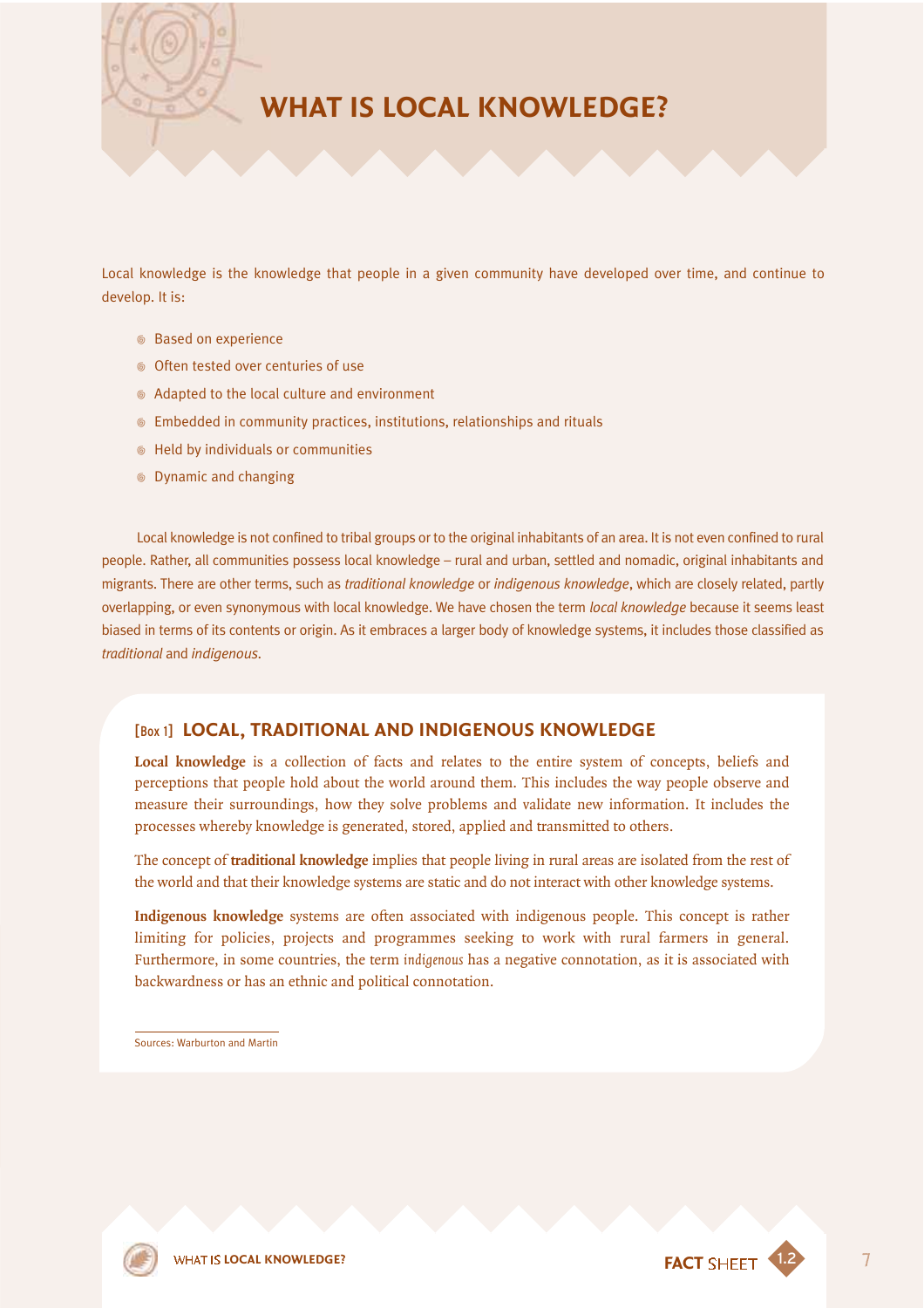Knowledge systems are dynamic, people adapt to changes in their environment and absorb and assimilate ideas from a variety of sources. However, knowledge and access to knowledge are not spread evenly throughout a community or between communities. People may have different objectives, interests, perceptions, beliefs and access to information and resources. Knowledge is generated and transmitted through interactions within specific social and agro-ecological contexts. It is linked to access and control over power. Differences in social status can affect perceptions, access to knowledge and, crucially, the importance and credibility attached to what someone knows. Often, the knowledge possessed by the rural poor, in particular women, is overlooked and ignored.

#### [Box 2] **WILD-FOOD PLANTS IN SOUTHERN ETHIOPIA**

The rural people of Ethiopia are endowed with a profound knowledge of the use of wild plants. This is particularly true for medicinal and wild plants, some of which are consumed during drought, war and other hardship. Elders, and other knowledgeable community members, are the key sources or reservoirs of plant knowledge. Wild-food consumption is still very common in the rural areas of Ethiopia, particularly for children. Among these, the most common wild plant fruits consumed by children, are from the plant species *Ficus spp*., *Carissa edulis* and *Rosa abyssinica*.

The consumption of wild plants seems to be more common and widespread in food insecure areas, where a wide range of species are consumed. The linkage has given rise to the notion of famine-foods, plants that are eaten only at times of food stress and that are therefore an indicator of famine conditions. Local people know of the importance and the contribution that wild plants make to their daily diet. Also, they know of the possible health hazards, such as an upset stomach that may occur after eating certain wild plants.

For example, *Balanites aegyptiaca* (*bedena* in Amharic), an evergreen tree, about 10 to 20 m tall, is typical of this category. Children eat its fruit at any time when ripe, when there are food shortages they will be eaten by adults. The new shoots, which are always growing during the dry season, are commonly used as animal forage. Although, during food shortages, people cut the newly grown succulent shoots and leaves, which are cooked like cabbage. People in the drought-prone areas of southern Ethiopia also apply these consumption habits to the fruits and young leaves of *Solanium nigrum* (black nightshade), a small annual herb, and *Syzygium guineense* (waterberry tree), which is a dense, leafy forest tree around 20 m tall.

In parts of southern Ethiopia, the consumption of wild-food plants seems to be one of the important local survival strategies. This appears to have intensified because of repeated climatic shocks that have hampered agricultural production, leading to food shortages. Increased consumption of wild-foods allows people to better cope with erratic, untimely rains. They are able to face several consecutive years of drought, without facing severe food shortages, famine and general asset depletion, as is the case in other areas of Ethiopia. The key to this survival strategy is the collection and consumption of wild plants. These are found in uncultivated lowland areas such as bush, forest and pastoral land. In the more densely populated, and intensively used mid- and highlands, a great variety of these indigenous plants and trees have been domesticated for home consumption and medicinal use. Southern Ethiopia, particularly Konso, Derashe and Burji special *weredas*1 and parts of the southern nations, nationalities and people's region (SNNPR) may still be considered part of these biodiversity hot-spots in Ethiopia.

Source: Guinand and Lemessa

1 The basic administration unit in Ethiopia, equivalent to a district.



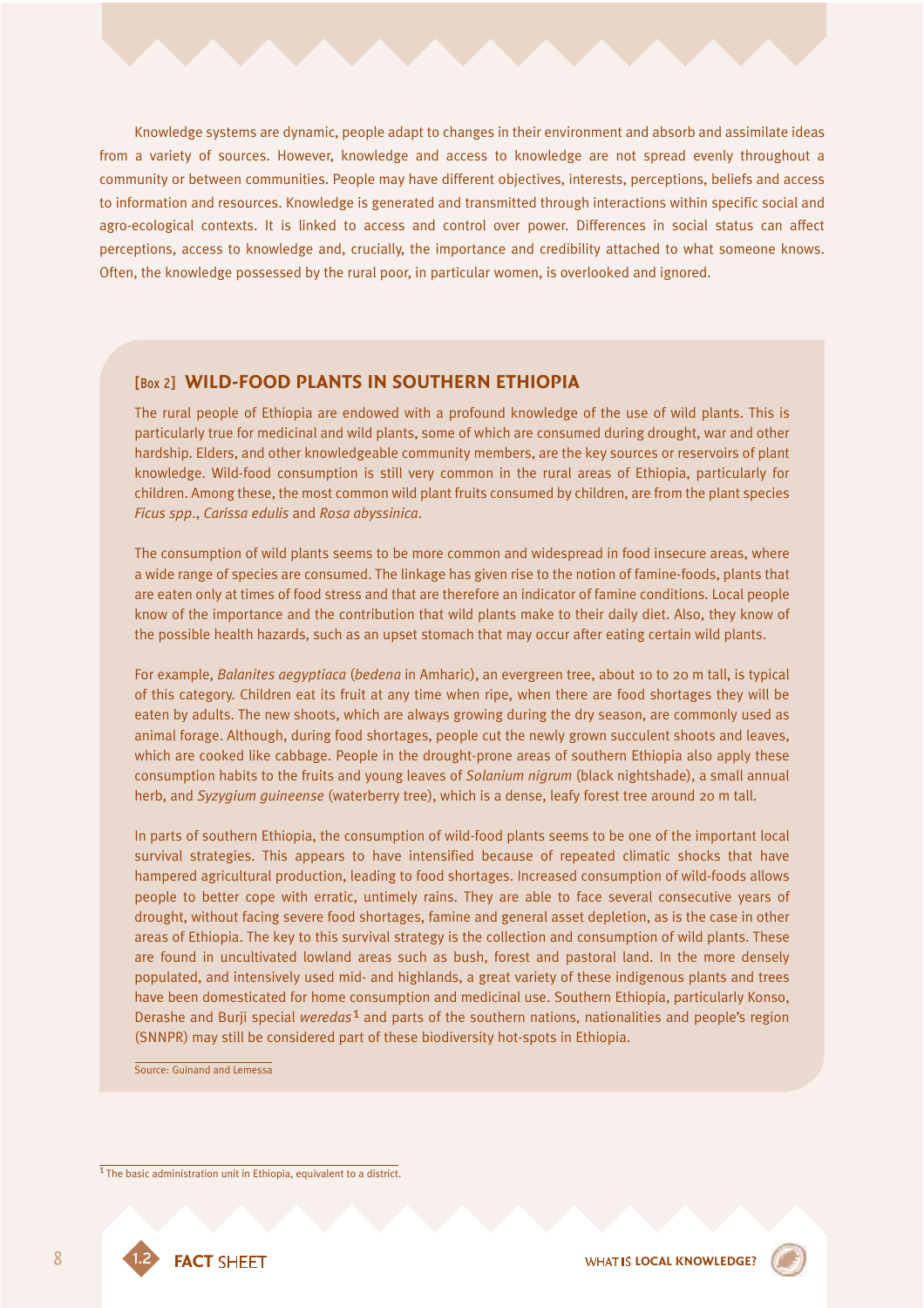Local knowledge is unique to every culture or society; elders and the young possess various types of knowledge. And, women and men, farmers and merchants, educated and uneducated people all have different kinds of knowledge.

- **Common knowledge** is held by most people in a community; e.g. almost everyone knows how to cook rice (or the local staple food).
- **Shared knowledge** is held by many, but not all, community members; e.g. villagers who raise livestock will know more about basic animal husbandry than those without livestock.
- **Specialized knowledge** is held by a few people who might have had special training or an apprenticeship; e.g. only few villagers will become healers, midwives, or blacksmiths.

The type of knowledge people have is related to their age, gender, occupation, labour division within the family, enterprise or community, socio-economic status, experience, environment, history, etc. This has significant implications for research and development work. To find out what people know, the right people must be identified. For example, if boys do the herding they may know, better than their fathers, where the best grazing sites are. If we ask the fathers to show us good pastures, we might only get partial information. Development professionals sometimes think villagers know very little, when in fact the wrong people have been interviewed.

It is important to realize that local knowledge – as with other types of knowledge – is dynamic and constantly changing, as it adapts to a changing environment. Because local knowledge changes over time, it is sometimes difficult to decide whether a technology or practice is local, adopted from outside, or a blend of local and introduced components. In most cases the latter situation is most likely. For a development project, however, it does not matter whether a practice is really local or already mixed with introduced knowledge. What is important before looking outside the community for technologies and solutions, is to look first at what is available within the community. Based on this information, a decision can be made on the type of information that would be more relevant to the specific situation. Most likely, it will be a combination of different knowledge sources and information types.

This again has important implications for the research and development process. It is not sufficient to document existing local knowledge. It is equally important to understand how this knowledge adapts, develops and changes over time. How this knowledge is communicated is also significant, and by whom, both within and beyond the community.

### **WHY IS LOCAL KNOWLEDGE IMPORTANT?**

Local knowledge is the human capital of both the urban and rural people. It is the main asset they invest in the struggle for survival, to produce food, provide for shelter or achieve control of their own lives. Significant contributions to global knowledge have originated with local people, for instance for human and veterinary medicine. Local knowledge is developed and adapted continuously to a gradually changing environment. It is passed down from generation to generation and closely interwoven with people's cultural values.

In the emerging global knowledge economy, a country's ability to build and mobilize knowledge capital is as essential to sustainable development as the availability of physical and financial capital. The basic component of any country's knowledge system is its local knowledge. This encompasses the skills, experiences and insights of people, applied to maintain or improve their livelihood.

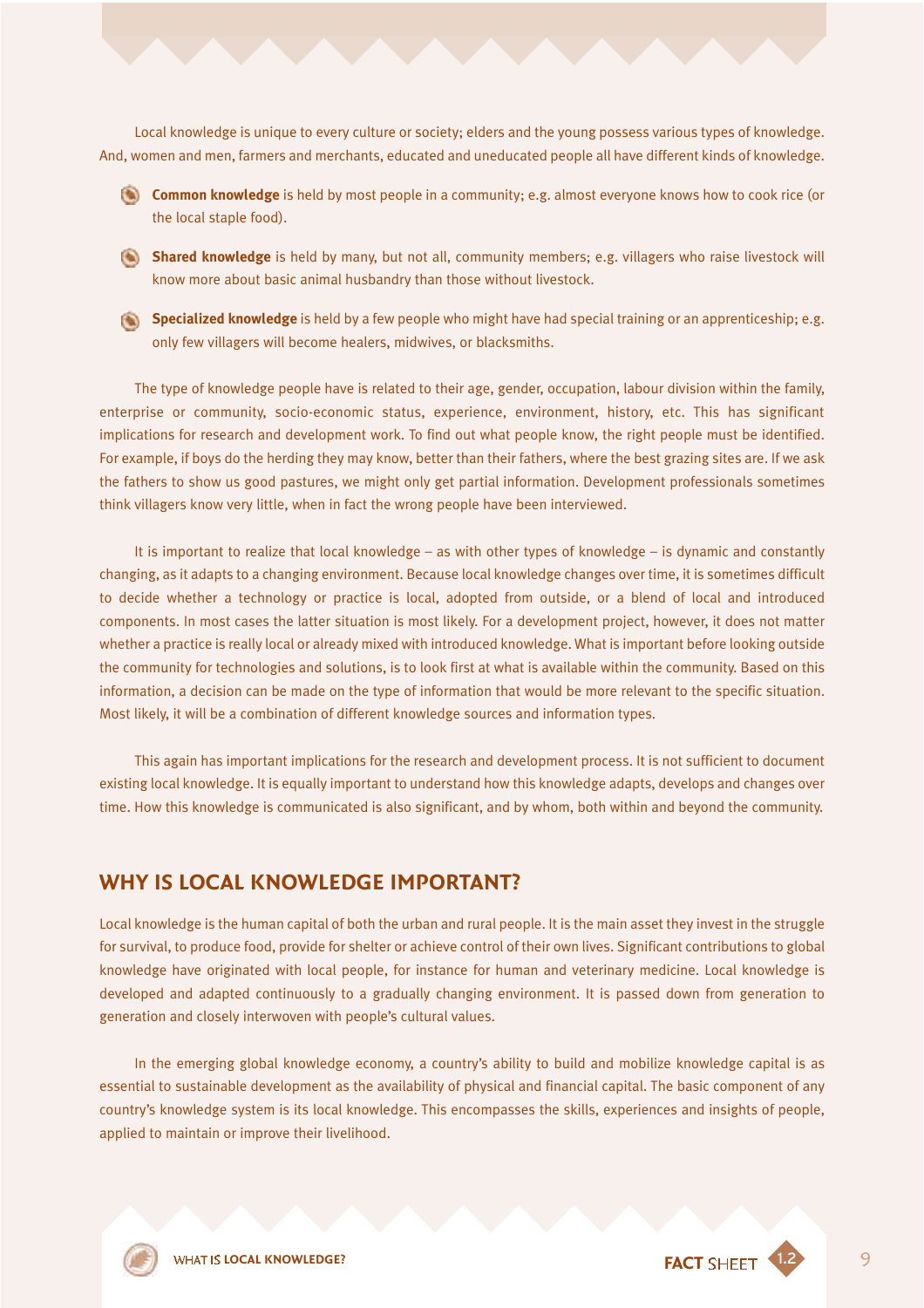Today, many local knowledge systems are at risk of becoming extinct. This is because globally natural environments are rapidly changing, and there are fast-paced economic, political, and cultural changes. Practices vanish, when they are inappropriate, in the face of new challenges, or because they adapt too slowly. However, many practices disappear because of the intrusion of foreign technologies, or development concepts, that promise shortterm gains or solutions to problems. The tragedy of the impending disappearance of local knowledge is most obvious to those who have developed and make their living from it. A case in point is the wild-food example from southern Ethiopia (see Box 2 in this fact sheet). These plants are especially vital for the survival of the poor, during food shortages, when there are no other means of satisfying basic needs. Moreover, the implication for others may also be detrimental, when skills, technologies, artifacts, problem-solving strategies and expertise are lost. Local knowledge is a part of people's lives. Especially, the poor depend, almost entirely, for their livelihoods on specific skills and knowledge essential to their survival. Accordingly, for the development process, local knowledge is of particular relevance to the following sectors and strategies:

- **<b> Agriculture**, knowledge related to crop selection, intercropping, planting times.
- ≠ **Animal husbandry and ethnic veterinary medicine**, knowledge of breeding strategies, livestock characteristics and requirements, plant uses to treat common illnesses.
- ≠ **Use and management of natural resources**, knowledge of soil fertility management, sustainable management of wild species.
- ≠ **Health care**, knowledge of plant properties for medicinal purposes.
- ≠ **Community development**, common or shared knowledge provides links between community members and generations; and
- ≠ **Poverty alleviation**, knowledge of survival strategies based on local resources.

Conventional approaches imply that development processes always require technology transfers from places that are perceived to be more advanced. This practice has often led to overlooking the potential of local experiences and practices. The following example from Ethiopia's food security programme illustrates what may happen if local knowledge is not adequately considered (see Box 3).

#### [Box 3] **INTRODUCTION OF SORGHUM VARIETIES IN ETHIOPIA**

Higher yielding sorghum varieties were introduced into Ethiopia to increase food security and income for farmers and rural communities. When weather and other conditions were favourable, the modern varieties proved a success. However, in some areas complete crop failures were observed, whereas local varieties, with a higher variance of traits, were less susceptible to the frequent droughts. The farming community considered the loss of an entire crop to be more than offset by the lower, average yields of the local variety that performed under more extreme conditions. An approach, that included local farming experience, could have resulted in a balanced mix of local and introduced varieties, thus reducing the producers' risk.

source: Oduol Source: Oduol

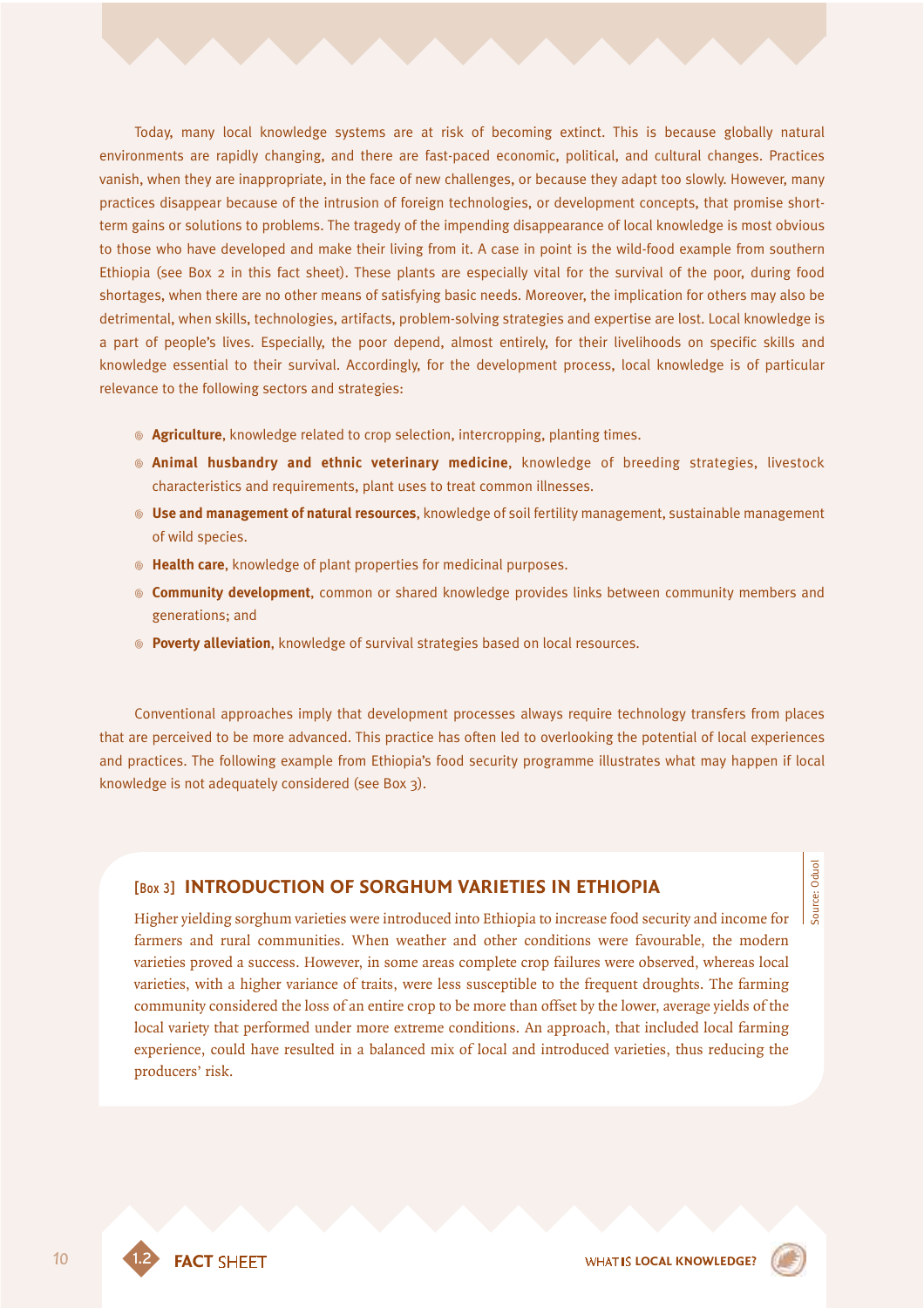Local knowledge is relevant at three levels of the development process.

- ≠ Obviously, it is most important to men and women, old and young, in the local community where the bearers of such knowledge live and produce.
- ≠ Development agents (CBOs, NGOs, governments, donors, local leaders and private sector initiatives) need to recognize, value and appreciate local knowledge in their interaction with the local communities. They need to understand exactly what it is before it is incorporated in their approaches. They also need to critically validate it against the usefulness of their intended objectives.
- ≠ Finally, local knowledge forms part of global knowledge. In this context, it has a value and relevance in itself. Local knowledge can be preserved, transferred, or adopted and adapted elsewhere.

However, it is important to stress that local knowledge is not exclusive or necessarily sufficient for tackling the challenges people face today. Much evidence shows that local actors seek information and concepts from wherever they can in their efforts to solve their problems and achieve their goals. For people involved in research and development processes, with local communities, it is important to see local knowledge as one component within a more complex innovation system. Therefore, a thorough analysis of existing sources of information and knowledge is an important step in any research or development project. These sources, by nature, can be formal and informal. For instance, community groups, involved in similar agricultural practices, could be an informal source of local knowledge. Regional, or national, extension or research centres would be a formal source of knowledge. In this context, it is important to consider private service providers, such as local seed retailers, as they are becoming increasingly important as knowledge providers.

### **Key points**

- **D** Local knowledge is developed over time by people living in a given community, and is continuously developing.
- **EXECT ADDET SYSTEMS** Are dynamic, people adapt to changes in their environment and absorb and assimilate ideas from a variety of sources.
- **DENT Knowledge and access to knowledge are not spread evenly through a community or between communities;** people have different objectives, interests, perceptions, beliefs and access to information and resources.
- **n** The type of knowledge people have is related to their age, gender, occupation, labour division within the family, enterprise or community, socio-economic status, their experience, environment, history.
- **D** Local knowledge is the human capital of the rural and urban people, it is the main asset they invest in the struggle for survival, to produce food, provide for shelter or achieve control of their own lives, and
- $\blacksquare$  For those involved in research and development processes, with local communities, it is important to see local knowledge as one component within a more complex innovation system.



**FACT SHEET** 1.2 11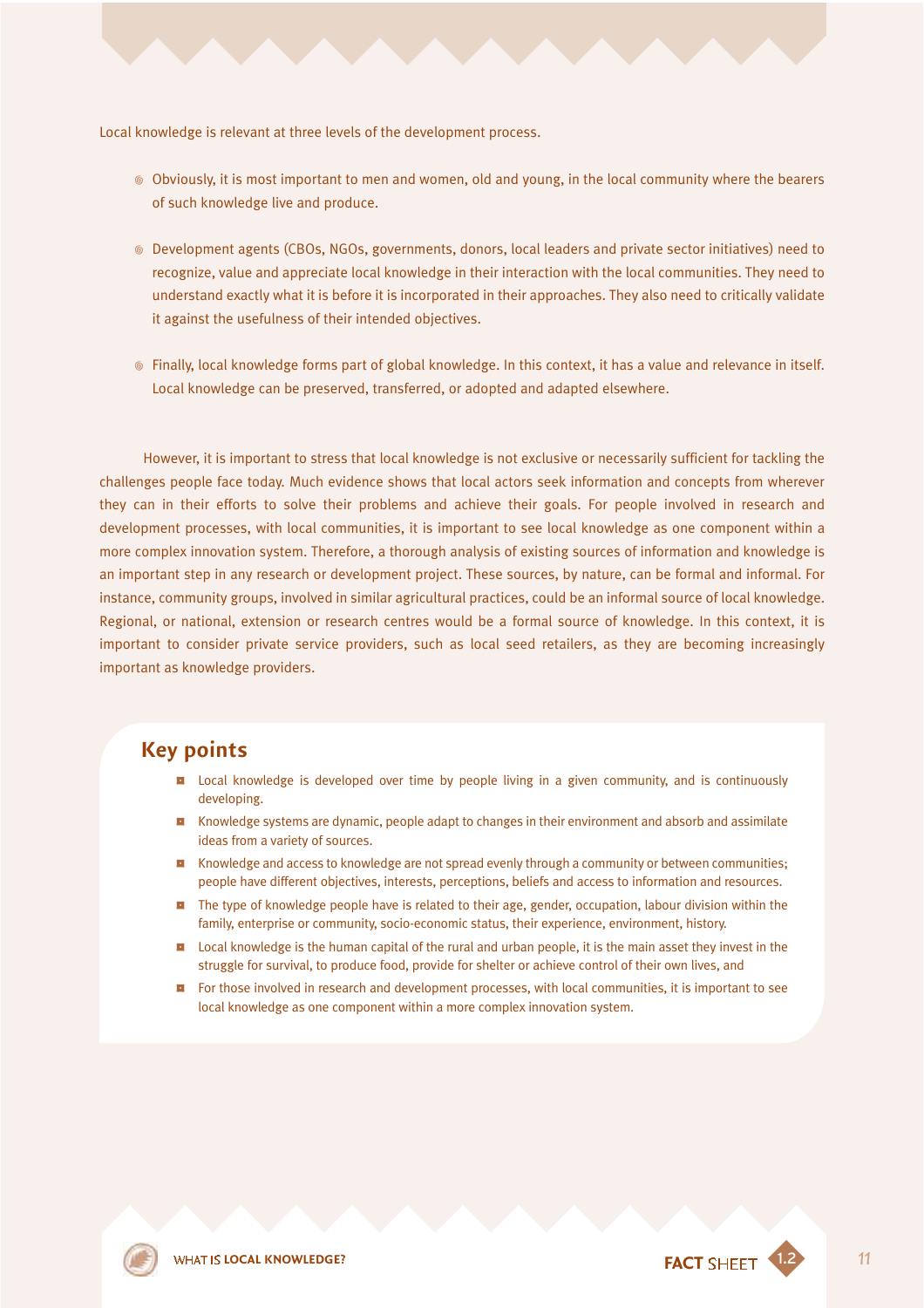#### 1.2 **PROCESS SHEET**

**OBJECTIVE**: Fact sheet 1.2 provides a general introduction to the concept of local knowledge. It introduces definitions and describes the dynamic nature of local knowledge. The overall aim is to establish a shared understanding of relevant terms and concepts among the participants.

**LEARNING GOALS**: Participants understand the concept of local knowledge and are aware of its position in a wider knowledge system.

#### **PROCESS**

- 1) It is important to show the participants, from the beginning, that the training approach is based on the mutual sharing of knowledge and information. Moreover, the participants' and trainer's knowledge is equally respected and valued.
- 2) Participants could be invited to first share experiences, related to local knowledge, from their own working background. The trainer may encourage looking at different aspects, such as gender roles, knowledge management, knowledge development, etc. The information generated, during this exercise, could then be jointly organized in order to establish key characteristics of local knowledge.
- 3) In a further exercise, participants could be asked to summarize the information, to define the concept. If time is limited, the trainer can move directly to Step  $4$  and include the definition in his/her presentation.
- 4) A presentation given by the facilitator on local knowledge (concepts, definitions).
- 5) A discussion of the dynamics and trends in local knowledge development could follow. This again may be based (a) on general ideas and participants brain-storming, or (b) on participants presenting a few examples of agricultural systems in their region, comparing past and present situations in terms of the relevance of local knowledge.
- 6) Together with the participants, key issues should be extracted from this discussion.

It would be useful to integrate other visual aids, such as videos or slides to increase participants' interest and involvement.

**OUTPUTS**: The participants understand the concept of local knowledge. They have established a shared understanding of key issues and terms and have covered the key points listed in fact sheet 1.2.

**TIME ALLOCATION**: Minimum 2 hours.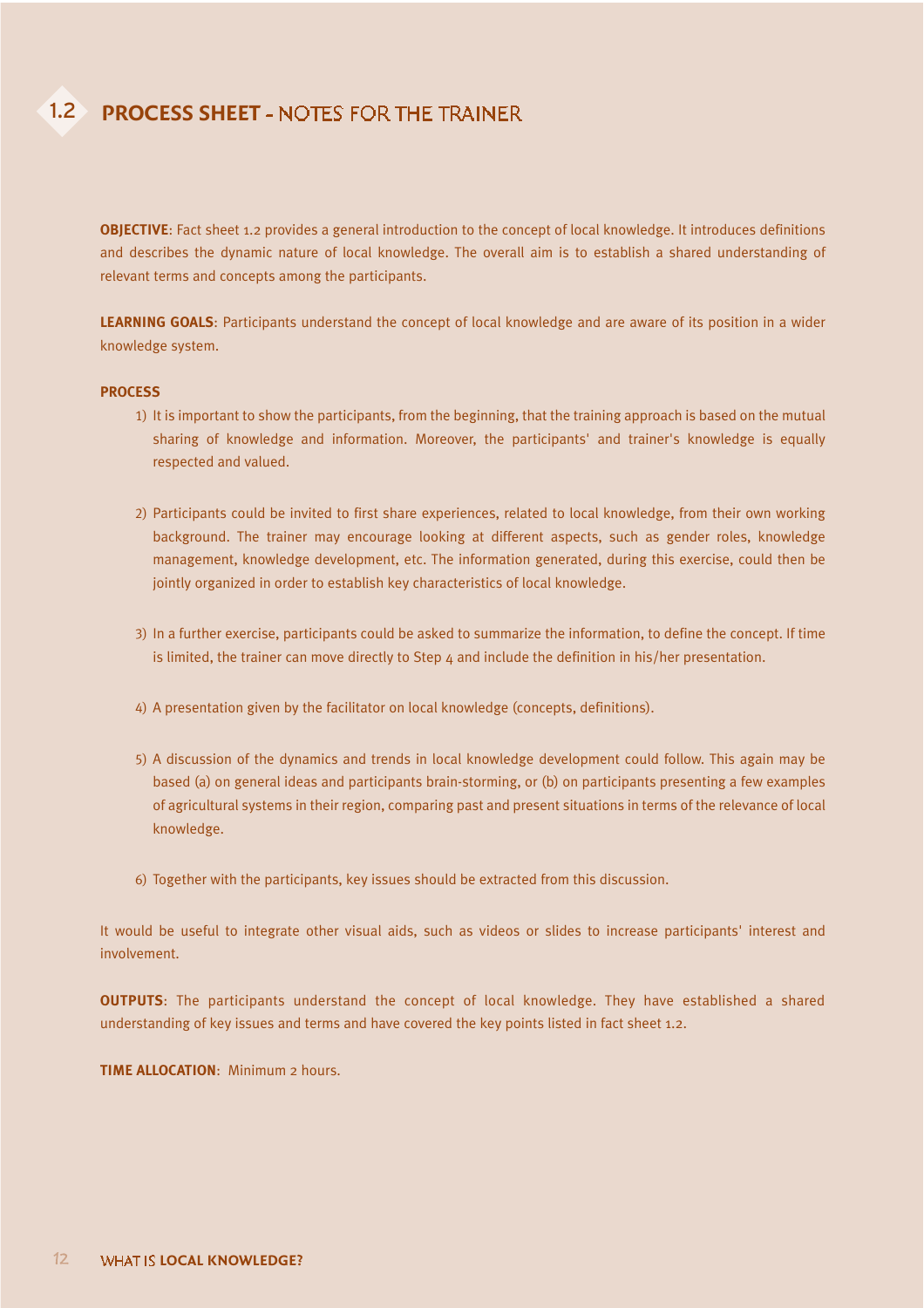## **WHAT IS GENDER?**

Gender is defined by FAO as 'the relations between men and women, both perceptual and material. Gender is not determined biologically, as a result of sexual characteristics of either women or men, but is constructed socially. It is a central organizing principle of societies, and often governs the processes of production and reproduction, consumption and distribution' (FAO, 1997). Despite this definition, gender is often misunderstood as being the promotion of women only. However, as we see from the FAO definition, gender issues focus on women and on the relationship between men and women, their roles, access to and control over resources, division of labour, interests and needs. Gender relations affect household security, family well-being, planning, production and many other aspects of life (Bravo-Baumann, 2000).

#### [Box 1] **DEFINITION OF GENDER ROLES AND GENDER RELATIONS**

**Gender roles** are the 'social definition' of women and men. They vary among different societies and cultures, classes, ages and during different periods in history. Gender-specific roles and responsibilities are often conditioned by household structure, access to resources, specific impacts of the global economy, and other locally relevant factors such as ecological conditions (FAO, 1997).

**Gender relations** are the ways in which a culture or society defines rights, responsibilities, and the identities of men and women in relation to one another (Bravo-Baumann, 2000).

Rural people's roles, as food producers and food providers, link them directly to the management and sustainable use of agrobiodiversity. Through their daily work, rural people have accumulated knowledge and skills concerning their ecosystems, local crop varieties, animal breeds, agricultural systems and the nutritional values of various underused plants. They have become adept at maintaining their own scarce resources. Men and women act differently, because of their socially ascribed roles; therefore they have different sets of knowledge and needs.

Experience shows that agricultural, environmental and related policies and programmes do not differentiate between male and female farmers. Therefore, they often fail to recognize the differences between men's and women's work, knowledge, contributions and needs. This has significant consequences for biodiversity as well as for gender equality. The case study presented in Module 5, for instance, clearly shows how agrobiodiversity and the local knowledge held by women, were negatively affected by the introduction of exotic vegetables for market production, which was mainly a men-driven enterprise.

#### [Box 2] **GENDER DIFFERENCES IN KNOWLEDGE OF TRADITIONAL RICE VARIETIES IN MALI**

In Bafoulabé region in Mali, rice was traditionally considered a female crop. It was grown near rivers or where water stagnated during the rainy season. Women would take care of the field individually or in a group. Their knowledge of landraces was vast. They could identify 30 different varieties by growth cycle, plant growth habit, plant height, number of stems, grain yield, grain size, form, colour, preparation quality, utilization and taste of the end product. Men had very little knowledge of traditional rice varieties, but they had the main responsibility for three improved rice varieties introduced to the village.

Source: Synnevag

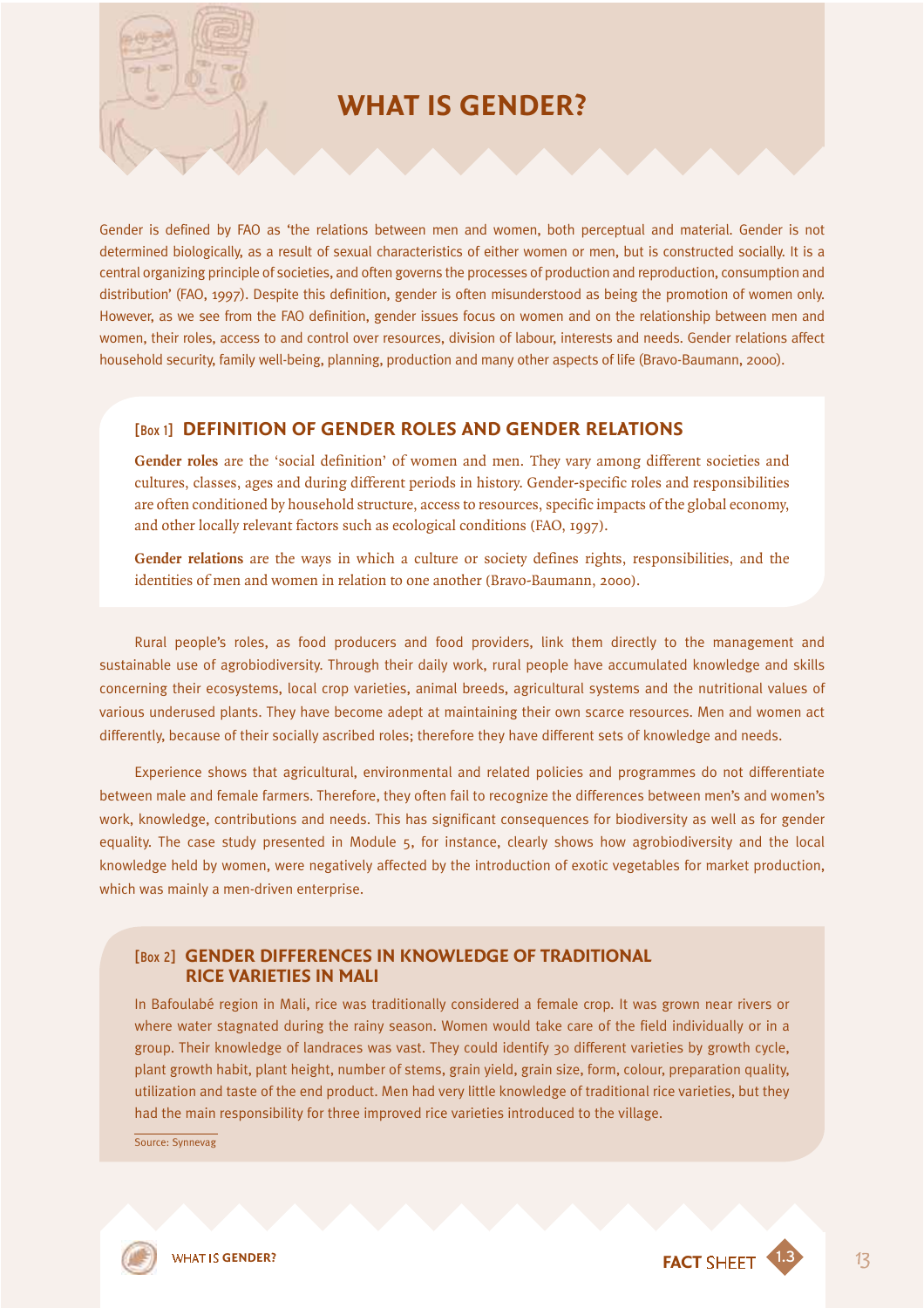Both men and women farmers play an important role as decision-makers in agrobiodiversity management. They decide when to plant, harvest and process their crops. They decide how much of each crop variety to plant each year, how much seed to save from their own production and what to buy or exchange. All these decisions affect the total amount of genetic diversity that is conserved and used.

In most farming systems, there is a division of labour. This determines the different tasks for which men and women are responsible. Generally, women have an important role in the production, processing, preservation, preparation and sale of staple crops. Men tend to focus on market-oriented or cash crop production. Often we find a division in crop and livestock management practices. Weeding is often a women's task, while spraying or fertilizer application is mainly carried out by men. Women and children often look after the smaller livestock species and men are often in charge of cattle. These are only a few examples, which are not generally applicable, but will depend on the specific situations and cultures we are working.

#### [Box 3] **GENDER AND AGE-SPECIFIC DIFFERENCES REGARDING THE COLLECTION, PREPARATION AND CONSUMPTION OF WILD-FOOD PLANTS IN RURAL ETHIOPIA**

Mostly children collect and eat the fruit from wild plants. Other wild-food and famine-food plants are collected by children and women and prepared by the latter in all the areas surveyed. Women frequently collect wild-food when they are on their way to fetch water, collect firewood, go to market, and when walking home from their fields.

Able-bodied male members of the community usually migrate to find work during food shortage. Women and children are left behind to manage as best they can. Therefore, women and children are the main actors concerning the collection, preparation and consumption of wild-food plants. Children forage and climb trees for collection while women do the preparation and the cooking. In normal times, young rural males eat more wild foods than the older generation. Although, when there is a food shortage, all ages and both sexes eat the wild foods to satisfy their need for additional nourishment, traditional fulfillment and local curative treatments. This includes consumption of *Embelia schimperi* (*enkoko* in Amharic), a fruit that is eaten to control intestinal parasites.

Women are often involved in the selection, improvement and adaptation of plant varieties. They often have more specialized knowledge of wild plants used for food, fodder and medicine than men (see Box 2 and 3). Men and women may be responsible for different crops, or varieties, or be responsible for different tasks related to one crop.

Recent decades have witnessed substantial gains in agricultural productivity and rapid advances in agricultural technology. These advances have often bypassed women farmers and reduced their productivity. Frequently the changes were linked to credit requirements that were either inaccessible to women, or were not tailored to their needs and demands. Therefore, women face a variety of gender-based constraints as farmers and managers of natural resources. In order to meet the challenges of food production for the increasing population, countries must find ways to overcome this gap in productivity.

#### **GENDER AND AGROBIODIVERSITY MANAGEMENT**

There are increasing concerns that the vital contribution of women to the management of biological resources, and to economic production generally, has been misunderstood, ignored, or underestimated (Howard, 2003). Women are the sole breadwinners in one-third of all households in the world. In poor families, with two adults, more than half the available income is from the labour of women and children. Furthermore, women direct more of their earnings to meet basic needs. Women produce 80 percent of the food in Africa, 60 percent in Asia and 40 percent in Latin America (Howard, 2003).

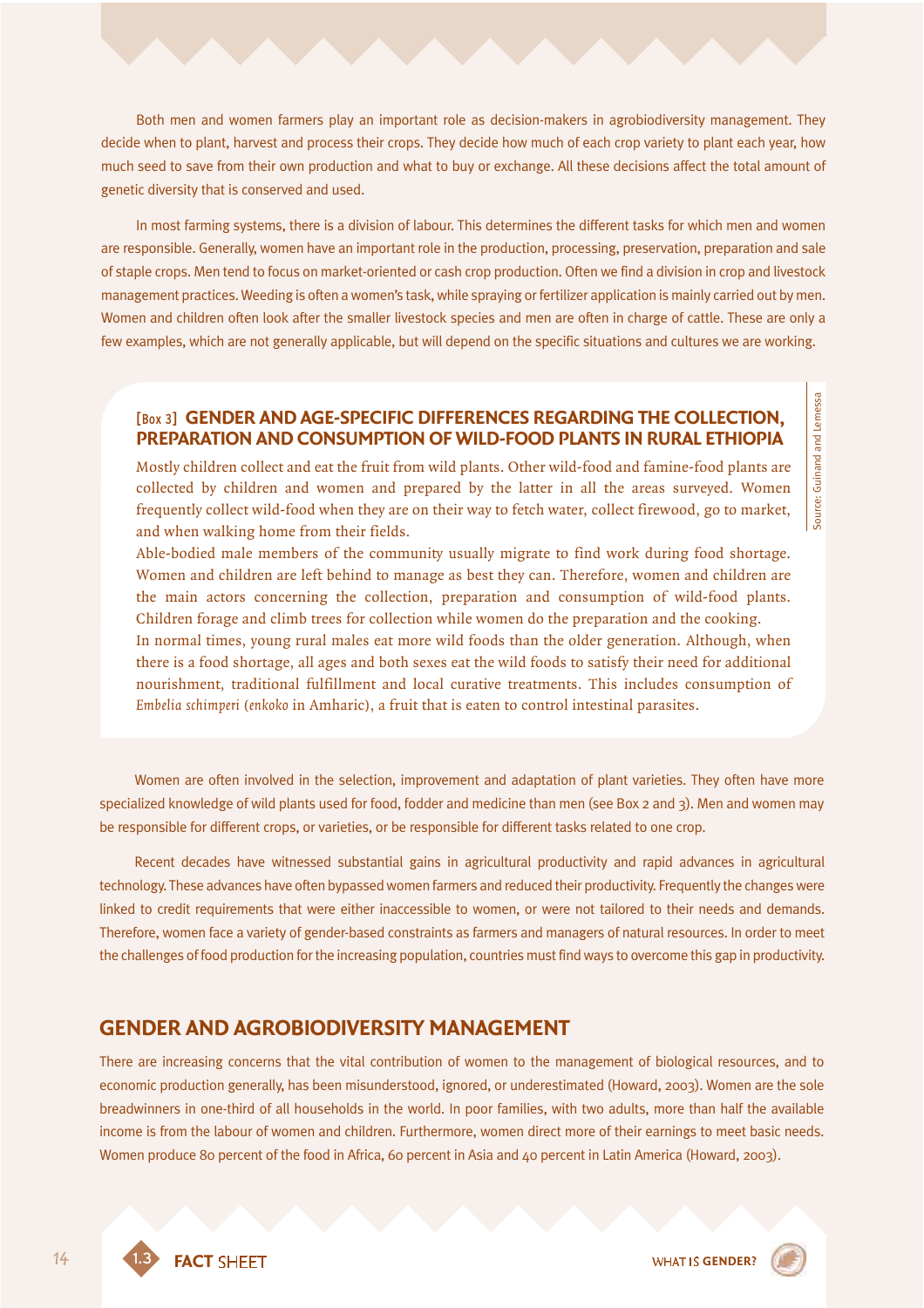Women tend to be more actively involved than men in the household economy. This typically involves the use of a much wider diversity of species for food and medicine than are traded in regional or international markets. Women generally have the primary responsibility of providing their families with food, water, fuel, medicines, fibres, fodder and other products. Often they need to rely on a healthy and diverse ecosystem for a cash income. As a result, rural women are the most knowledgeable about the patterns and uses of local biodiversity. Yet, these same women are often denied access to land and resources. In many countries, such as Kenya, women have access only to the most marginal land – medicinal plants are collected along road banks and fence rows and fuel is collected in the de facto commons – land too far from villages to be claimed by men.

Gender issues cut across agrobiodiversity management activities in several ways. First, agrobiodiversity management is community-based, and requires the support of the entire community – young and old, rich and poor, men and women, boys and girls. Because women play a restricted or invisible role in the public affairs of many communities, special steps need to be taken so that women are consulted on agrobiodiversity management.

Tradition may dictate that the household head speaks for the household. However, many men are not sufficiently aware of women's concerns to raise them adequately in public meetings. Hence, other ways must be found to tap women's knowledge, needs and requirements, and to determine their commitment and contributions to agrobiodiversity management.

Second, men and women use agrobiodiversity in different ways and have diverse allocation and conservation measures. Agrobiodiversity management therefore requires information, participation in decision-making, management and commitment from both sexes.

Moreover, in several regions, women's roles and responsibilities are greater than ever because of male migration to urban areas. Frequently, men are absent from rural homes because they leave to earn an alternative income. This creates de facto female-headed households, where the men may retain decision-making power, even though the women are managing the farm and household on their own for long periods. This feminization of agriculture may indicate that women are obtaining more decision-making power with regard to agrobiodiversity management.

Because of these above-mentioned tendencies, it is important for us to recognize that gender considerations in agrobiodiversity always need to take into account both men's and women's roles, responsibilities, interests and needs. Furthermore, within these two groups, we need to be aware of other differences that need to be taken into consideration: those of age, ethnicity and social status.

Failure to consider these differences, between men and women, leads to unsuccessful project activities. It may also lead to the marginalization of a major sector of society and a large part of the agricultural workforce. Thus, understanding gender relationships, and adjusting methods and messages, is crucial for the full participation of all sectors of the community.

#### **Key points**

- 0 Mainstream agricultural, environmental and related policies and programmes tend to see farmers as men. Or, no differentiation is made between male and female farmers.
- **E** Rural men's and women's roles, as food producers and providers, link them directly to the management and sustainable use of agrobiodiversity.
- **B** Both men and women farmers play an important role as decision-makers in agrobiodiversity management. All of these decisions affect the total amount of genetic diversity that is conserved and used.
- In most farming systems there is a division of labour, which determines the different and complementary tasks for which men and women are responsible.
- **D** Women tend to be more actively involved than men in the household economy, which typically involves the use of a much wider diversity of species for food and medicine than are traded in regional or international markets.
- **D** There are increasing concerns that the vital contribution of women to the management of biological resources, and to economic production generally, has been misunderstood, ignored, or underestimated.

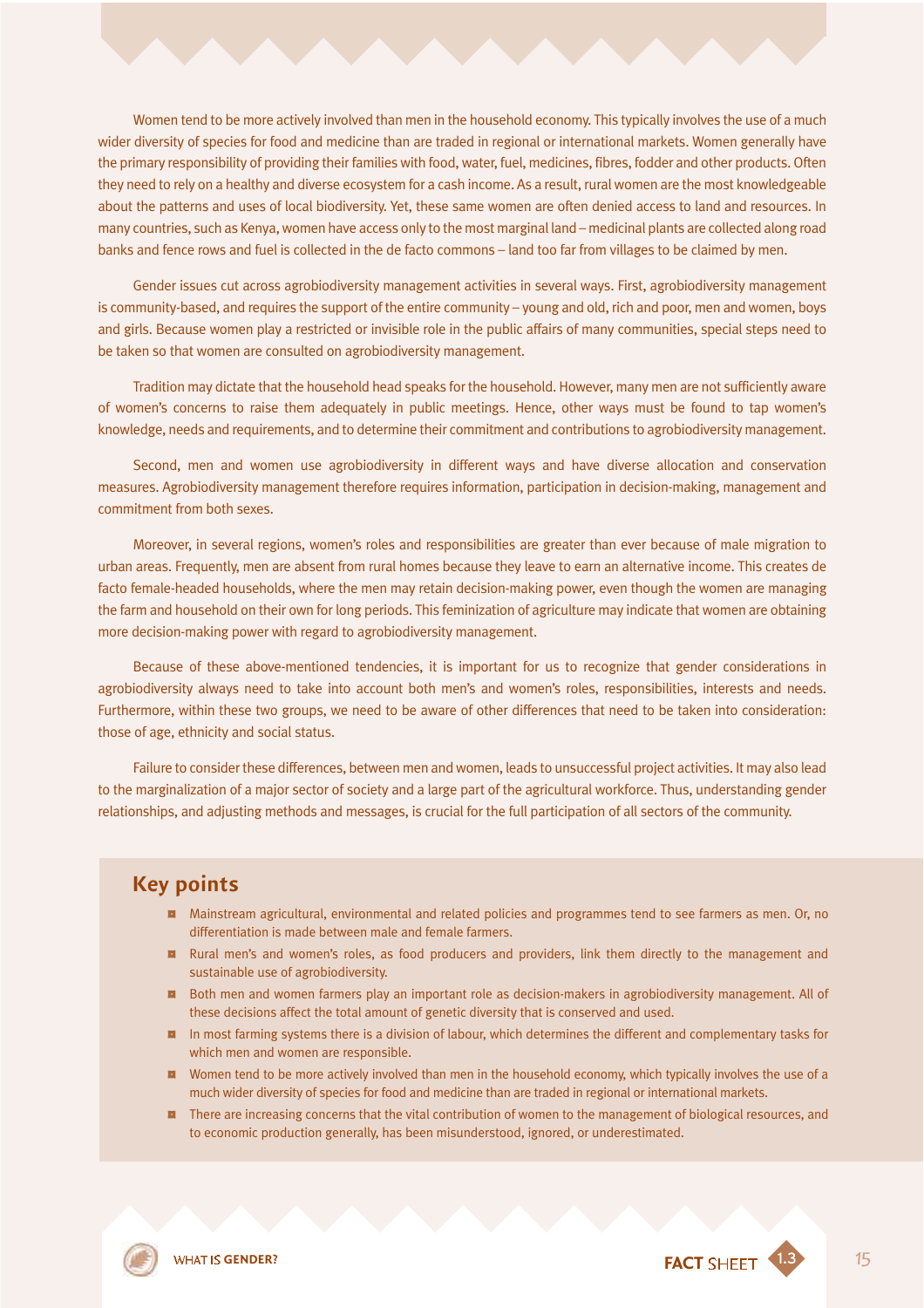#### 1.3 **PROCESS SHEET - NOTES FOR THE TRAINER**



**OBJECTIVE:** Fact sheet 1.3 provides an introduction to the concept of gender within agrobiodiversity management. It introduces definitions and describes the relevance of gender roles and responsibilities. The overall aim is to establish a shared understanding of relevant terms and concepts among the participants.

**LEARNING GOALS:** Participants come to an understanding of the concept of gender and are aware of its position within agrobiodiversity management.

#### **PROCESS**

It is important to show the participants from the beginning that the training approach is based on the mutual sharing of knowledge and information. Moreover, the participants' and trainer's knowledge is equally respected and valued.

- 1) As an introduction to the session, a short exercise could be conducted to reveal the different roles and responsibilities of men and women in agriculture (See the SEAGA manual www.fao.org/sd/seaga/4\_en.htm).
- 2) Brain-storming sessions on gender and gender-related terms based on SEAGA training material.
- 3) The outcome of this exercise could be used to explore the relevance of the findings for agrobiodiversity management.
- 4) The trainer could guide the discussion towards more complex levels of analysis. The participants might be encouraged to include aspects of age, social status in their discussion.
- $5)$  A following step might be to invite participants to discuss the consequences of gender-blind<sup>1</sup> project interventions and development approaches.
- 6) The findings of the participants should be organized together with the trainer. Participants could be encouraged to provide examples from their own work experience.

**OUTPUTS**: The participants are aware of the importance of the gender dimension within agrobiodiversity management. They have jointly established a shared understanding of the concept. The Key Points of fact sheet 1.3 are taken up by the participants.

**TIME ALLOCATION**: Minimum 2 hours

<sup>&</sup>lt;sup>1</sup> Ignoring/failing to address the gender dimension, as opposed to gender sensitive or gender neutral.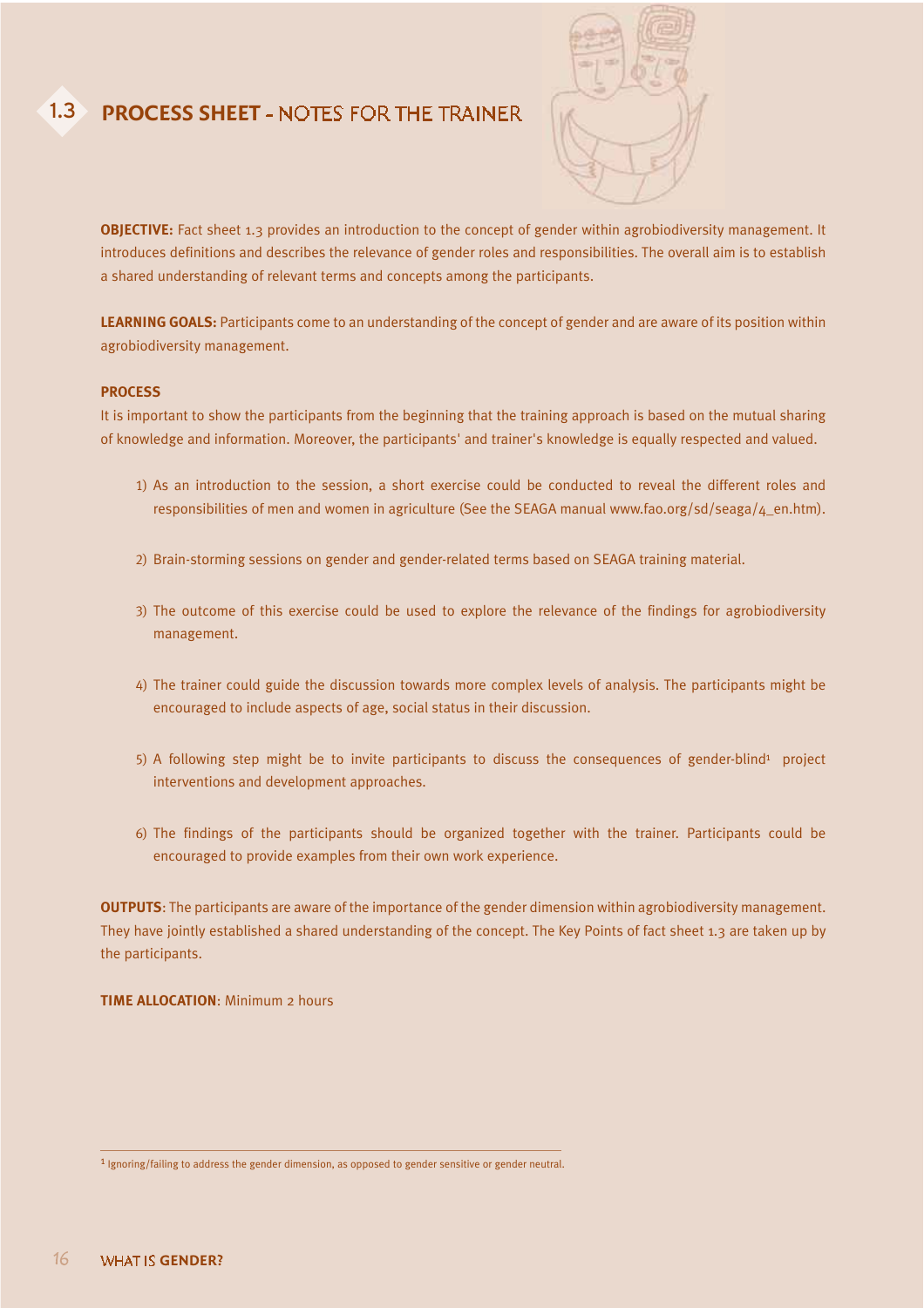## **WHAT IS FOOD SECURITY?**

The 1996 World Food Summit reached near-consensus on the main features of the global problem of food security. Food security is the adequate supply of food and food availability. This means stability of supplies and access to food and consumption by all. 'Food security... is achieved when all people, at all times, have physical and economic access to sufficient safe and nutritious food to meet their dietary needs and food preferences for an active and healthy life' (FAO, 1996). The right to food is a basic human right, mandated in international law and recognized by all countries.

Food availability is necessary for food security, but is not sufficient. Food-insecure households may be in areas where there is enough food, but the household lacks the income or entitlements (production, trade or labour) to get it. Improving entitlements means expanding economic opportunities and making markets work better for the poor. Moreover, food-insecure individuals may live in food-secure households. Ensuring all family members have an adequate diet means overcoming gender or age discrimination.

#### **A DEFINITION OF HOUSEHOLD FOOD SECURITY**

Households are food secure when all members have year-round access to the amount and variety of safe foods required to lead active and healthy lives. At the household level, food security refers to the ability of all household members to secure adequate food to meet dietary needs, either from household production or through purchases.

**State of world food security**: There is no food scarcity for those who can afford to buy it. Although the global picture shows aggregate food surpluses and falling prices, food security remains a key concern. This is because millions of people do not have economic access to sufficient food:

- ≠ over 826 million people are chronically hungry; they need to eat 100–400 Calories more per day;
- ≠ worldwide, 32 percent of pre-school children are stunted, 26 percent are underweight;
- ≠ Asia has more hungry people than anywhere else, but hunger is greatest in sub-Saharan Africa, and worst in countries affected by conflict;
- ≠ poverty is the most widespread cause of food insecurity;
- ≠ progress has been uneven, poverty continues to rise in sub-Saharan Africa and in Asia, the proportion living in poverty has declined dramatically, but progress has slowed recently.



**FOOD SECURITY? FOOD SECURITY? FACT SHEET**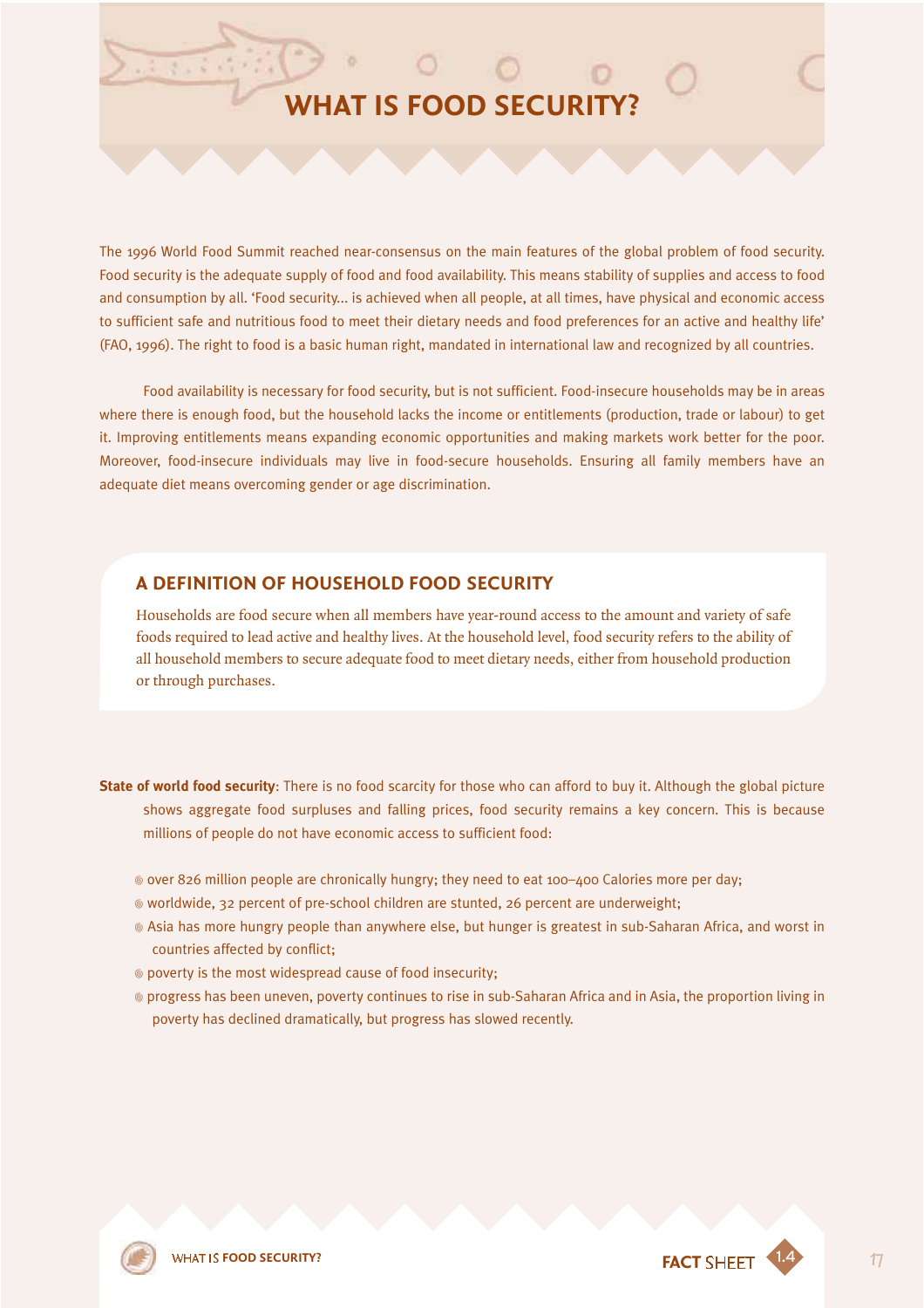**Links to livelihoods analysis:** The livelihoods approach, which considers people's assets and constraints, is a valuable tool for finding ways to improve poor people's access to food. It helps us to arrive at an understanding of transitory food insecurity and vulnerability. This includes, for example, how changes in vulnerability (HIV infection, drought), institutions (market reforms) or endowments (soil degradation) impact on livelihood outcomes (food security). Assets and livelihood strategies, including non-farm strategies, are valuable in that they allow us to move away from thinking of food security as being only focused on agriculture (see Module 2).

Biodiversity, and especially agrobiodiversity, are important assets that favour poor people's food security. Agrobiodiversity contributes to the achievement of sustainable livelihoods as it is an essential element of the natural resource base. Moreover, the greatest range and volume of biodiversity is held by developing countries. These genetic resources are particularly important for food and income security, health care, shelter, cultural and spiritual practices. This is true for many rural communities, in developing countries, as genetic resources are crucial elements for environmental risk management and food production. The importance of local knowledge is closely related to this aspect of food security, as it is not enough to have genetic diversity at hand. People rely on local knowledge for the sustainable management and utilization of these resources so they can benefit from them. (More details on agrobiodiversity and local knowledge can be found in fact sheet 1.1 and fact sheet 1.2).

HIV/AIDS has been one important factor in the discussion of food security. From a livelihoods perspective, HIV/AIDS represents a severe shock, within the vulnerability context of many people around the world. HIV/AIDS typically strikes the household's most productive members first. When these people become ill, there is an immediate strain on the family's ability to work, feed themselves and provide care. As the disease progresses, it can become even harder for a family to cope. The state of poverty advances as resources are drained and valuable assets, such as livestock and tools, are sold to pay for food and medical expenses.

Without food or income, some family members may migrate in search of work, increasing their chances of contracting HIV – and bringing it back home. For others, commercial sex may be the only option to feed and support their family. Food insecurity also leads to malnutrition, which can aggravate and accelerate the development of AIDS. Likewise, the disease itself can contribute to malnutrition by reducing appetite, interfering with nutrient absorption, and making additional demands on the body's nutritional status. (www.fao.org/es/ESN/nutrition/household hivaids en.stm)

In Module 2, you will learn more about the livelihoods framework and understand how food security is centrally placed within it.



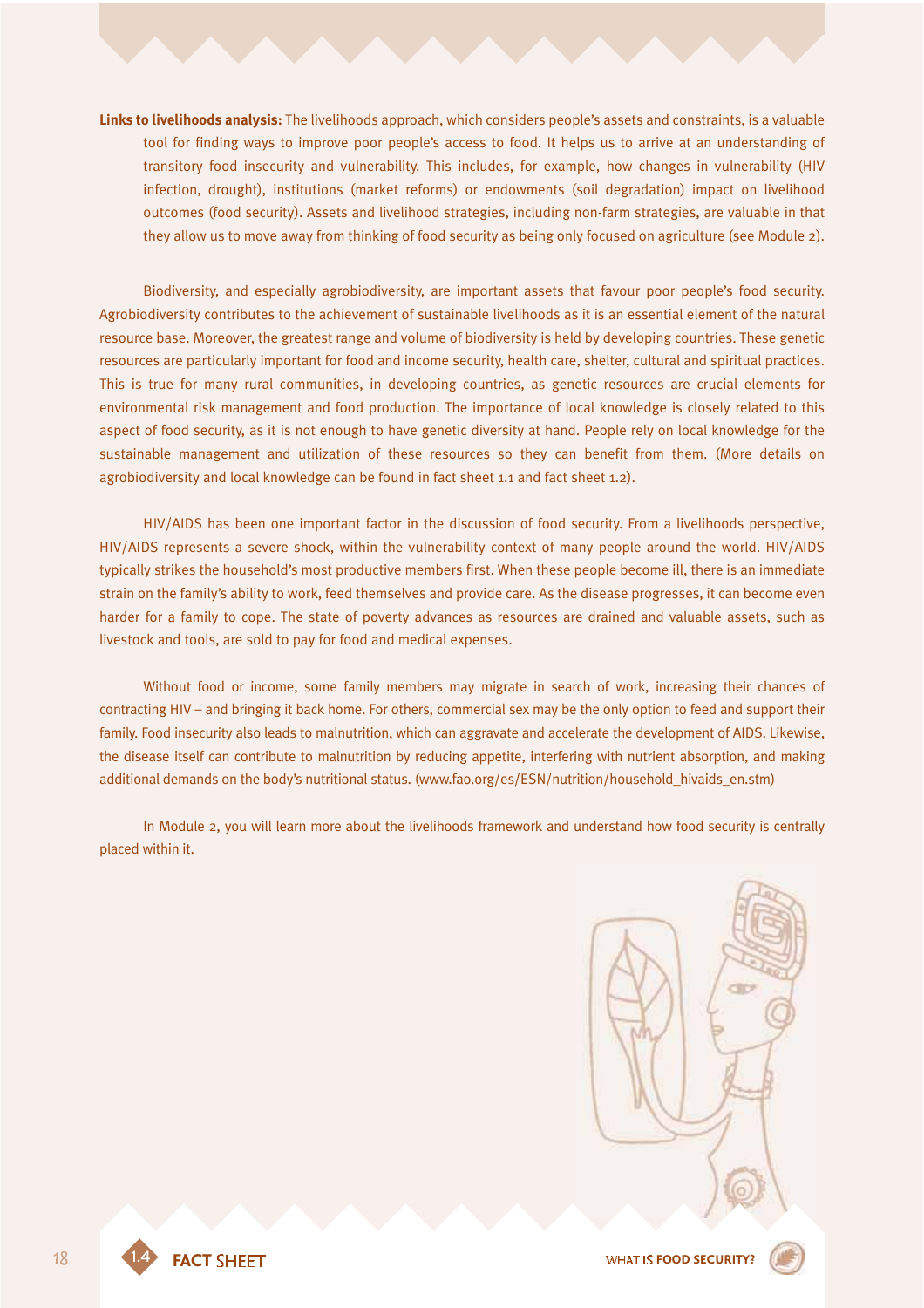**OBJECTIVE:** Fact sheet 1.4 provides a short introduction to an aspect of food security. That is, sustainable agrobiodiversity management, which is an important prerequisite for achieving food security. Moreover, this is directly linked to local knowledge and gender relations.

**LEARNING GOALS**: Participants are aware of the overall importance of improved food security.

#### **PROCESS**

It is important to show the participants from the beginning that the training approach is based on the mutual sharing of knowledge and information. Moreover, the participants' and trainer's knowledge is equally respected and valued.

- 1) As an introduction to this session, participants can share ideas on why the three concepts of agrobiodiversity, gender, and local knowledge are important for food security.
- 2) The trainer can cluster the different ideas and the aspect of 'food security' should be highlighted. Finally, the trainer can: (a) Present a definition of food security based on fact sheet 1.4. (b) If time allows, the participants could form small groups and develop a definition of food security on their own, which will then be shared in the plenary.

**OUTPUTS**: The participants are aware that the entire course is embedded in the objective of achieving food security. In addition, they will have established a shared understanding of the term.

**TIME ALLOCATION**: Minimum 1 hour.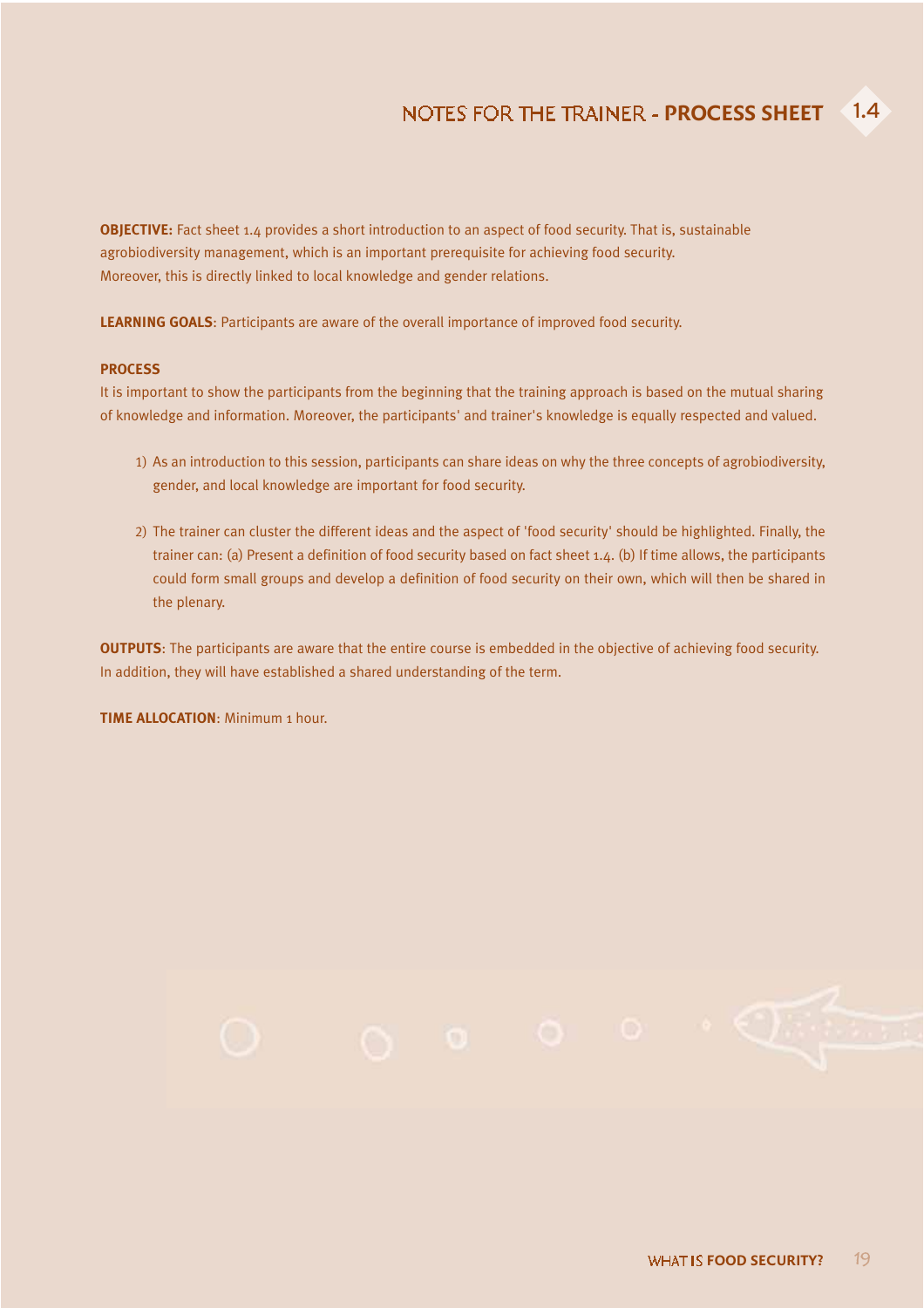#### Key readings for fact sheet 1.1

- $\Box$  Thrupp, L.A. 2003. The central role of agricultural biodiversity: Trends and challenges. *In* Conservation and sustainable use of agricultural biodiversity. Published by CIP-UPWARD in partnership with GTZ, IDRC, IPGRI and SEARICE
- $j$  IK Notes No. 23. August 2000. Seeds of life: Women and agricultural biodiversity in Africa.

#### Key reading for fact sheet 1.2

 $j$  Mujaju, C., Zinhanga, F. & Rusike, E. 2003. Community seed banks for semi-arid agriculture in Zimbabwe. *In* Conservation and sustainable use of agricultural biodiversity. Published by CIP-UPWARD in partnership with GTZ, IDRC, IPGRI and SEARICE

#### Key readings for fact sheet 1.3

- $\Box$  FAO. 1999. Women-users, preservers and managers of agrobiodiversity.
- j Torkelsson, A. 2003. Gender in agricultural biodiversity conservation. *In* Conservation and sustainable use of agricultural biodiversity. Published by CIP-UPWARD in partnership with GTZ, IDRC, IPGRI and SEARICE

#### Key reading for fact sheet 1.4

**J** Biodiversity in development, Biodiversity Brief No. 6, IUCN/ DFID. www.iucn.org/themes/wcpa/pubs/pdfs/biodiversity/biodiv\_brf\_06.pdf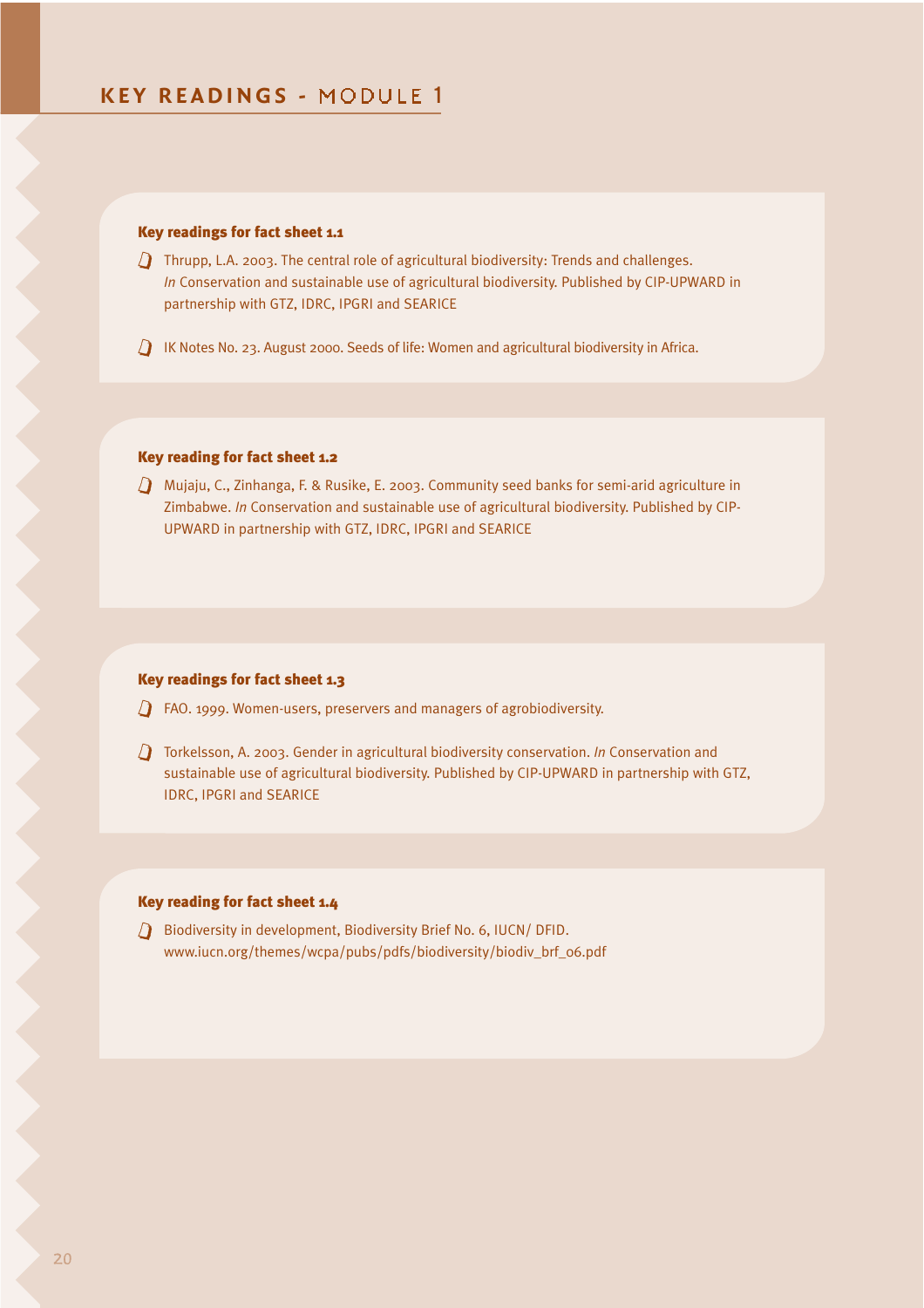- Bamako, Mali, 24 28.2.1997. pp. 85–92, Montpellier, France, Institut d'Economie Rurale, Bureau des Ressources Génétiques, Solidarités Agricoles et Alimentaires.
- Bravo-Baumann, H. 2000. Capitalisation of experiences on the contribution of livestock projects to gender issues. Working Document, Bern, Swiss Agency for Development and Cooperation.
- FAO. 1996a. Global plan of action for the conservation and sustainable utilisation of plant genetic resources for food and agriculture, Leipzig, Germany, June 1996.
- FAO. 1996b. Rome Declaration on World Food Security and the World Food Summit Plan of Action, www.fao.org/docrep/003/w3613e/w3613e00.htm
- FAO. 1997. Gender: the key to sustainability and food security, SD Dimensions, May 1997. www.fao.org/sd/
- FAO. 1999a. Agricultural Biodiversity, Multifunctional Character of Agriculture and Land Conference, Background Paper 1, Maastricht, September 1999.
- FAO. 1999b. Women: users, preservers and managers of agrobiodiversity. www.fao.org/FOCUS/E/Women/Biodiv-e.htm
- Guinand, Y. & Lemessa, D. (2000), Wild-food plants in southern Ethiopia: Reflections on the role of 'famine-foods' at a time of drought. UN-Emergencies Unit for Ethiopia, UNDP Emergencies Unit for Ethiopia.
- Howard, P. 2003. Women and plants, gender relations in biodiversity management and conservation. United Kingdom, ZED Books.
- IK Notes, No 23. August 2000. Seeds of life: Women and agricultural biodiversity in Africa.
- IK Notes, No. 44. May 2002. The contribution of indigenous vegetables to household food security.
- IIRR. 1996. Manual on Indigenous knowledge: Recording and using indigenous knowledge. A manual for development practitioners and field workers. International Institute of Rural Reconstruction. The Philippines.
- IUCN/ DFID. (No date). Biodiversity in development, Biodiversity Brief No. 6. United Kingdom. www.iucn.org/themes/wcpa/pubs/pdfs/biodiversity/biodiv\_brf\_06.pdf
- Mujaju, C., Zinhanga, F. & Rusike, E. 2003. Community seed banks for semi-arid agriculture in Zimbabwe. *In* Conservation and sustainable use of agricultural biodiversity. Published by CIP-UPWARD in partnership with GTZ, IDRC, IPGRI and SEARICE.
- Oduol, W. 1995. Adaptive responses to modern technology: Kitui farmers in the semi-arid regions of eastern Kenya. *In* Technology policy and practices in Africa, Canada, International Development Research Centre.
- Synnevag, G. 1997. Gender differentiated management of local crop genetic resources in Bafoulabe Cercle, Kayes region of Mali A case study. *In* Actes du Colloque, Gestion des Ressources Génétiques de Plantes en Afrique des Savanes.
- Thrupp, L.A. 1997. Linking biodiversity and agriculture: Challenges and opportunities for sustainable food security. World Resources Institute, USA.
- Warburton, H. & Martin, A.M. 1999. Local people's knowledge. Best practice guideline. Socio-Economic Methodologies Programme, DFID, United Kingdom
- Warren, D. M. 1991. Using indigenous knowledge in agricultural development. World Bank Discussion Paper No. 127, Washington, DC, World Bank.

World Resources Institute (No date) Women and biodiversity. www.wri.org/biodiv/women-01.html

#### **Web sites**

- FAO Web site on Agrobiodiversity: www.fao.org/biodiversity/index.asp?lang=en
- FAO Web site on Gender, Agrobiodiversity and Local Knowledge: www.fao.org/sd/links
- FAO Web site on Gender: www.fao.org/Gender/gender.htm
- FAO Web site on Sustainable Development issues: www.fao.og/sd/index\_en.htm
- FAO Web site on HIV/AIDS: www.fao.org/hivaids/links/index\_en.htm
- FAO Web site on Food Security: www.fao.org/es/ESN/nutrition/household\_hivaids\_en.stm
- World Bank Web site on indigenous knowledge: www.worldbank.org/afr/ik/what.htm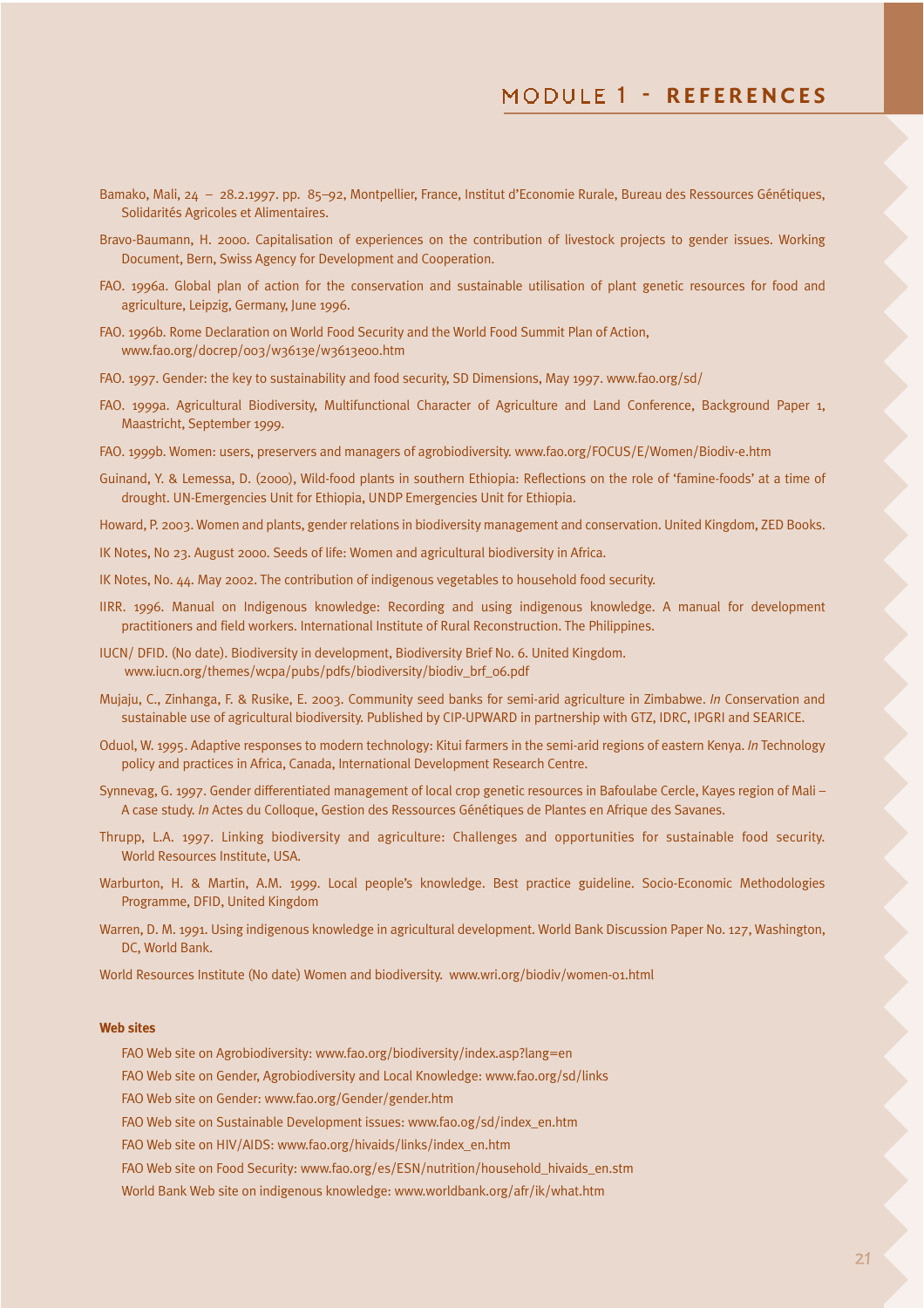## **AGROBIODIVERSITY MANAGEMENT FROM A SUSTAINABLE LIVELIHOODS' PERSPECTIVE**

### **WHAT IS A SUSTAINABLE LIVELIHOODS APPROACH?** . . . . . . . . . . . . . . . . . . . . . . . . . . . . . . . .1

Key Points for fact sheet 2.1 Process Sheet 2.1 – Notes for the trainer Exercise Sheet 2.1



2.1

### **WHAT ARE THE LINKAGES BETWEEN AGROBIODIVERSITY, ..................... 11 LOCAL KNOWLEDGE AND GENDER FROM A LIVELIHOODS PERSPECTIVE?**

Key Points for fact sheet 2.2 Process Sheet 2.2 – Notes for the trainer Exercise Sheet 2.1

**Key Readings References**

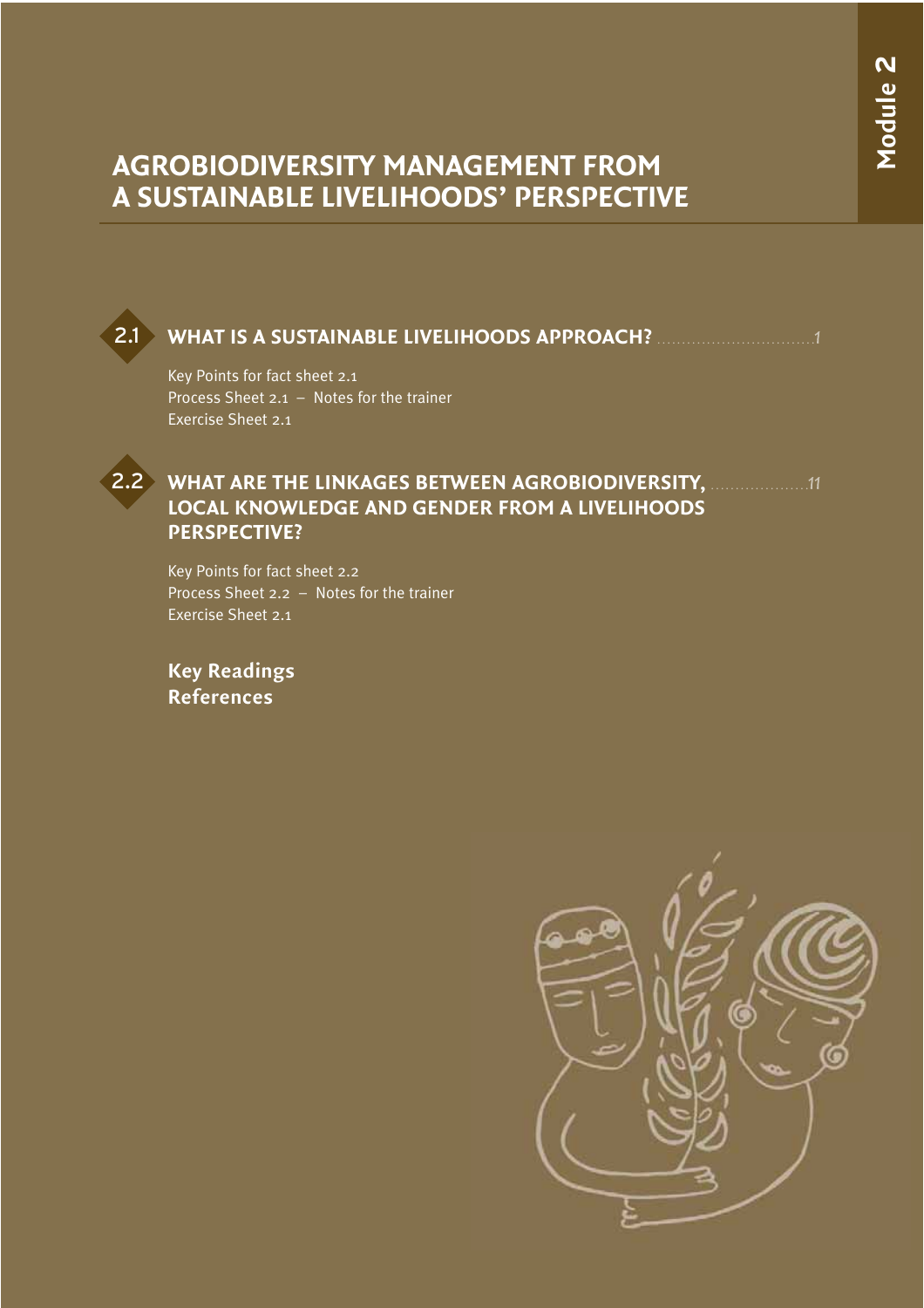## **WHAT IS A SUSTAINABLE LIVELIHOODS APPROACH?**

This fact sheet will introduce you to the sustainable framework. The sustainable livelihoods framework<sup>1</sup> can help to explore the linkages between agrobiodiversity, gender and local knowledge. Moreover, it will help us broaden our perspective and apply a more holistic view to these issues. This Module is mostly theoretical, but in Module  $3$  and  $4$  you will find more practical examples of issues developed here. Recent research, on traditional crops and livestock species, suggests there is a significant gap between development and research priorities and farmers' needs (Blench, 1997). One way of explaining this gap is to reflect upon the underlying viewpoints taken by these different actors. Two main perspectives can be identified, which are compared in the table below.

| <b>Comparison of different perspectives on agrobiodiversity</b><br>[Table 1]                                            |                                                                                                                              |  |  |  |
|-------------------------------------------------------------------------------------------------------------------------|------------------------------------------------------------------------------------------------------------------------------|--|--|--|
| LIVELIHOODS PERSPECTIVE                                                                                                 | NATURAL RESOURCE MANAGEMENT PERSPECTIVE                                                                                      |  |  |  |
| Focus is on local people and their livelihood strategies                                                                | Focus is on genetic resources and their production<br>potential and use                                                      |  |  |  |
| Holistic in terms of understanding the purposes and<br>functions played by agrobiodiversity in livelihood<br>strategies | Narrow in terms of understanding and strengthening<br>different purposes and functions of agrobiodiversity                   |  |  |  |
| Dynamic in terms of changing priorities and needs of<br>different people at different times                             | Static resulting from the pre-selection of priority<br>species for improvement and conservation                              |  |  |  |
| Builds on people's strength, e.g. local knowledge for<br>species selection and in situ conservation practices           | Draws heavily on external knowledge and technologies<br>for species improvement, including ex situ conservation<br>practices |  |  |  |
| Macro-micro linkages, e.g. policy lobbying for Farmers'<br>Rights to secure local access to genetic diversity           | Tends to focus more on either natural resource level or<br>policy level                                                      |  |  |  |
| Sustainability related to improved local capacities and<br>empowerment of local people                                  | Sustainability questionable because little attention is<br>given to building local capacities                                |  |  |  |

What is the departure point of the livelihoods perspective? The people themselves must be the main entry point for analysing the management of agrobiodiversity. If people are not the starting point, it will be difficult to come up with research and development priorities that are in line with the views of the local people. The merits of using a livelihoods perspective to understand the management of agrobiodiversity are described in more detail below:

#### **PEOPLE-CENTRED**

The entry point to agrobiodiversity management is people themselves. A livelihoods perspective facilitates a more thorough analysis of different social groups, including the distribution of benefits and access to resources from a **gender** perspective. Adoption of a livelihoods perspective will, therefore, facilitate identification of the multiple functions and purposes agrobiodiversity plays. Be it for different social groups and different environments, it will place the food security of poor people at the centre of the discussion.

#### **HOLISTIC**

From a livelihoods perspective, agrobiodiversity management is not seen as a separate activity that aims to conserve individual species, varieties or breeds. Rather, it is seen to be part of the day-to-day livelihood strategies around the world. Farmers do not maintain agrobiodiversity for the mere purpose of conservation. They apply a more integrated and holistic perspective to the use of species, varieties and breeds within their agricultural system. Agrobiodiversity is managed by farmers, for a wide range of reasons, and the success of conservation and improvement depends on the benefits people obtain.

<sup>1</sup> This fact sheet is based on the Sustainable Livelihoods Guidance Sheets from DFID, which can be accessed at www.livelihoods.org/info/info\_guidanceSheets.html.



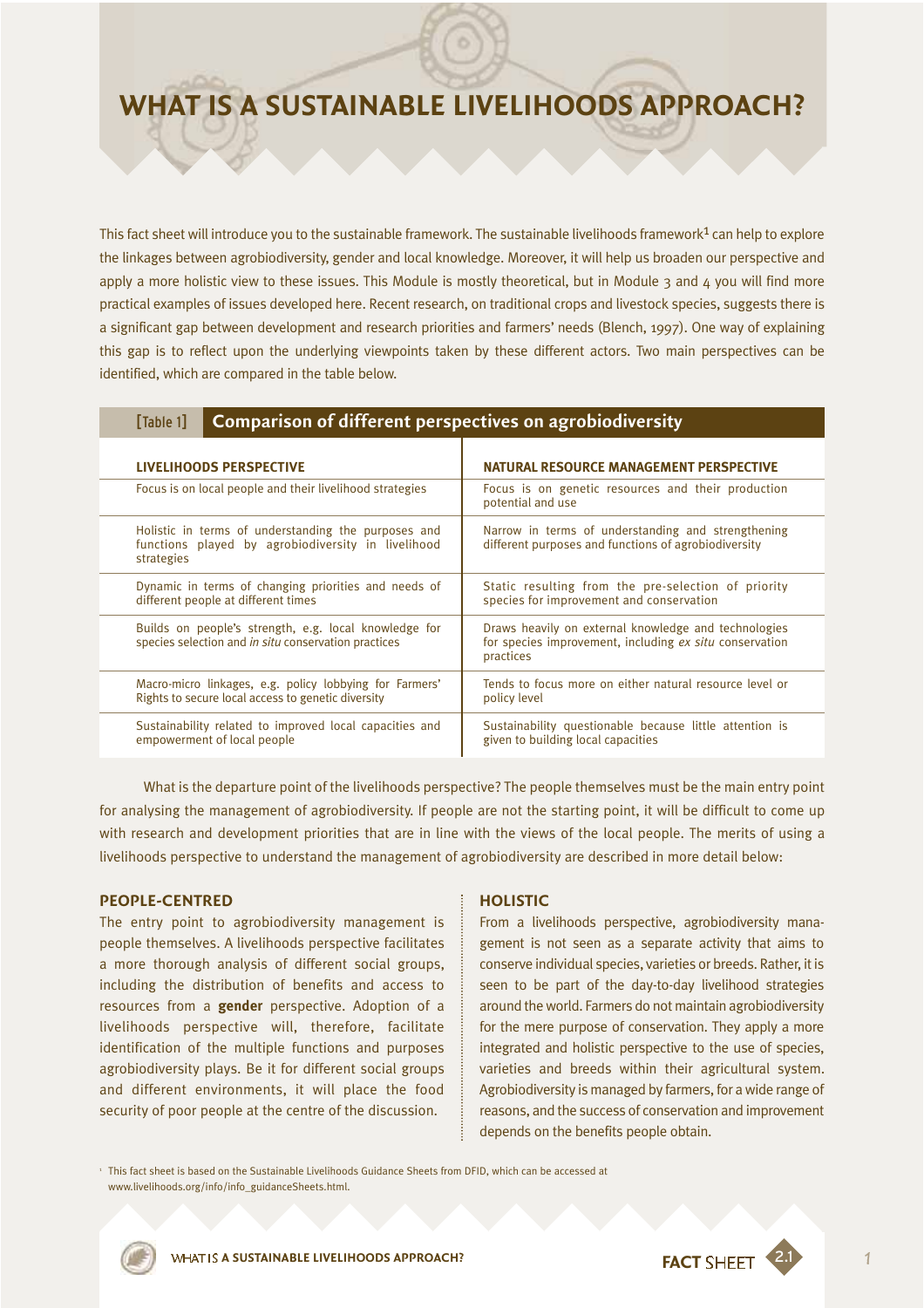#### **DYNAMIC**

The use and management of agrobiodiversity is dynamic. Different components of agrobiodiversity are used by different people at various times and places, thus contributing to the development of complex livelihood strategies. Understanding how this use differs according to wealth, gender, age and ecological situation is essential to the understanding of agrobiodiversity's contribution to the livelihoods of different members in a community.

#### **BUILDING ON STRENGTH AND ASSETS**

If we take a livelihoods perspective it means we focus on livelihoods' existing strengths and assets, rather than on weaknesses and needs. From a livelihoods perspective, local knowledge and genetic resources are considered important assets. The knowledge held by farmers, for example, on their local plant and livestock species is a crucial component of species selection, conservation and improvement. Local plants and animals form part of a complex agro-ecosystem; farmers have built up a significant stock of knowledge on how these have to be managed under specific conditions.

#### **MACRO-MICRO LINKAGES**

Research and development activities tend to focus on either the macro or micro level. Applying a livelihoods perspective, it is important to link these levels for the successful management of agrobiodiversity. As we have seen in Module 1.1, many factors related to the loss of agrobiodiversity are linked to the macro level. Factors

contributing to the loss of agrobiodiversity include globalization of markets, funding strategies and the setting of priorities for research and development and access rights to genetic resources. On the other hand, the micro level is relevant to the consideration of agrobiodiversity as a valuable asset managed by a variety of people.

#### **SUSTAINABILITY**

The livelihoods approach emphasizes the importance of building on existing strengths and capacities. Key aspects are the empowerment of local people through information sharing and capacity building. In addition, the negotiation of Farmers' Rights and the equitable sharing of these benefits will contribute to livelihood sustainability (see Module 4).

Overall, the livelihoods perspective is concerned first and foremost with people. An accurate and realistic understanding is sought of people's strengths (assets or capital endowments) and how they may convert these into positive livelihood outcomes. The approach is based on the belief that people require a range of assets to achieve positive livelihood outcomes. No single category of assets, on its own, is sufficient to yield the many and varied livelihood outcomes that people seek. This is particularly true for the poor whose access, to any given category of assets, tends to be very limited. They have to seek ways of nurturing and combining the assets they have in innovative ways to ensure survival.

#### [Box 1] **BEAN FARMING IN KENYA**

Bean farming among the Kikuyu in Kenya provides a case in point. Available evidence indicates that, in pre-colonial times, a large variety of different bean species was cultivated in the Kenyan uplands. Beans, moreover, constituted a critical element of the diet of rural people as they furnish a rich source of protein to complement maize consumption and other available foodstuffs. In particular, the varieties of indigenous black beans named *njahe* in Kikuyu (*Lablab niger* and *Dolichos lablab* by their scientific names) were cultivated by women, and made up a good proportion of the harvest. Njahe had, moreover, special meaning for women, as the bean was considered to increase fertility, and to have curative virtues for postpartum mothers. It was, at the same time, a quasi-sacred food as the beans grew on the Ol Donyo Sabuk mountain, which is the second most important dwelling place of the Creator in Kikuyu religion, and was widely used in divination ceremonies. Beans in Kenya are predominantly a small landholder crop, largely farmed by women to feed their families. Traditionally, women tended to grow multiple varieties on the same field – and saved multiple seed stocks – as a hedge against disease and unpredictable climate. Furthermore, local dishes, such as *githeri* and *irio*, were based on multiple types of beans.

2

*Source:* IK Notes

ource: IK Notes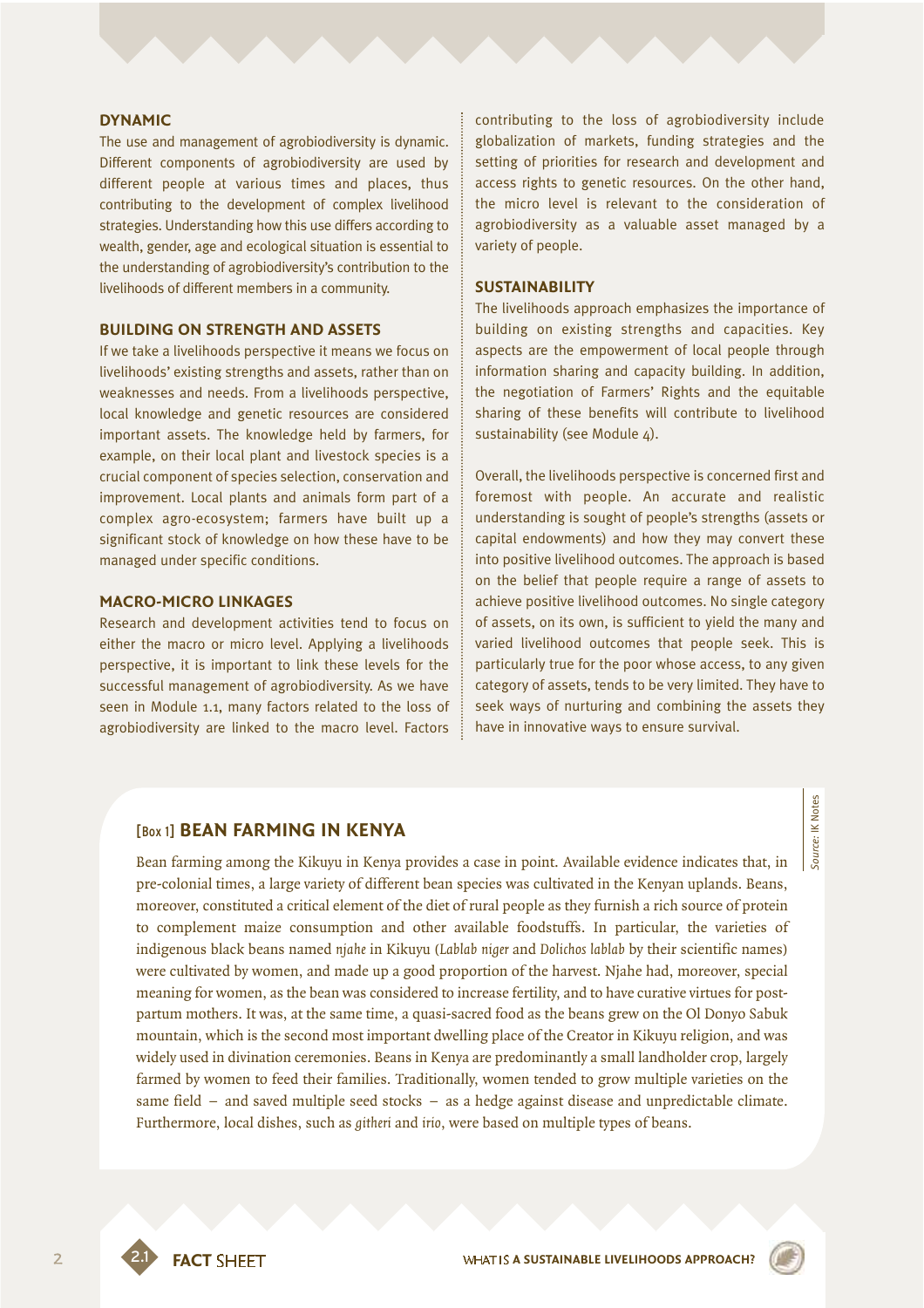The example from Kenya shows the complexity behind a simple activity such as bean growing. Women farmers try to achieve a range of different livelihood outcomes, by using a diversity of bean varieties. In this case, their bean varieties form a central asset in their livelihoods strategy. The land they use to plant these crops is another important asset, and so is their labour, which they use to manage these crops. The livelihood outcomes they achieve include food security, health issues, pest management strategies.

The livelihoods approach furthermore emphasizes the relevance of the wider context in which people's livelihoods and their assets are embedded. This is very important to bear in mind, when agrobiodiversity and its potential contribution to people's livelihoods are discussed, people's vulnerability context, existing policies, institutions and processes need to be considered as well. We must consider the different livelihood strategies and outcomes that strongly determine how these assets can be used. The figure below is a schematic view of the sustainable livelihoods framework. The terms used in this framework will now be explained and presented in more detail.



2 This diagram is based on the Natural Resources Institute (NRI) Livelihoods fact sheet



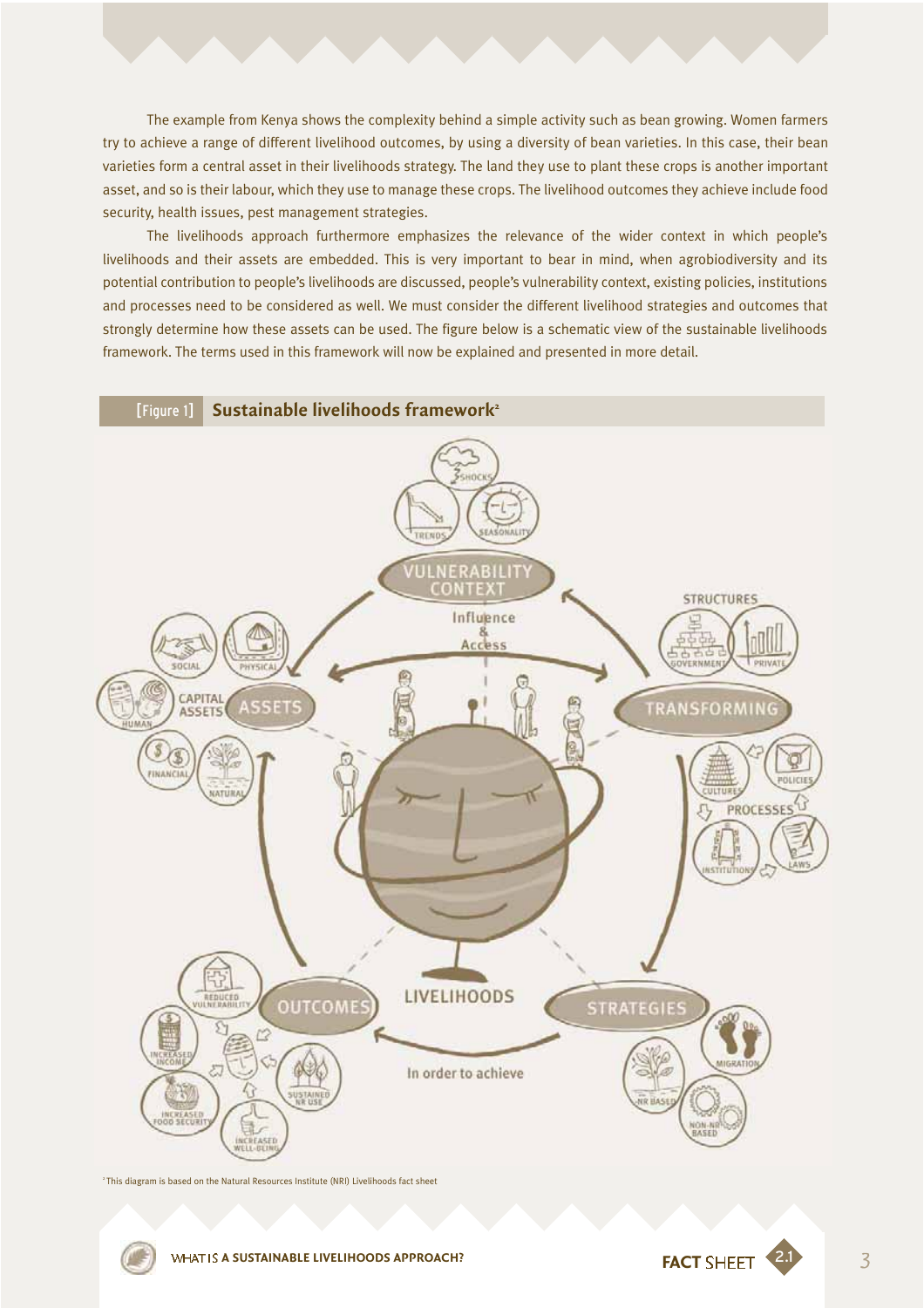The sustainable livelihoods framework presents the main factors affecting people's livelihoods, and typical relationships between these. The framework can be used in both planning new development activities and assessing the contribution to livelihood sustainability made by existing activities. In particular the framework:

- ≠ provides a checklist of important issues and sketches out the way these **link** to each other;
- ≠ draws attention to core influences and processes; and
- <sup>©</sup> emphasizes the multiple interactions between the various factors affecting livelihoods.

The framework does not work in a linear manner and does not try to present a model of reality. Its aim is to help stakeholders, with their different perspectives, engage in structured and coherent debate of the many factors affecting livelihoods, their relative importance and the way in which they interact. In our case, the framework should help exploring linkages between agrobiodiversity, gender and local knowledge and to better understand their potential in contributing to improved livelihoods.

Livelihoods are shaped by a multitude of different forces and factors, which are themselves constantly changing. People-centred analysis is most likely to begin with the simultaneous investigation of people's assets, their objectives (the *livelihoods outcomes* they seek) and the *livelihood strategies* they adopt to achieve these objectives. Following, the terms used in the framework and their relevance will be explained.

**ASSETS** are what people use to gain a living. They are the core aspects of a livelihood. Assets can be classified into five types – *human, social, natural, physical and financial*. People will access assets in different ways, e.g. through private ownership or as customary rights for groups.

**Human capital** is the part of human resources that is determined by people's qualities, e.g. personalities, attitudes, aptitudes, skills, knowledge, also their physical, mental and spiritual health. Human capital is the most important, not



only for its intrinsic value, but because other capital assets cannot be used without it. Like social capital, described below, it can be difficult to define and measure. For instance, the case study on bean farming in Kenya (see Box 1) shows that women's knowledge, concerning the different local bean varieties, is an important asset for household food security as well as for female health.

**Social capital** is that part of human resources determined by the relationships people have with others. These relationships may be between family members, friends, workers, communities and organizations. They can be defined by their purpose and qualities such as trust, closeness, strength, flexibility. Social capital is important because of its intrinsic value. This is because it increases well-being, facilitates the generation of other capital and serves to generate the framework of society in general; with its cultural, religious, political and other norms of behaviour. With agrobiodiversity, we could think of the linkages between generations that facilitate the flow of

information and knowledge. Or, we could think of seed exchange strategies between households, as part of a safety-net, in case of crop losses, etc.

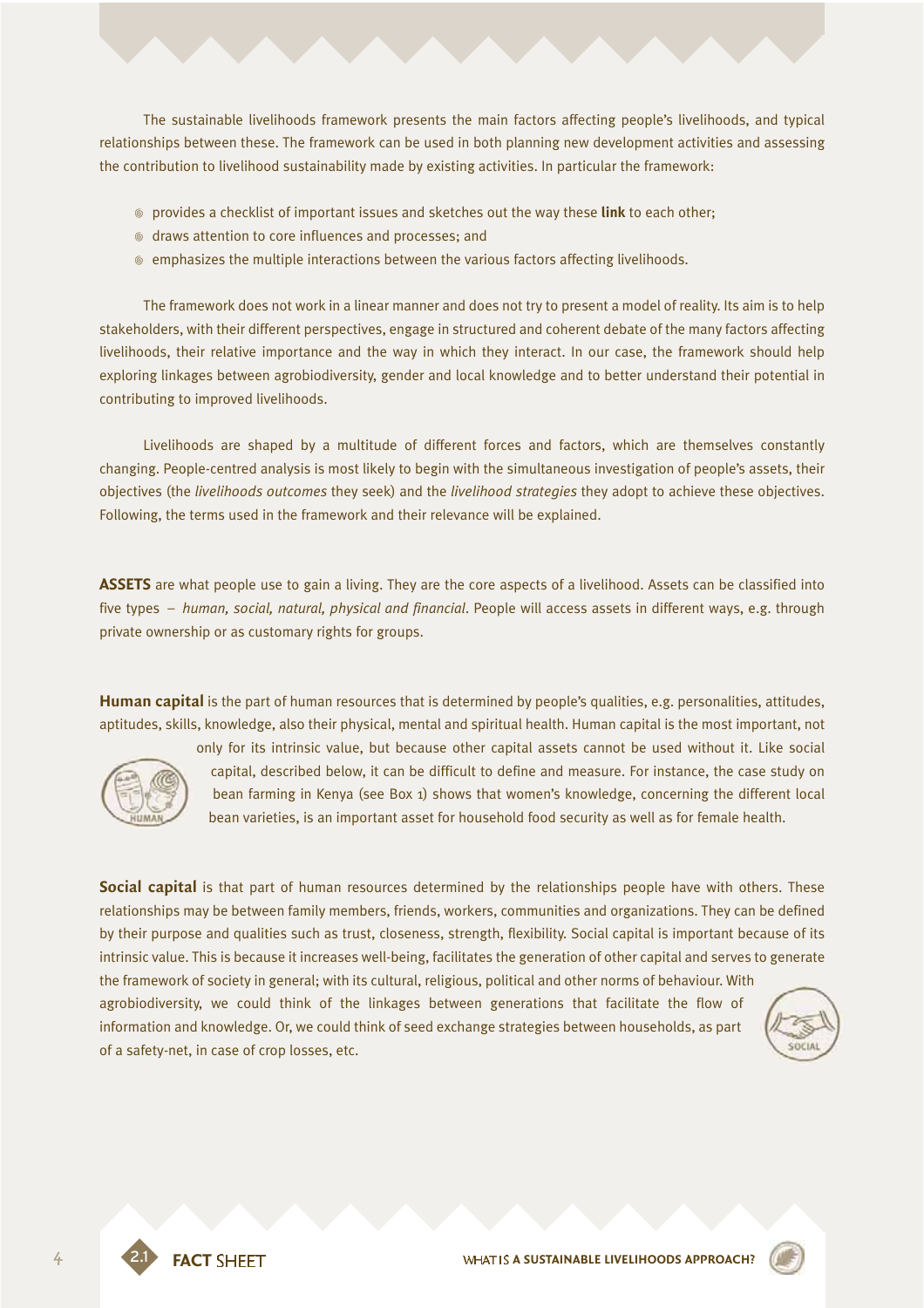**Natural capital** is made up of the natural resources used by people: air, land, soil, minerals, water, plant and animal life. They provide goods and services, either without people's influence, (forest wildlife, soil stabilization) or with their



active intervention (farm crops, tree plantations). Natural capital can be measured in terms of quantity and quality (acreage, head of cattle, diversity and fertility). Natural capital is important for its general environmental benefits, and because it is the essential basis of many rural economies, (in providing food, building material, fodder). This is probably the easiest asset to understand, because agrobiodiversity, as such, forms a natural capital.

**Physical capital** is derived from the resources created by people. These include buildings, roads, transport, drinking-water, electricity, communication systems and equipment and machinery that produce more capital. Physical capital is made up of producer goods and services and consumer goods that are available for

people to use. Physical capital is important, because it directly meets the needs of people through provision of access to other capital via transport or infrastructure. A relevant example related to the management of agrobiodiversity is the availability of storage facilities to keep seeds from one cropping cycle to the next.



**Financial capital** is a specific and important part of created resources. It comprises the finance available to people in the form of wages, savings, supplies of credit, remittances or pensions. It is often, by definition, poor people's most



limiting asset. Although it may be the most important, as it can be used to purchase other types of capital, and can have an influence, good and bad, over other people. With regard to agrobiodiversity, financial assets may be important in that they prevent people from having to eat, or sell all their crops and seeds, or slaughter all their livestock.

#### **BALANCE**

The relative amount of assets possessed, or available to an individual, will vary depending on gender, location and other factors. The pentagon diagram representing assets can be redrawn, as shown in the example, to visualize the relative amount of each capital that is available to be accessed by an individual or community. It is important to know how this access and availability varies over time.



#### **THE VULNERABILITY CONTEXT**

The extent, to which people's assets can be built up, balanced; and how they contribute towards their livelihoods, depends on a range of external factors that change people's abilities to gain a living. Some of these factors will be beyond their control and may exert a negative influence. This aspect of livelihoods can be called the **vulnerability context**. This context must be understood, as far as possible, so as to design ways to mitigate the effects. There are three main types of change:



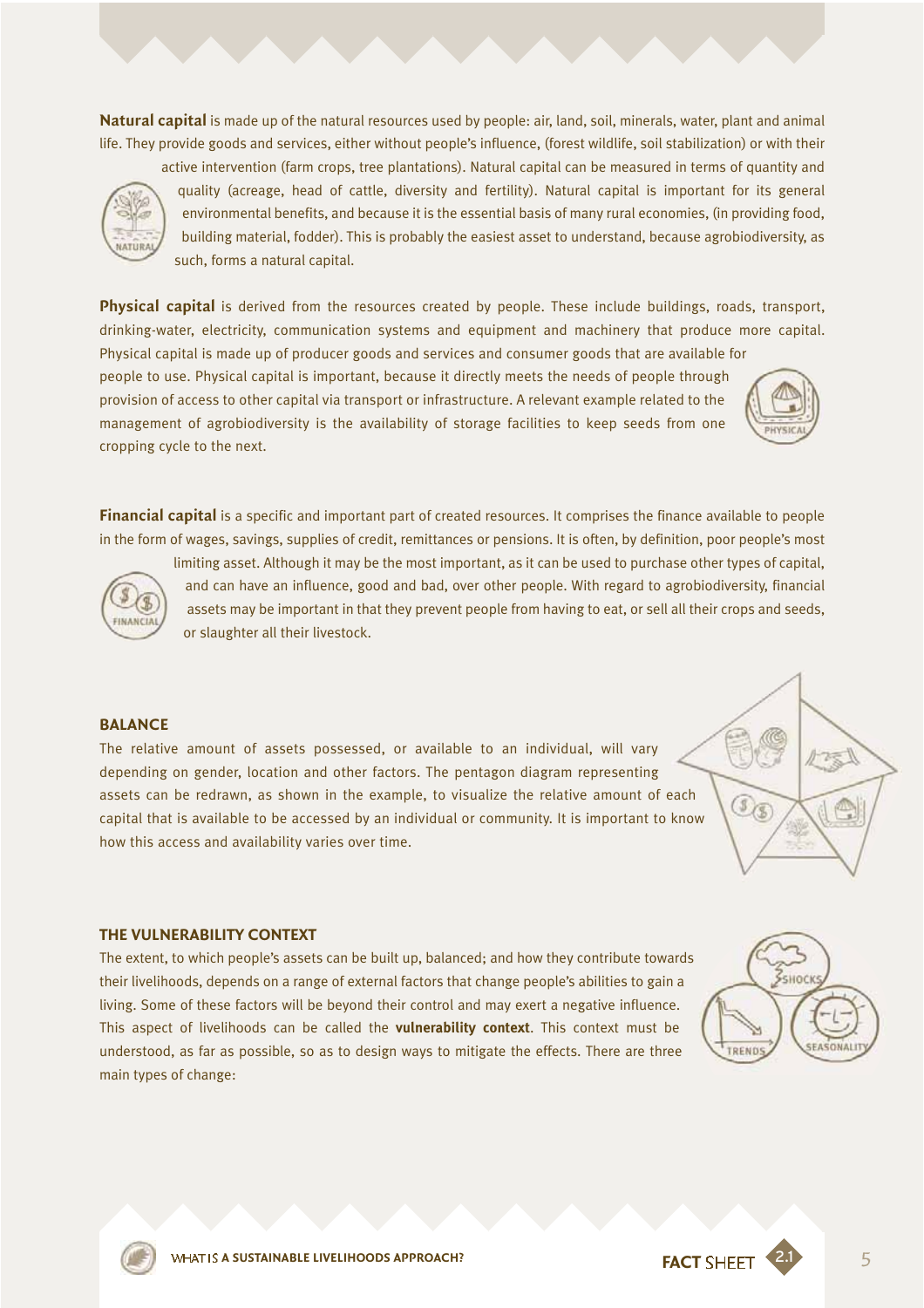- **Trends:** These are gradual and are relatively predictable. Changes may relate to population, resources, economy, governance or technology. They can have a positive effect, although here we focus on negative effects. Examples are:
	- **© Gradual degradation of natural resource quality.** The processes of desertification can lead to the loss of valuable plant and animal species.
	- ≠ **Excessive population increase because of migration,** which can lead to increased pressure on local resources resulting in unsustainable use and depletion.
	- ≠ **Inappropriate developments in technology** may displace local crop or livestock species or varieties.
	- ≠ **Undesired changes in political representation** might lead to political systems that exploit local natural resources.
	- **<b>**  General economic stagnation may lead to increased poverty, and result in the unsustainable management of local resources. This could, for instance, lead to the depletion of certain plant genetic resources.
- **Shocks** Some external changes can be sudden and unpredictable. They may be related to health, nature, economy, or relations. Generally, they are far more problematic. Examples are:
	- ≠ **Climatic extremes** (drought, flood, earthquake), which could wipe out existing plant or animal resources.
	- ≠ **Civil disturbance** (revolution) could affect social structures. May result in the interruption of knowledge transfers for the management of animal or plant genetic resources.
	- ≠ **Outbreaks of disease,** e.g. HIV/AIDS could lead to changes in labour resources for agricultural activities. Certain crops might be abandoned along with the related knowledge of their management.
- **Seasonality:** Many changes are determined by the seasonal effects of crop production, access and living conditions. Although short-term, enduring for a season, they can be critical for poor people who have a subsistence livelihood. Examples are changes in:
	- ≠ **Prices** could make production of certain products, and their related plant resources, too expensive and therefore unattractive. In turn, this may lead to their abandonment.
	- ≠ **Employment opportunities** could change the availability of labor resources, for agricultural production in important seasons, leading to the loss of some agricultural practices and crops.



#### **POLICIES, INSTITUTIONS AND PROCESSES (PIPs)**

In addition to the factors that determine the *vulnerability context*, there is a range of *policies*, *institutions and processes* designed to influence people and the way they make a living. If designed well, these influences on society should be positive. However, depending on their original purpose, some people may be affected negatively.

*Policies, institutions and processes,* within the livelihoods framework, are the institutions, organizations, policies and legislation that shape livelihoods. Their importance cannot be over-



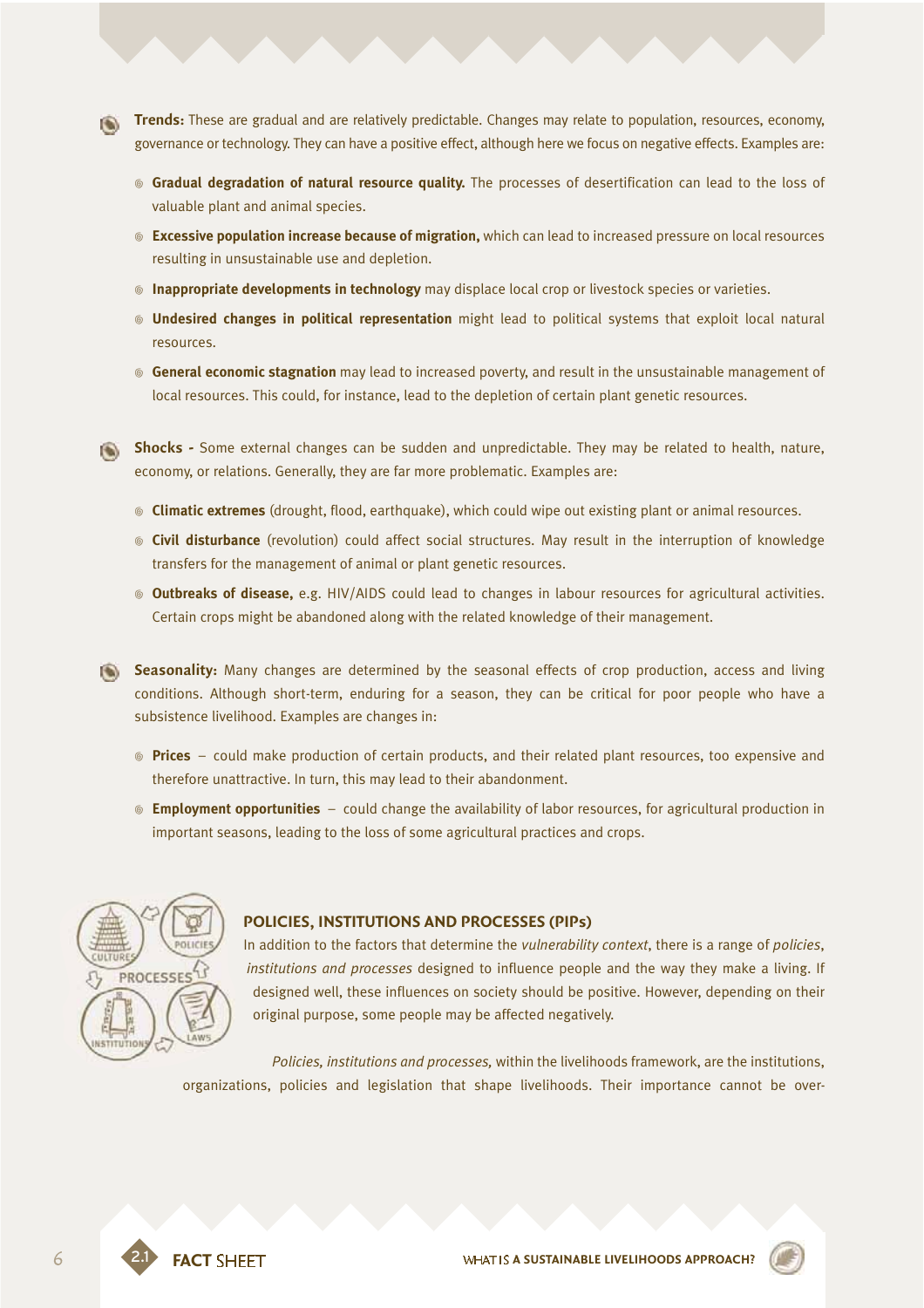emphasized. They operate at all levels, from the household to the international arena. They function in all spheres, from the most private to the most public. They effectively determine:

- **Access** to various types of capital, to livelihood strategies, and to decision-making bodies and sources of influence.
- ≠ **Terms of exchange** between different types of capital; and
- **Returns,** economic and otherwise, to any given livelihood strategy.

In addition, they directly impact people's feelings of inclusion and wellbeing. Because culture is included in this area, PIPs account for other unexplained differences in the way things are done in different societies.

Examples of PIPs include:

- ≠ **Policies** on plant genetic resource use and biodiversity management.
- ≠ **Legislation**  on patenting of plant genetic resources, property rights.
- **Taxes, incentives, etc.** incentives for growing cash crops or improved varieties that could replace local varieties.
- ≠ **Institutions** extension or research institutions that promote external innovations, and represent the interest of prosperous farmers who depend less on agrobiodiversity.
- ≠ **Cultures** concerning gender relationships, which may affect access and decision-making on crop and livestock selection and management.

#### **LIVELIHOOD STRATEGIES**

To sum up the features of livelihoods: people use *assets* to make a living. They cope as best they can with factors beyond their control that make their livelihoods *vulnerable*. They are affected by existing *policies, institutions and processes*, which they can partly influence themselves. There are three main types of strategies, which can be combined in multiple ways:



- ≠ **Natural resource based:** The majority of rural dwellers will plan on ways to make a living, based directly on the natural resources around them e.g. subsistence farmers, fishers, hunter/gatherers, plantation managers.
- ≠ **Non-natural resource based:** Some rural dwellers, and most urban-based people, will opt to make a living based on created resources ranging from begging, service jobs, drivers, government jobs to shop-keeping.
- ≠ **Migration:** If there are no appropriate opportunities for people to make a living, then a third option may be to migrate away from the area to a place where they can make a living. Examples vary from nomadic tribes to the expatriate academic. This migration can be seasonal or permanent.

Recent studies have drawn attention to the enormous diversity of livelihood strategies at every level – within geographic areas, across sectors, within households and over time. This is not a question of people moving from one form of employment or 'own-account' activity (farming, fishing), to another. Rather it is a dynamic process in which people combine their activities to meet their various needs at different times. A common manifestation of this, at the household level, is 'straddling', whereby different members of the household live and work in different places temporarily, e.g. seasonal migration, or permanently.

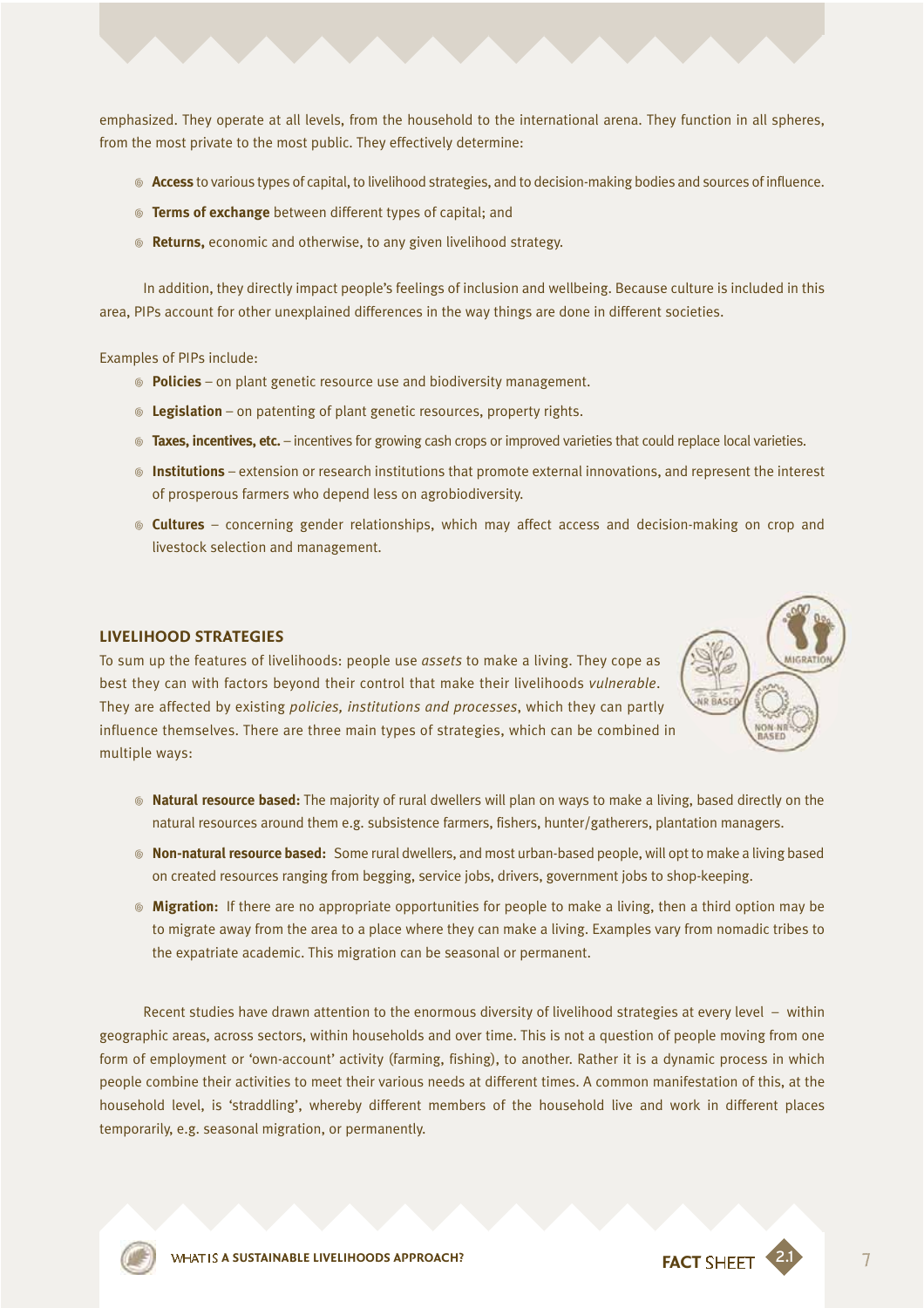#### **LIVELIHOOD OUTCOMES**

The aim of these livelihood strategies is to meet people's needs, as efficiently and effectively as possible. These needs can be expressed as desired *livelihood outcomes* of a chosen livelihood strategy. When considering 'poor' people, there are five basic outcomes that will usually be most important to them. The priority given to each will depend on the individual's perception of his or her circumstances. They are as follows:



- ≠ **Increased food security:** A basic requirement for any livelihood is to achieve food security. It is not enough to have adequate food for part of the year and insufficient in another. There must be a secure supply all year round.
- ≠ **Increased well-being:** An *increased* feeling of physical, mental and spiritual well-being is an important and basic need. To a certain extent, it is dependant on other needs being met.
- ≠ **Reduced vulnerability:** As far as possible, a chosen livelihood should help *reduce* the effect of the various factors that make life more vulnerable, e.g. drought, conflict.
- ≠ **Increased income:** Clearly, most poor people will want their income *increased* to an adequate level, and to have the maximum flexibility in meeting their needs.
- **Sustainable natural resource use:** Since many livelihoods of the rural poor depend on access to natural resources, it is important that their strategies lead to *more sustainable* use of these resources.

### **Key points**

- $\blacksquare$  The sustainable livelihoods framework presents the main factors affecting people's livelihoods and the typical relationships that exist between these features.
- **n** The entry point to agrobiodiversity management is people themselves.
- **EXECT:** Agrobiodiversity management is not a separate activity that aims to conserve individual species, varieties or breeds. Rather, it is seen as part of the day-to-day livelihood strategies of people throughout the world.
- $\blacksquare$  Taking a livelihoods perspective means focusing on existing strengths and livelihoods assets, rather than on weaknesses and needs.
- **1** It is important to link macro and micro levels for the successful management of agrobiodiversity.
- $\blacksquare$  The use and management of agrobiodiversity is dynamic. Different components of agrobiodiversity are used by different people at different times and in different places, contributing to the development of complex livelihood strategies.
- **n** The livelihood approach emphasizes the relevance of the wider context in which people's livelihoods and their assets are embedded.
- **n** The empowerment of local people, through information sharing and capacity building, are key aspects of a livelihoods approach.

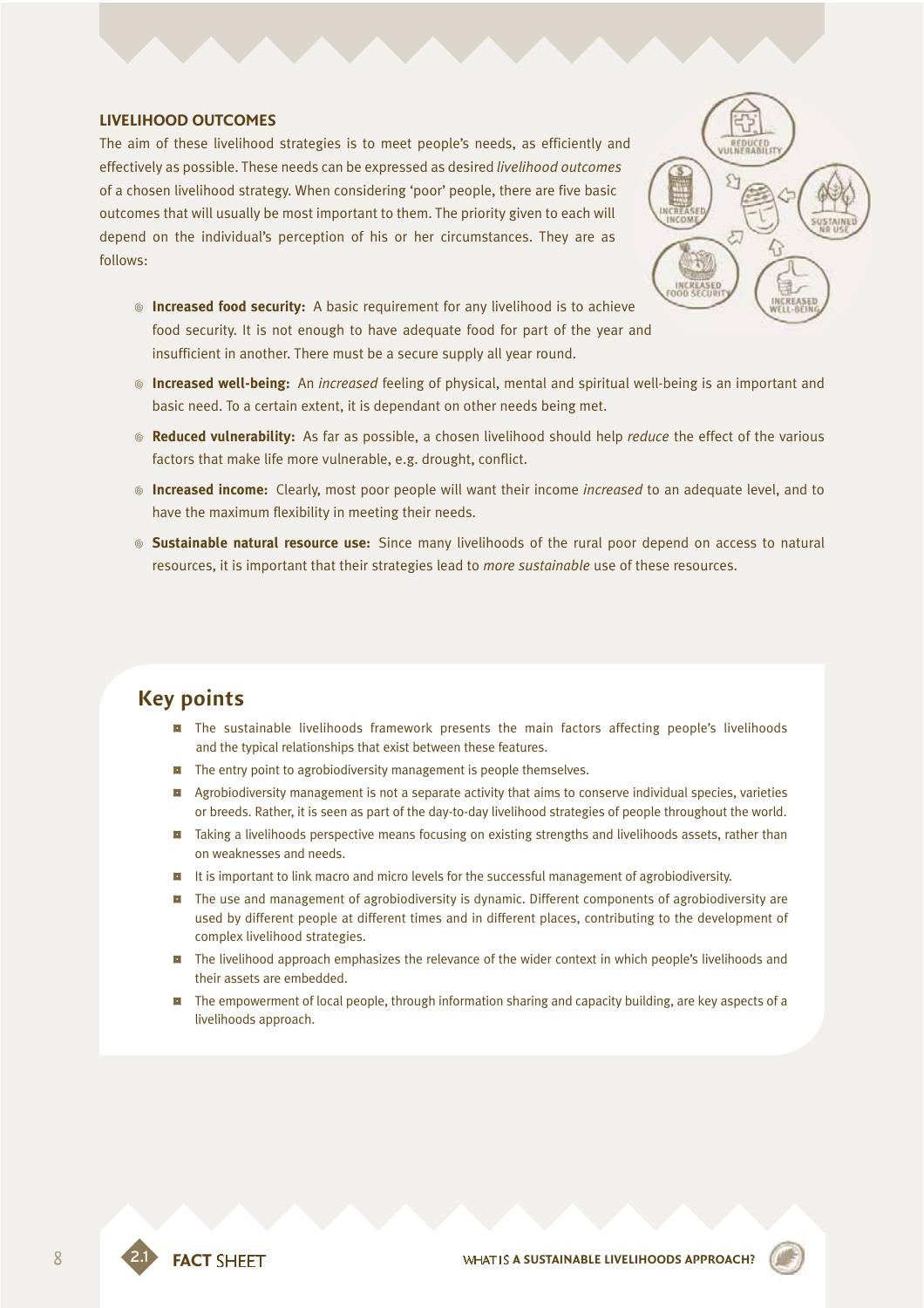OBJECTIVE: Fact sheet 2.1 aims to introduce the livelihoods framework and to raise participants' awareness of the different assets poor people use to build their livelihoods. Furthermore, it emphasises the relevance of the vulnerability context and the linkages between the vulnerability context and the livelihoods assets.

LEARNING GOALS: The participants understand the complexity of people's livelihoods. They are able to use the livelihoods framework, as an analysis tool, to identify people's strengths and assets. Participants should be able to recognize local knowledge and agrobiodiversity as key assets of poor people's livelihoods.

#### **PROCESS**

- 1) Depending on the available time, and interest/background of the participants the trainer, together with the participants, could either analyse the difference between the livelihoods and natural resource management approach in more detail (Step 1), or go directly to Step 2.
- 1) Forming two groups, the participants should explore for themselves the meaning of a *livelihoods approach*, compared to a *natural resource management approach.* This exercise will encourage participants to reflect on their own understanding of the concepts, prior to the introduction of the livelihoods framework.
- 2) The facilitator provides a short introduction of the livelihoods perspective and the livelihoods framework. Depending on the audience, s/he could either use a Power Point presentation for this purpose, or develop the framework on a large board in front of the participants. The second option is slower, and may be more suitable for participants who do not know the livelihoods framework at all. During this presentation, emphasis should be given to the relevance of the livelihoods framework for understanding the linkages between agrobiodiversity, gender and local knowledge. Afterwards a short feed-back session for clarifications should follow.
- 3) After the conceptual presentation, the trainer could introduce the Mali case study (Module 5) to help participants apply the framework to a real situation. Depending on the time, and the participants' mood, the case study could either be read in small groups, or presented by the trainer. This would lead into an exercise, which is described below (see Exercise Sheet 2.1)

OUTCOME: Participants understand the main aspects and foci of the livelihood framework and are able to apply it to the management of agrobiodiversity.

TIME ALLOCATION: Minimum 4 hours.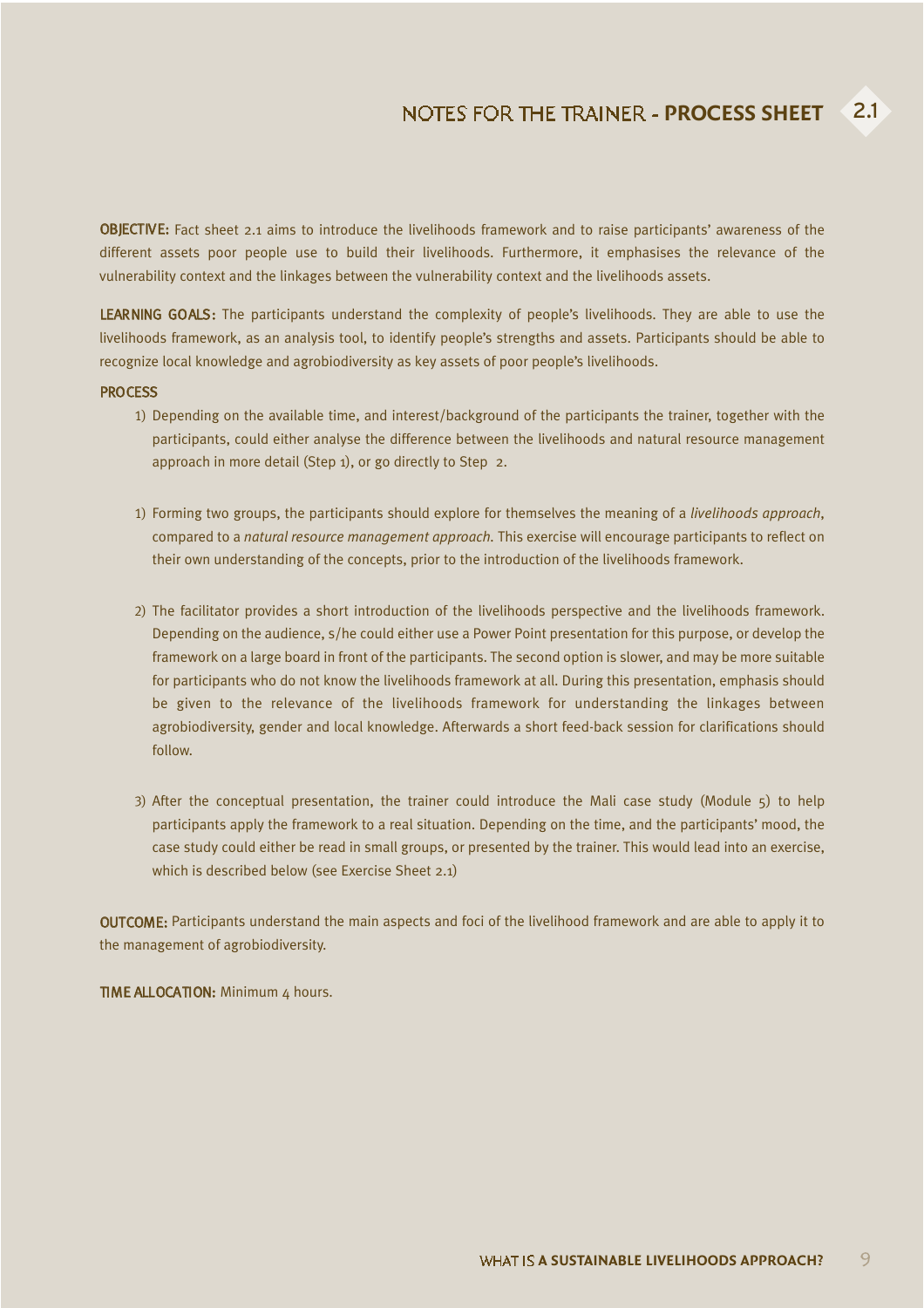

The participants are invited to break into small groups of  $4-5$  people.

#### GROUP WORK TASK:

Using the sustainable livelihoods framework as a guide, 'map' out:

- 1) What are the different assets described in the case study? What degree of control do different people in the village have over them?
- 2) There factors outside the immediate control of the village people, which could make them vulnerable (e.g. trends, shocks, seasons)?
- 3) What policies, institutions and processes affect the current and future management of their assets?
- 4) Can you identify different livelihoods strategies in the case study? What do people want to achieve with these strategies?

After this exercise is completed, the groups are invited to present their findings, and to discuss differences and similarities between them.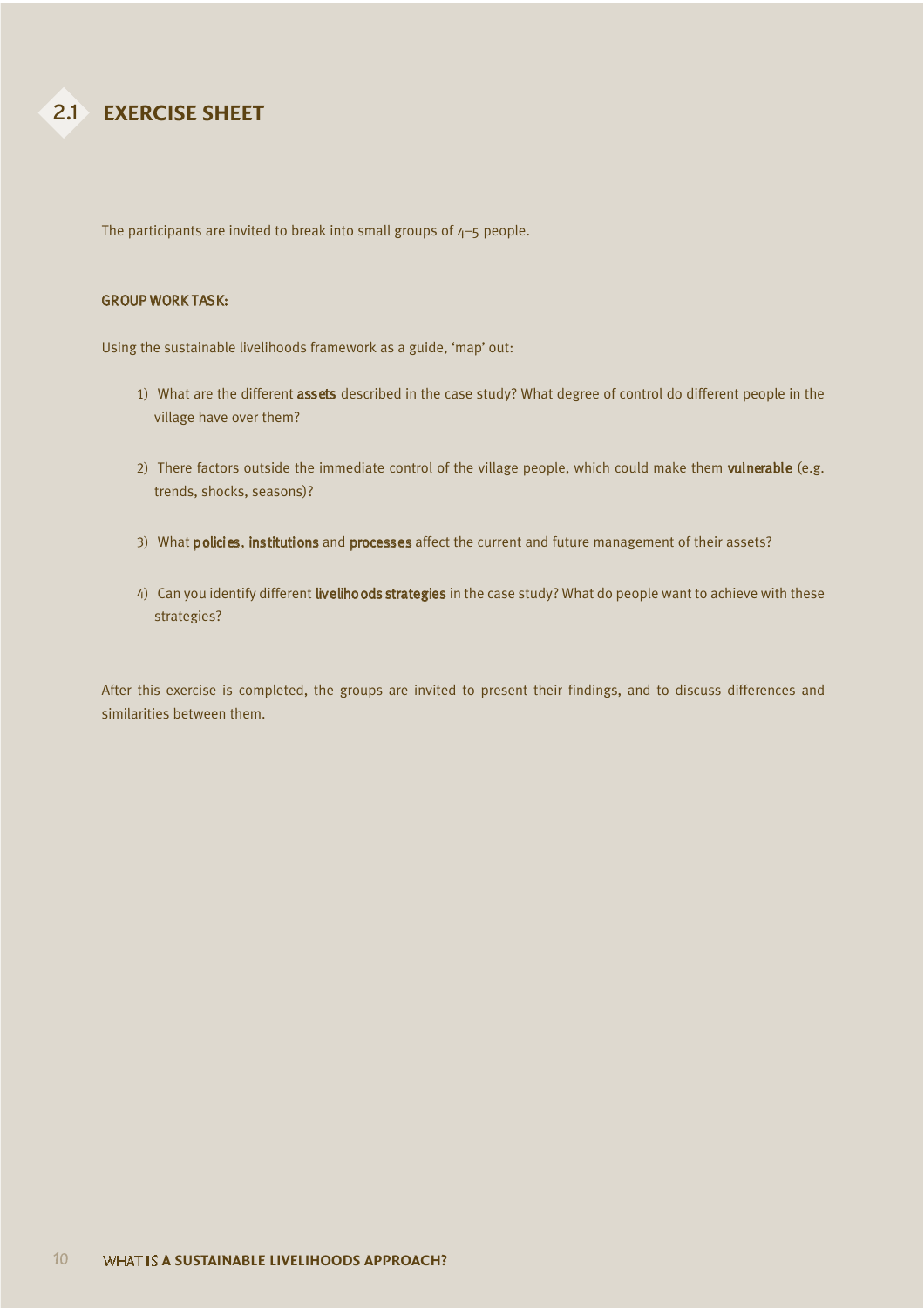## **WHAT ARE THE LINKAGES BETWEEN AGROBIODIVERSITY, LOCAL KNOWLEDGE AND GENDER FROM A LIVELIHOODS PERSPECTIVE?**

In fact sheet 2.1, we learned that *Agrobiodiversity* can be considered an important natural capital, or asset, for poor people's livelihoods, having the potential of contributing to *food security* and income generation. Human capital – such as *local knowledge* – is considered to be a livelihood asset that can contribute to different livelihood strategies. *Gender roles and relations* form part of the policies, institutions and processes influencing the probability that people will use their assets to achieve their desired livelihood outcomes.

The challenge, faced by us and the research and development community, is to understand the linkages and complexities between these different livelihood components. Only then can we achieve the sustainable management of agrobiodiversity and can we contribute to the improvement of livelihoods, economic development as well as the maintenance of genetic diversity and associated local knowledge.

There is sufficient evidence, from past and current experiences, that these linkages and the way they function, result in positive or negative livelihood outcomes.

In the following section, we explore the potential relationships and linkages in more detail. This section illustrates the underlying concepts of these linkages. The applied considerations are presented in Module 3 and 4.

#### **Relationships between assets**

Assets combine in a multitude of different ways to generate positive livelihood outcomes. Two types of relationships are particularly important:

≠ *Sequencing:* Do those who escape poverty start with a particular combination of assets? Is access to one type of asset, or a recognizable subset of assets, either necessary or sufficient to escape poverty?

This is an important question to consider, in terms of the conservation efforts employed to maintain agrobiodiversity. Is it enough to have access to a wide range of diversity? Or, do people need other types of assets to make effective use of agrobiodiversity? The short case study from Cameroon and Uganda (see Box 2) shows that the availability of a market structure is crucial to the successful selling of products. Usually, the livelihoods of poor people are quite complex and draw on very different resources for their survival. Therefore, it seems unlikely that only one type of asset will be sufficient to make a living. Moreover, increasing evidence suggests that access to information, knowledge and market infrastructure are important factors governing the successful management of agrobiodiversity. In Module  $4$  we will discuss in more detail, the relevance of local knowledge to the sustainable management of agrobiodiversity.

≠ *Substitution:* Can one type of capital be substituted for others? For example, can increased human capital compensate for a lack of financial capital in any given circumstance?



2.2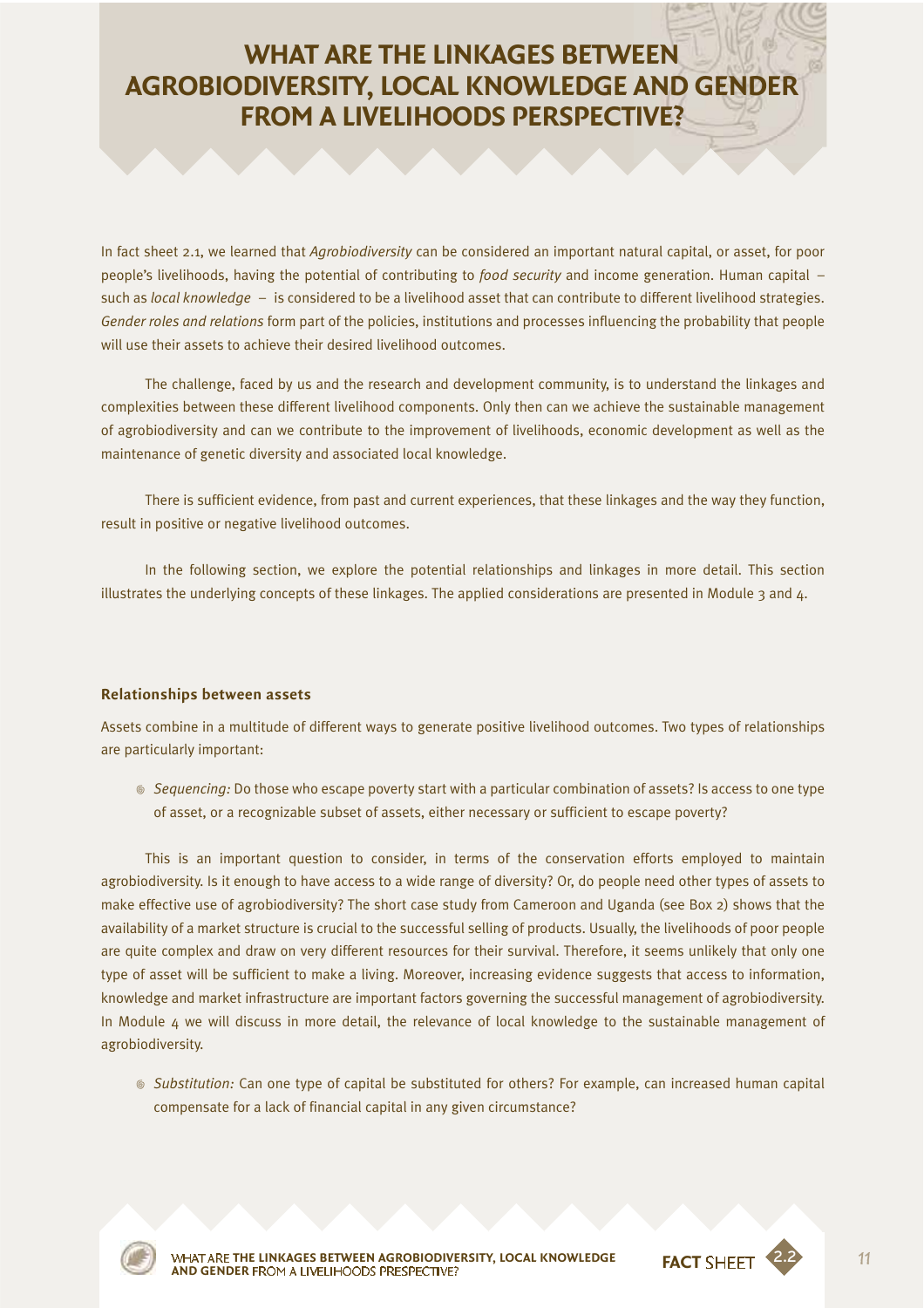Existing research and development results show that poor people especially depend on natural capital. The possibility of their replacing the loss of diversity with other types of assets is extremely limited. However, this question cannot be answered in general terms and depends very much on individual or case specific conditions. For example, if there are alternative employment possibilities outside the agricultural sector, people having the relevant skills could move away from agriculture to other sectors.

#### **Relationships with other framework components**

Relationships within the livelihood framework are highly complex. Understanding them is a major challenge, and a core step in the process of livelihoods analysis, leading to actions to eliminate poverty.

- **Assets and the vulnerability context:** assets are both destroyed and created, as a result of the trends, shocks and seasonality of the *vulnerability context* (see Figure 1). For example, the sudden disappearance of formal seed distribution systems in a given area could cause people to return to local crop varieties and seed systems, which would enhance diversity. Or a natural or human-induced disaster could lead to the loss of local seeds in a region.
- **Assets and policies, institutions and processes (PIPs):** Policies, institutions and processes have a profound influence on access to assets. They:
	- ≠ **Create assets** government policy to invest in basic infrastructure, physical capital, or technology generation, yielding human capital, or the existence of local institutions that reinforce social capital. For instance, these could be important for the maintenance of local seed systems or livestock management practices.
	- ≠ **Determine access** ownership rights, institutions regulating access to common resources. This is extremely relevant with respect to agrobiodiversity for intellectual property rights, patents, etc.
	- ≠ **Influence rates of asset accumulation** policies affecting returns to different livelihood strategies, taxation, etc. With respect to agrobiodiversity management one could think about incentive structures to enhance various systems.

However, this is not a simple one-way relationship. Individuals and groups themselves influence policies, institutions and processes. Generally speaking, the greater people's asset endowment, the more influence they can exert. Hence, one way to achieve empowerment may be to support people in building up their assets.

- *Assets and livelihood strategies:* People with more assets tend to have a greater range of options. They also  $\bullet$ have the ability to switch between multiple strategies to secure their livelihoods. When looking at available assets and livelihood strategies, there is an important gender dimension. As men and women have different livelihood strategies, they manage agrobiodiversity in different ways.
- **Assets and livelihood outcomes:** Poverty analyses have shown that people's ability to escape from poverty is critically dependent upon their access to assets. Different assets are required to achieve different livelihood outcomes. For example, some people may consider a minimum level of social capital essential to the achievement of a sense of wellbeing. Or, in a remote rural area, people may feel they require a certain level of access to natural capital to provide security.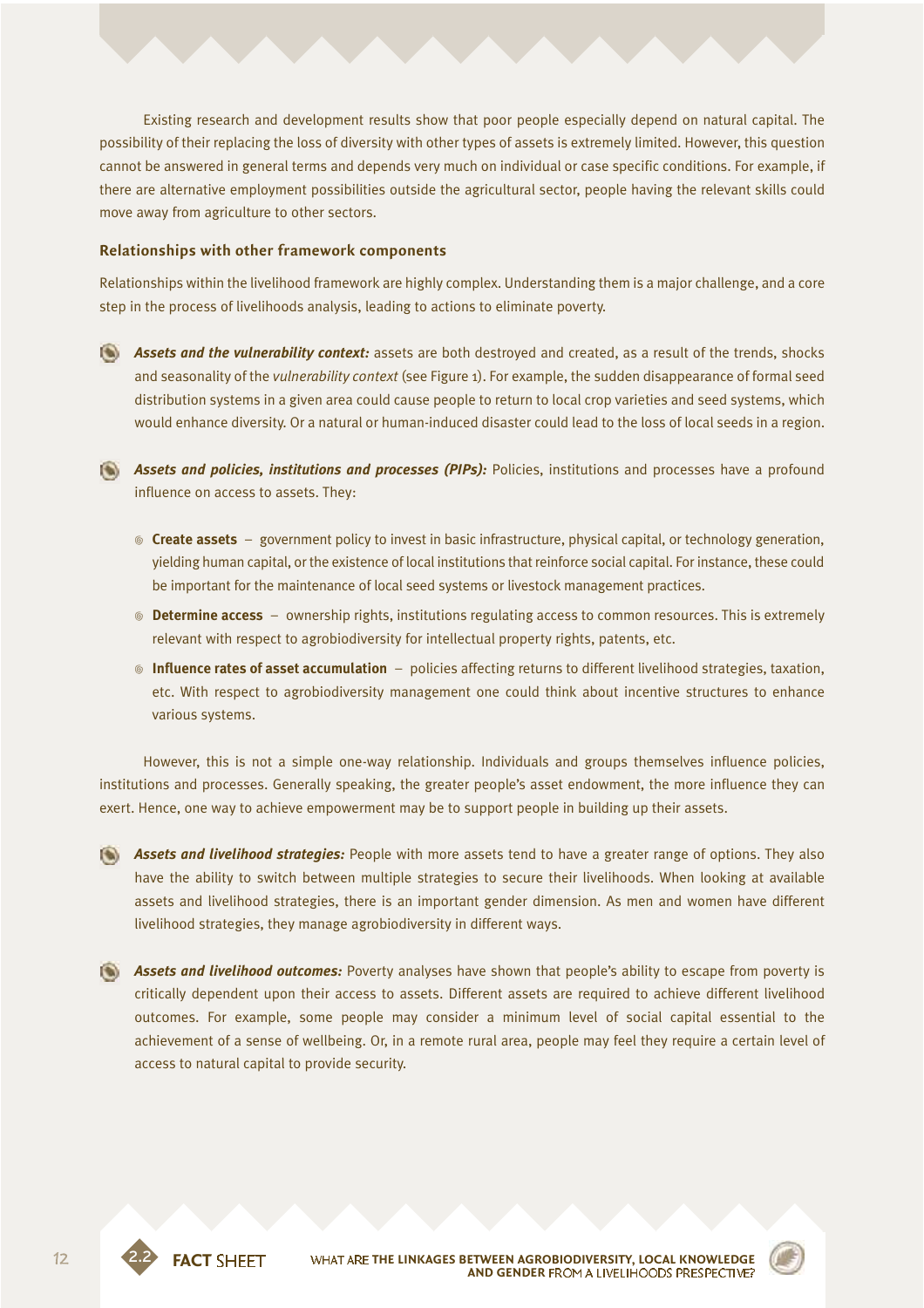The following short example illustrates most of the issues mentioned above. It shows how a natural asset (indigenous vegetables) is used to contribute to various desired livelihood outcomes. It also illustrates that the existence of certain infrastructure (markets) is required to successfully carry out a particular livelihood strategy (in this case the marketing of these vegetables). Furthermore, it shows that trends, such as the increasing production of exotic vegetables, do not necessarily negatively affect this livelihood strategy.

#### [Box 2] **INDIGENOUS VEGETABLES IN CAMEROON AND UGANDA**

In Cameroon and Uganda indigenous vegetables play an important role, in both income generation and subsistence production. Indigenous vegetables offer a significant opportunity for the poorest people to earn a living, as producers and/or traders, without requiring a large capital investment. These vegetables are an important commodity in poor households. This is because their prices are relatively affordable, compared with other food items. Arguably, the indigenous vegetable market is one of the few opportunities for poor, unemployed women to earn a living. Despite the growth in exotic vegetable production, indigenous vegetables remain popular, especially in rural areas, where they are often considered to be more tasty and nutritious than exotic vegetables. Indigenous vegetables often have a ceremonial role, and are an essential ingredient in traditional dishes.

*Source: Schippers*

#### **Linkages between policies, institutions and processes within the framework**

The influence of PIPs extends throughout the framework:

- ≠ There is direct feedback to the *vulnerability context*. PIPs affect trends both directly, policies for agricultural research and technology development/economic trends, and indirectly, health policy/population trends. They can help cushion the impact of external shocks, policy on drought relief, food aid, etc. Other types of PIPs are also important, for example, well-functioning markets can help reduce the effects of seasonality by facilitating inter-area trade. In turn this could be an incentive for local farmers to maintain certain crop varieties, which would otherwise be replaced by marketable crops.
- ≠ PIPs can restrict people's choice of *livelihood strategies*. Common examples are policies and regulations that affect the attractiveness of particular livelihood choices through their impact upon expected returns. For instance, establishment of quality norms of fruit and vegetables can cause the production of local varieties to be less attractive, as these may be less uniform than improved varieties.
- ≠ There may also be a direct impact on *livelihood outcomes*. Responsive political structures that implement propoor policies, including the extension of social services into the areas in which the poor live, can significantly increase people's sense of well-being. They can promote awareness of rights and a sense of self-control. They can also help reduce vulnerability, through the provision of social safety nets. Relationships between various policies and the sustainability of resource use are complex and sometimes significant.



**FACT THE LINKAGES BETWEEN AGROBIODIVERSITY, LOCAL KNOWLEDGE AND GENDER** 

2.2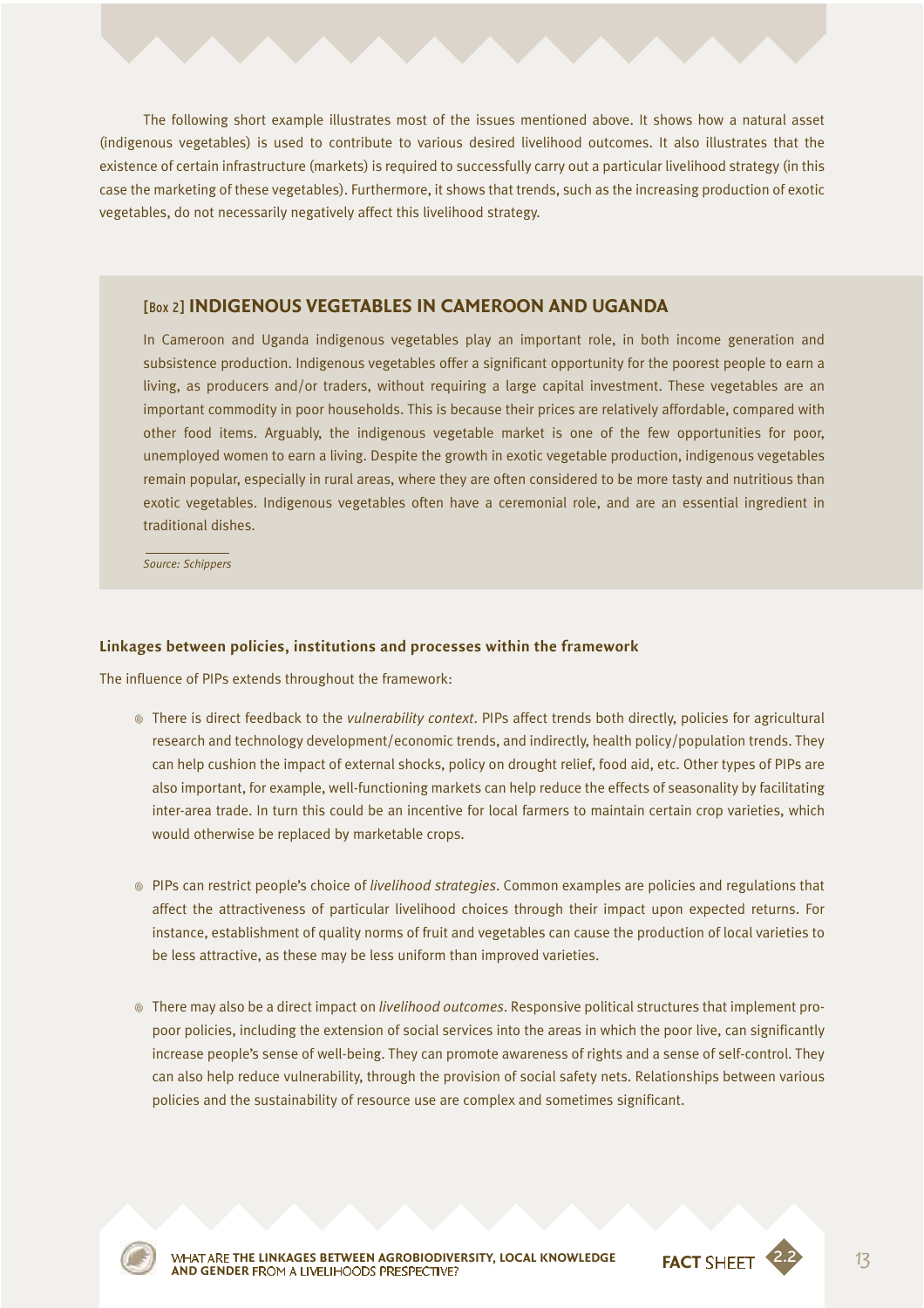### **Key points**

- **EXECT** Assets combine in a multitude of different ways to generate positive livelihood outcomes. Two types of relationship are particularly important: sequencing and substitution.
- $\blacksquare$  Livelihood assets are both destroyed and created as a result of the trends, shocks and seasonality of the vulnerability context.
- $\blacksquare$  Policies, institutions and processes have a profound influence on access to assets.
- **DENT** Those with more assets tend to have a greater range of options, and an ability to switch between multiple strategies to secure their livelihoods.
- 0 Men and women have different livelihood strategies, and therefore manage agrobiodiversity in different ways.
- Poverty analyses have shown that people's ability to escape from poverty is critically dependent upon their access to assets. Different assets are required to achieve different livelihood outcomes.





2.2 **THE LINKAGES BETWEEN AGROBIODIVERSITY, LOCAL KNOWLEDGE AND GENDER FROM A LIVELIHOODS PRESPECTIVE?** 

**FACT SHEET**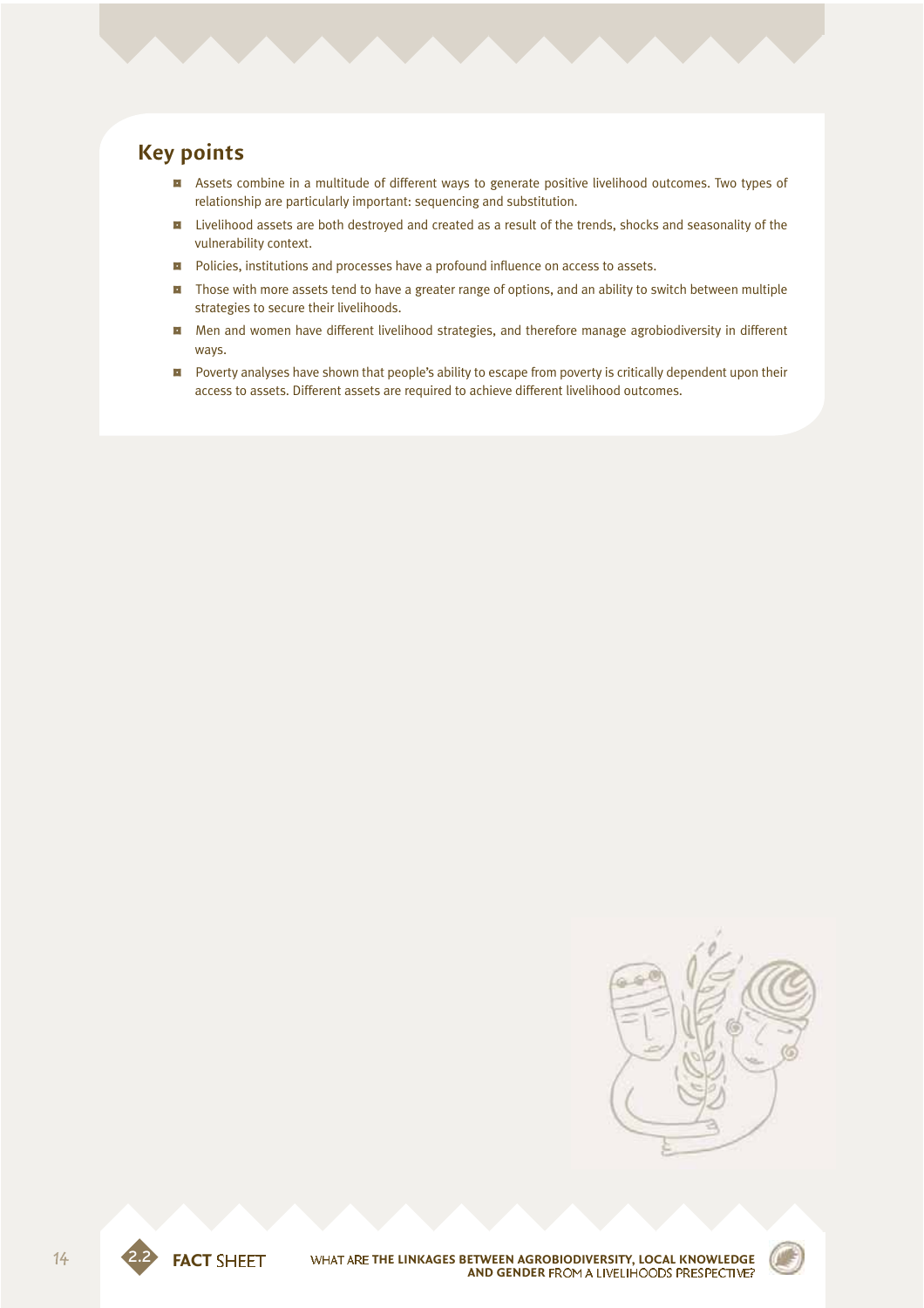OBJECTIVE: Fact sheet 2.2 aims to introduce the linkages between different livelihood components. It shows the need to consider agrobiodiversity within a complex framework in order to understand the linkages between agrobiodiversity, gender and local knowledge.

LEARNING GOALS: Participants are aware of the relevance of different types of linkages and are able to use the livelihoods framework as an analysis tool.

#### **PROCESS**

- 1) The starting point for this session could be a brief presentation by the trainer. The content of the session is theoretical and may require a guided introduction.
	- (a) If time is limited, the trainer could refer to the Mali case study to explore the issues presented in fact sheet 2.2.
	- (b) If sufficient time is available, the participants could form small groups and develop country scenarios of situations, in which people base their livelihoods on the management of agrobiodiversity. It is important to include local knowledge and gender roles and relations as part of these scenarios. These scenarios could then be used to develop the conceptual issues presented in fact sheet 2.2.
- 2) Exercise 2.2 focuses on the impact of policies, institutions and processes on different components within the livelihood framework. Depending on the time allocation, the participants could either work on the Mali case study, or on their own country scenarios to develop the exercise (see Exercise Sheet 2.2).
- 3) The results of the working groups would be brought back to the plenary. They would then be presented in the form of a podium discussion. It is important to suggest different presentation and feedback mechanisms. This makes the discussion more lively and interesting.

OUTPUT: The participants have explored the utility of the livelihood framework. They now understand the complexity of agrobiodiversity management and the linkages to other livelihood components.

TIME ALLOCATION: Minimum time allocation is 3 hours. If country scenarios are to be developed and used for the exercise, then the minimum is 5 hours.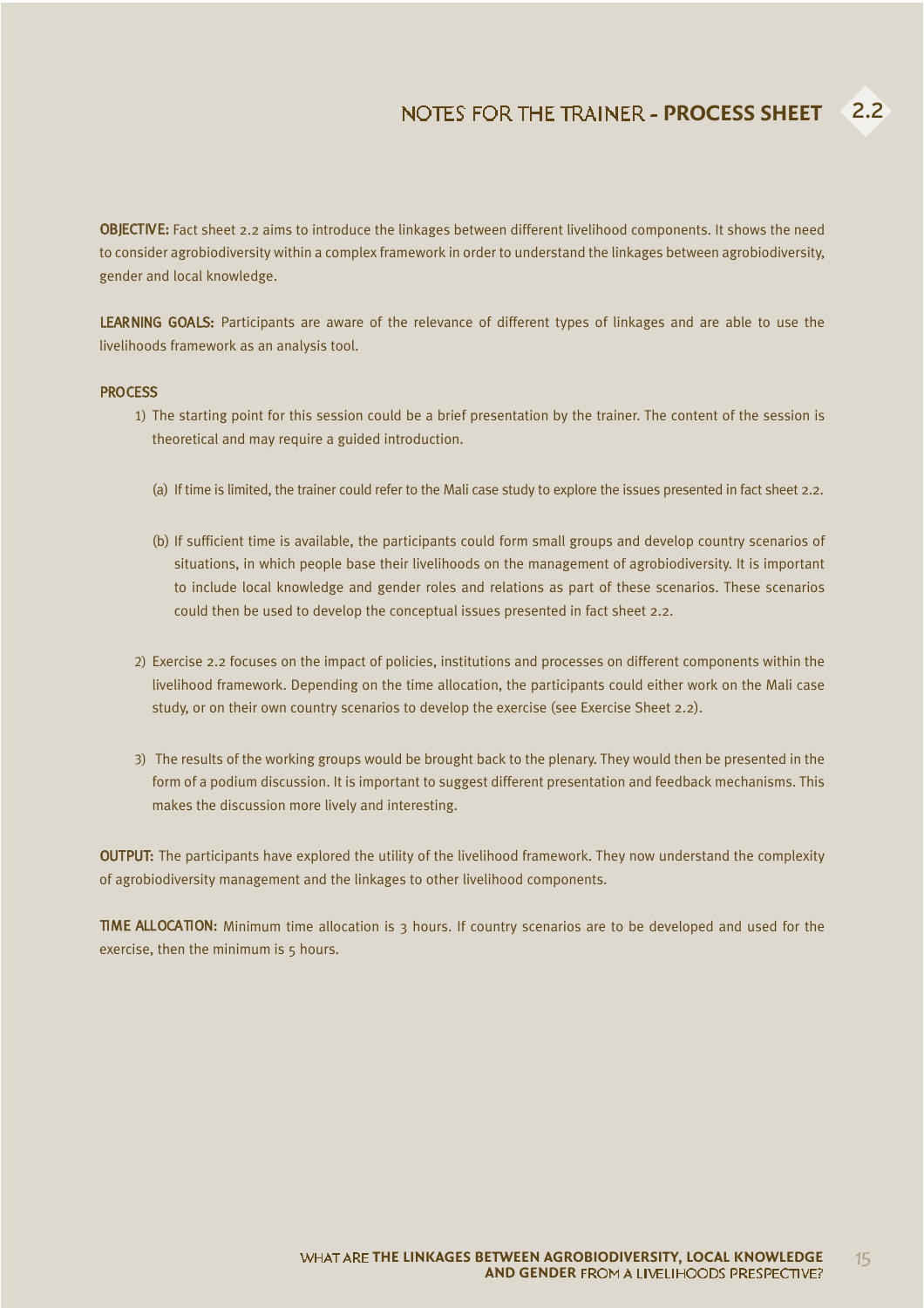#### GROUP WORK TASK

- 1) Please take some time, as a group, to read through the relevant parts of fact sheet 2.1 and 2.2 on policies, institutions and processes.
- 2) Break up into three groups. Identify examples of policies, institutions and processes, within the context of agrobiodiversity management, that impact upon (Group 1) the vulnerability context, (Group 2) livelihood assets and (Group 3) livelihood strategies and outcomes.
- 3) Use the scenario, developed in this session, as a starting point for your discussion. Please feel free to go beyond this scenario and draw on your own experiences within your work context.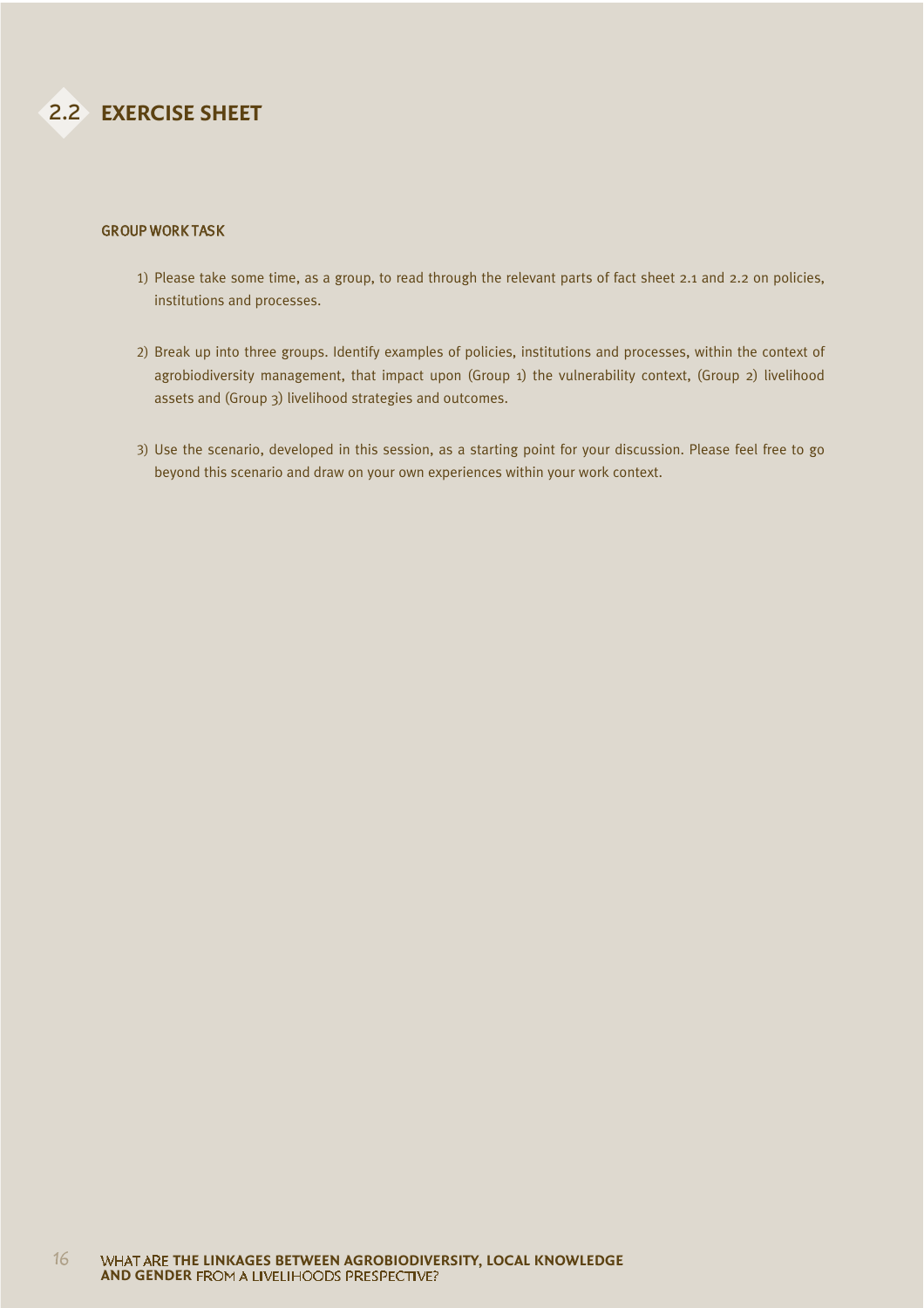#### *[ TO VIEW THE KEY READINGS, CLICK ON THE TITLES ]*

- $j$  Blench, R. 1997. Neglected species, livelihoods and biodiversity in difficult areas: How should the public sector respond? London, ODI Natural Resource Perspective Paper 23.
- j Ghotge, N. & Ramdas, S. 2003. Livestock and livelihoods (Paper 24). *In* Conservation and sustainable use of agricultural biodiversity. Published by CIP-UPWARD in partnership with GTZ, IDRC, IPGRI and SEARICE.
- j Anderson, S. 2003. Sustaining livelihoods through animal genetic resources conservation. *In* Conservation and sustainable use of agricultural biodiversity. Published by CIP-UPWARD in partnership with GTZ, IDRC, IPGRI and SEARICE.